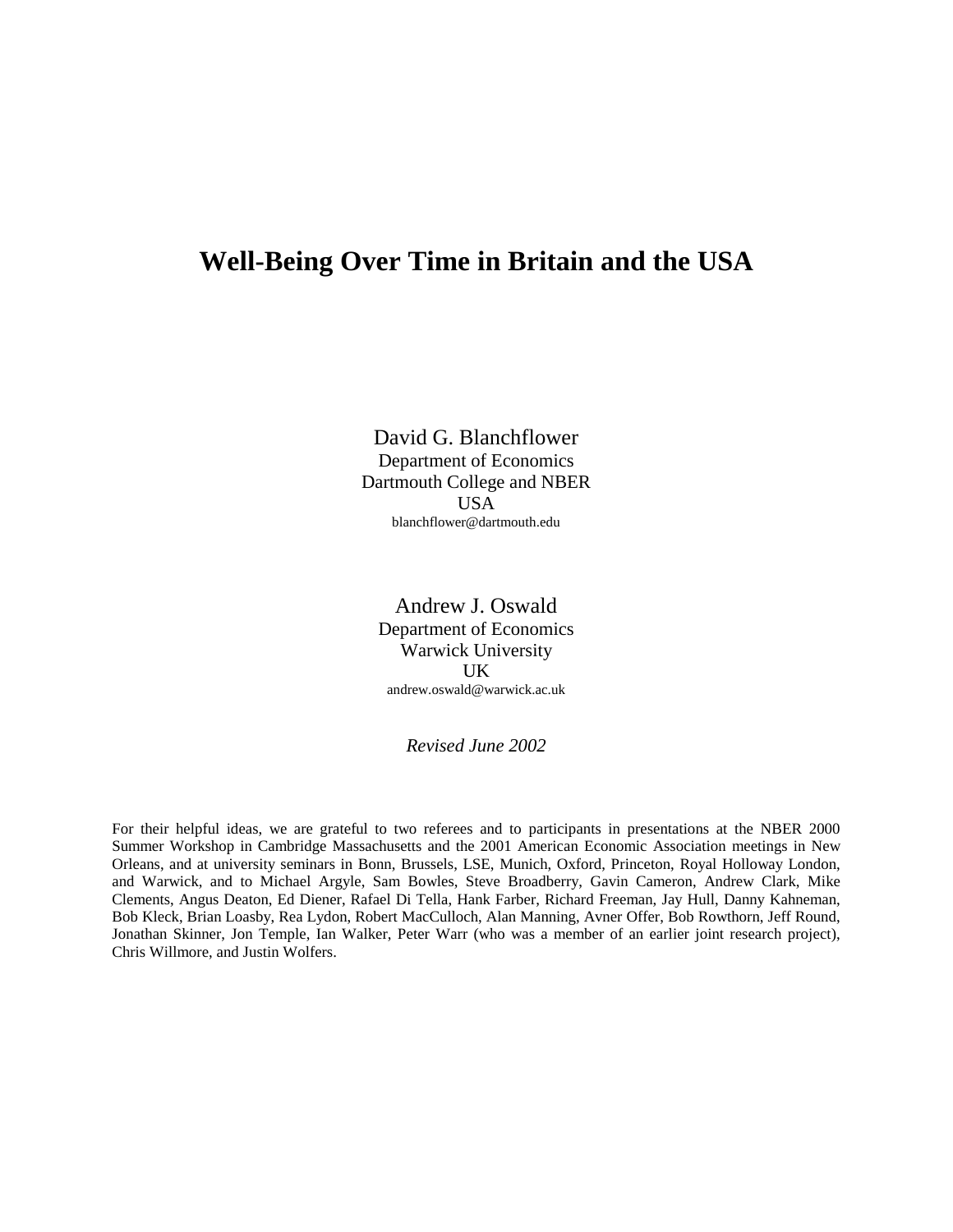### Abstract

This paper studies happiness in the United States and Great Britain. Reported levels of wellbeing have declined over the last quarter of a century in the US; life satisfaction has run approximately flat through time in Britain. These findings are consistent with the Easterlin hypothesis (1974, 1995). The happiness of American blacks, however, has risen. White women in the US have been the biggest losers since the 1970s. Well-being equations have a stable structure. Money buys happiness. People care also about relative income. Wellbeing is U-shaped in age. The paper estimates the dollar values of events like unemployment and divorce. They are large. A lasting marriage (compared to widow-hood as a 'natural' experiment), for example, is estimated to be worth \$100,000 a year.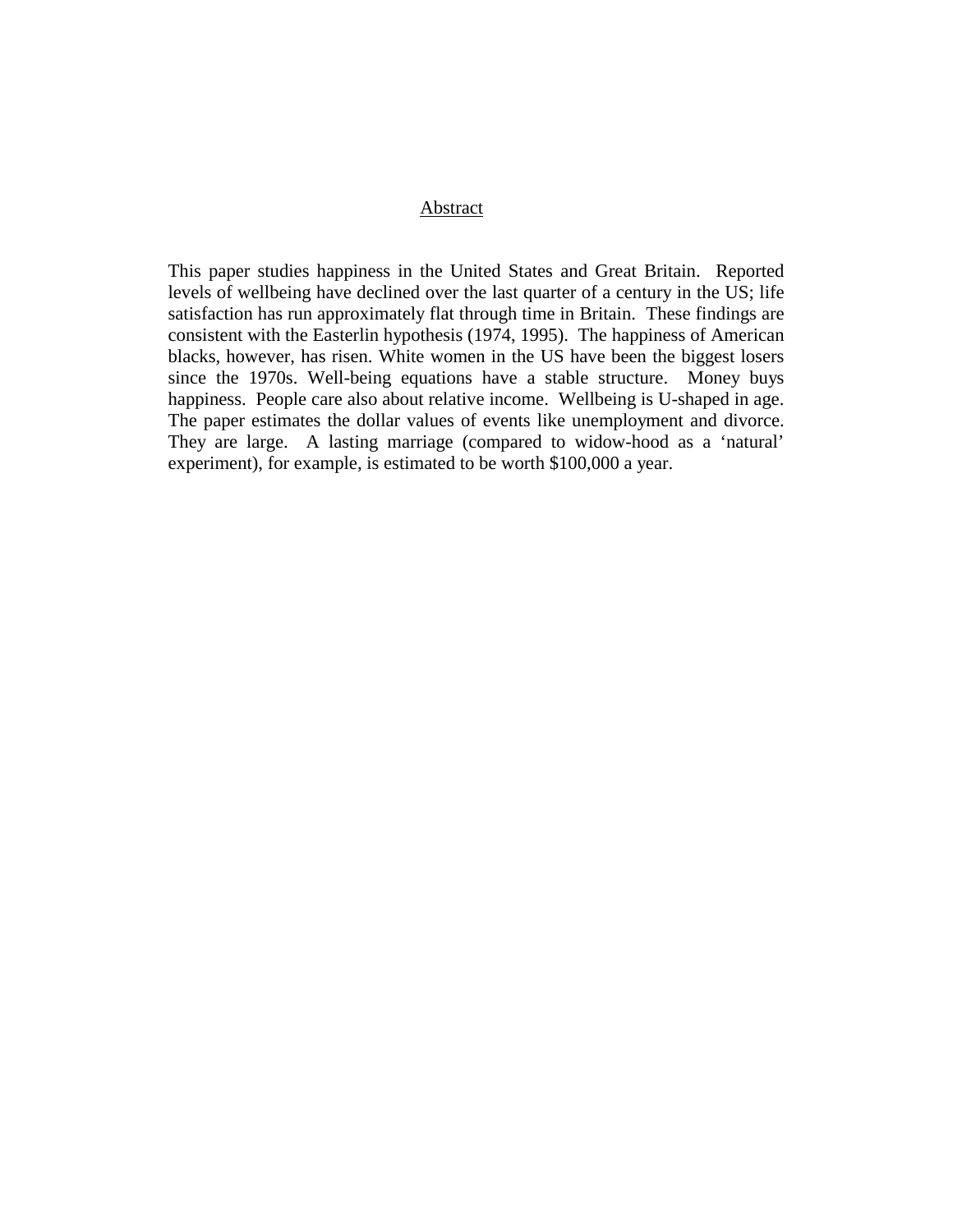# **Well-Being Over Time in Britain and the USA**

"We hold these truths to be self-evident, that all men are created equal, that they are endowed by their Creator with certain unalienable rights, that among these are life, liberty and the pursuit of happiness." U.S. Declaration of Independence, July 4, 1776.

### 1. Introduction

÷,

One thing that unites different kinds of social scientists is a concern to understand the forces that affect people's well-being. What makes individuals happy? What leads to happy societies? These are difficult questions, but they seem important.

This paper studies the numbers that people report when asked questions about how happy they feel and how satisfied with life. It estimates what we believe to be some of the first microeconometric happiness equations for US data. We examine their detailed structure and draw a range of conclusions. We also do a formal test of the Easterlin hypothesis that growth does not raise wellbeing.

There are, transparently, limitations to wellbeing statistics, and an inquiry of this sort suffers the disadvantage that controlled experiments are out of reach. But it seems unlikely that human happiness can be understood without, in part, listening to what human beings say. Sources of information exist that have for many years recorded individuals' survey responses to questions about well-being. These responses have been studied intensively by psychologists<sup>1</sup>, examined a little by sociologists and political scientists<sup>2</sup>, and largely ignored by economists<sup>3</sup>. Some economists may defend this neglect. They will emphasize the unreliability of subjective

 $<sup>1</sup>$  Earlier work includes Andrews (1991), Argyle (1989), Campbell, Converse and Rodgers (19760, Campbell (1981), Diener (1984), Diener et al</sup> (1999), Douthitt et al (1992), Fox and Kahneman (1992), Larsen et al (1984), Morawetz et al (1977), Mullis (1992), Shin (1980), Veenhoven (1991, 1993), Van Praag, Bernard and Kapteyn (1973), and Warr (1990).

 $2$  For example, Inglehart (1990) and Gallie et al (1998). There is also a related empirical literature on voting behavior; see for example Frey and Schneider (1978).

<sup>3</sup> The recent research papers of Andrew Clark, Bruno Frey and Yew Kwang Ng are exceptions (Clark, 1996; Clark and Oswald, 1994; Frey and Stutzer, 1999, 2000; Ng, 1996, 1997). See also Easterlin and Schaeffer (1999), Frank (1985, 1997), Blanchflower and Freeman (1997), Blanchflower and Oswald (1998, 2000), Blanchflower, Oswald and Warr (1993), MacCulloch (1996), Di Tella and MacCulloch (1999), and Di Tella et al (1998, 2001). Offer (1998) contains interesting ideas about the post-war period and possible reasons for a lack of rising well-being in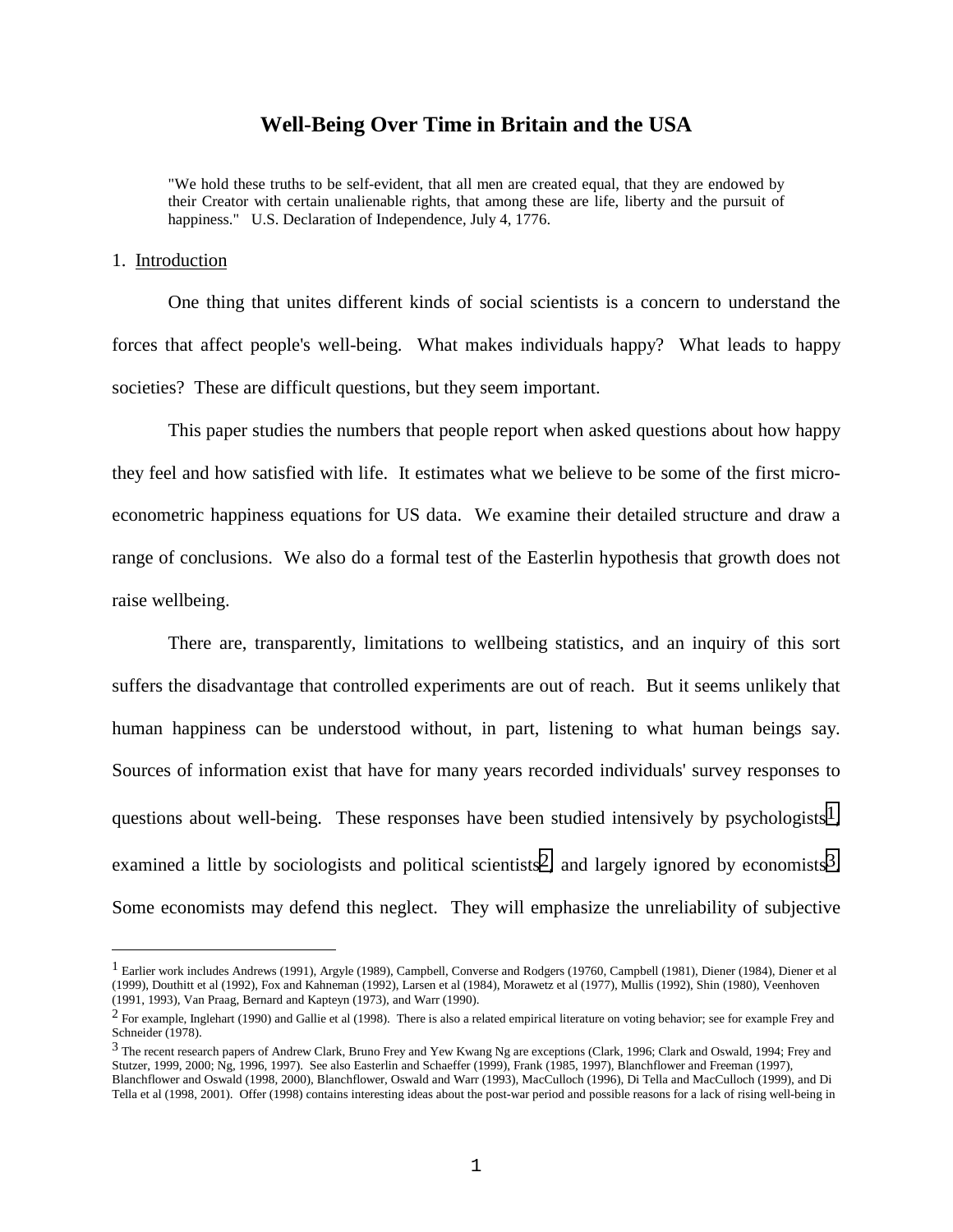data – perhaps because they are unaware of the large literature by research psychologists that uses such numbers, or perhaps because they believe economists are better judges of human motivation than those researchers. Most economists, however, are probably unaware that data of this sort are available, and have not thought of whether empirical measures approximating the theoretical construct 'utility' might be useful in their discipline.

#### 2. On Happiness and Measurement

One definition of happiness is the degree to which an individual judges the overall quality of his or her life as favorable (Veenhoven 1991, 1993). Psychologists draw a distinction between the well-being from life as a whole and the well-being associated with a single area of life: these they term "context-free" and "context-specific". These researchers view it as natural that a concept such as happiness should be studied in part by asking people how they feel.

One issue in the psychology literature has been whether a well-being measure is, in their terminology, reliable and valid. Self-reported measures are recognized to be a reflection of at least four factors: circumstances, aspirations, comparisons with others, and a person's baseline happiness or dispositional outlook (e.g. Warr 1980, Chen and Spector, 1991)). Konow and Earley (1999) describes evidence that recorded happiness levels have been demonstrated to be correlated with:

1. Objective characteristics such as unemployment.

÷,

- 2. The person's recall of positive versus negative life-events.
- 3. Assessments of the person's happiness by friends and family members.
- 4. Assessments of the person's happiness by his or her spouse.

industrialized society. A recent book by Frey and Stutzer (2001) provides an overview of the economics of happiness. New work has also been done by Graham (2001), Graham and Pettinato (2002) and Helliwell (2001). Clark and Oswald (2002b) is a review written for epidemiologists.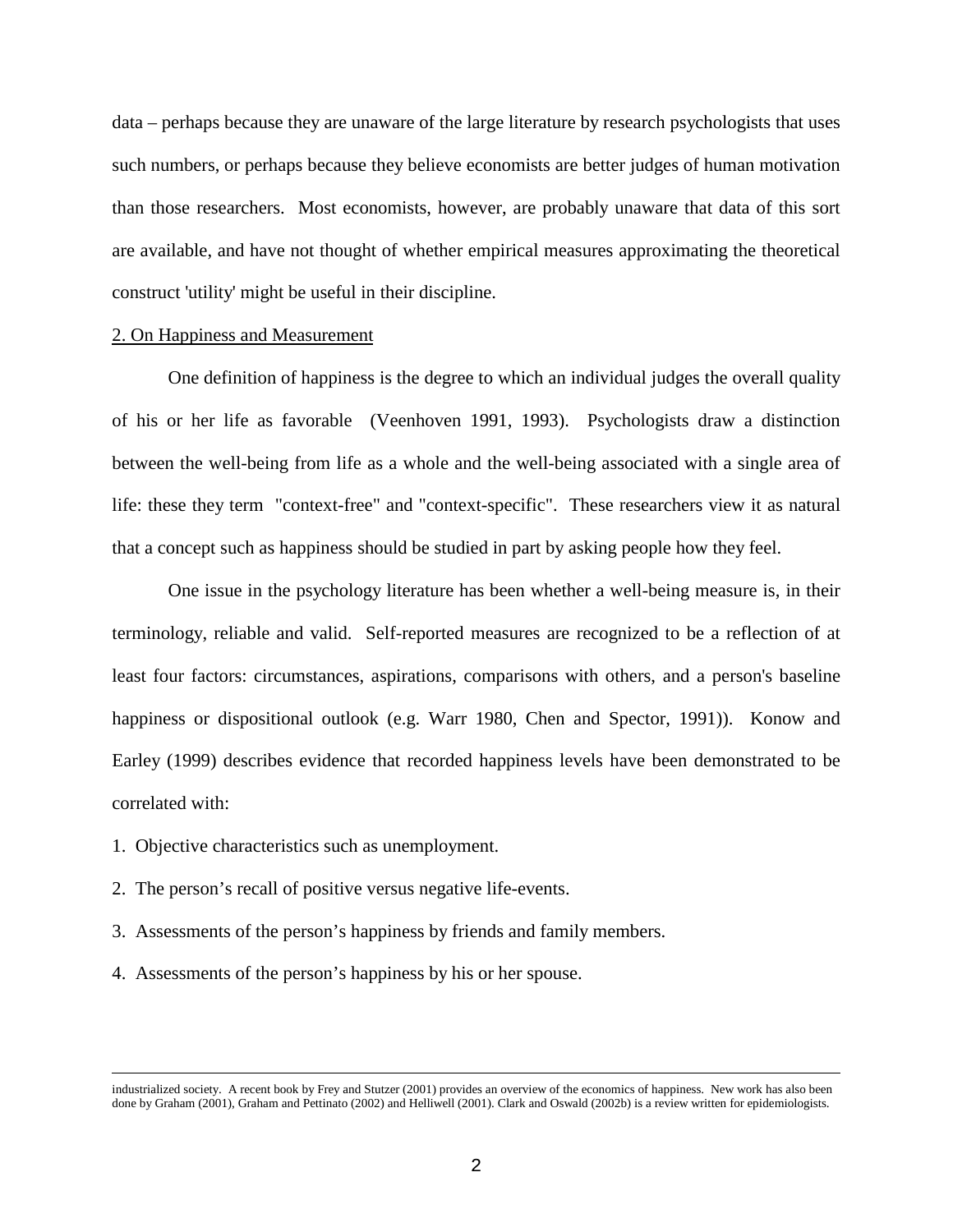5. Duration of authentic or so-called Duchenne smiles (a Duchenne smile occurs when both the zygomatic major and obicularus orus facial muscles fire, and human beings identify these as 'genuine' smiles).

6. Heart rate and blood-pressure measures responses to stress, and psychosomatic illnesses such as digestive disorders and headaches.

7. Skin-resistance measures of response to stress

8. Electroencephelogram measures of prefrontal brain activity.

Rather than summarize the psychological literature's assessment of well-being data, this paper refers readers to the checks on self-reported happiness statistics that are discussed in Argyle (1989) and Myers (1993), and to psychologists' articles on reliability and validity, such as Fordyce (1985), Larsen, Diener, and Emmons (1984), Pavot and Diener (1993), and Watson and Clark (1991).

The idea used in the paper is that there exists a reported well-being function

$$
r = h(u(y, z, t)) + e \tag{1}
$$

where r is some self-reported number or level (perhaps the integer 4 on a satisfaction scale, or "very happy" on an ordinal happiness scale), u(…) is to be thought of as the person's true wellbeing or utility, h(.) is a continuous non-differentiable function relating actual to reported wellbeing, y is real income, z is a set of demographic and personal characteristics, t is the time period, and e is an error term. As plotted in Figure 1, the function h(.) rises in steps as u increases. It is assumed, as seems plausible, that  $u(\ldots)$  is a function that is observable only to the individual. Its structure cannot be conveyed unambiguously to the interviewer or any other individual. The error term, e, then subsumes among other factors the inability of human beings to communicate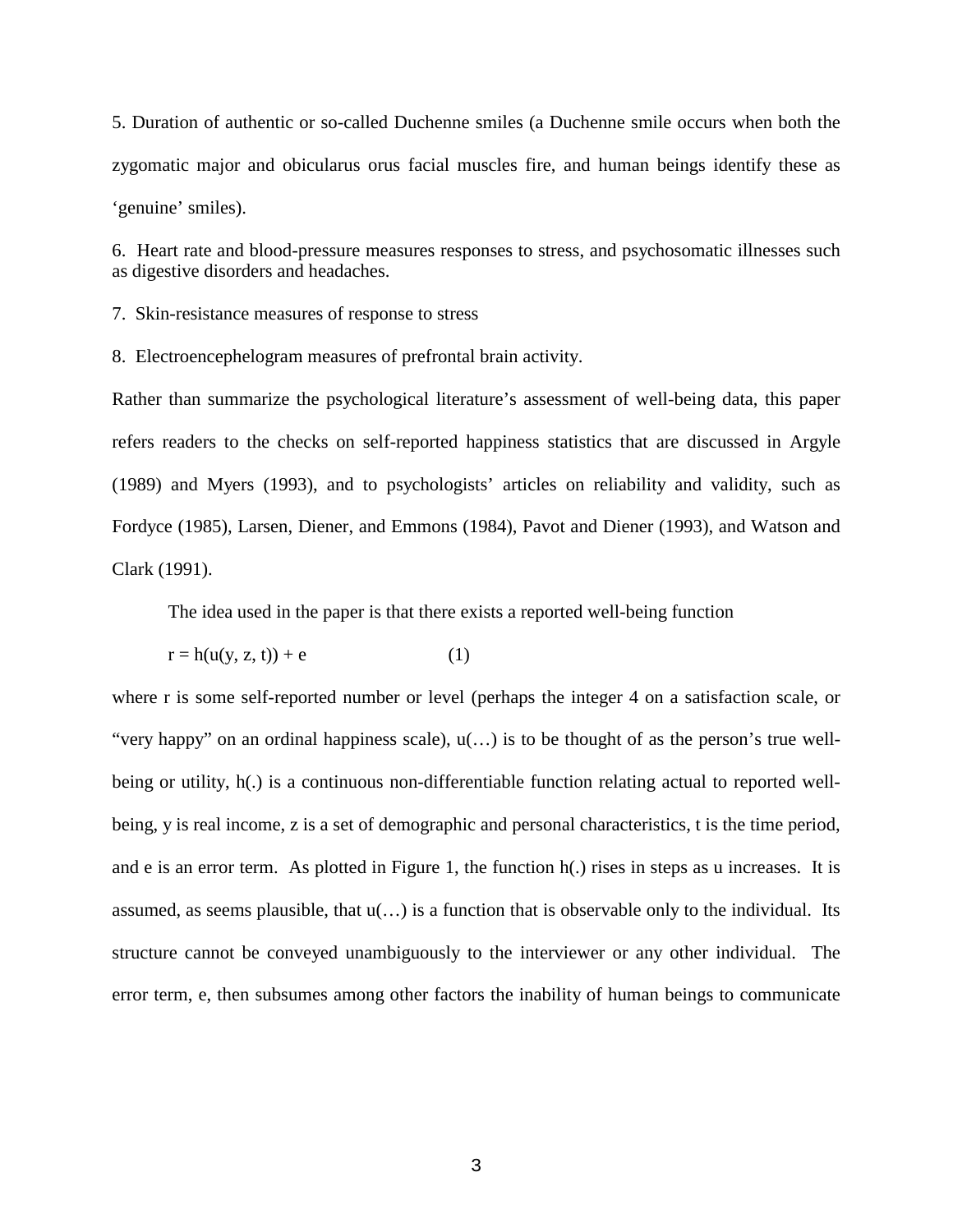accurately their happiness level (your 'two' may be my 'three')<sup>4</sup>. The measurement error in reported well-being data would be less easily handled if well-being were to be used as an independent variable.

This approach has a Benthamite utilitarian flavor. It may be viewed as an empirical cousin of the experienced-utility idea advocated by Kahneman et al (1997). The structure of equation 1 makes it suitable for estimation as an ordered probit or logit. In this way, 'true' utility is the latent variable, and the subjectivity of responses can be thought of as being swept into the error term.

It is possible to view some of the self-reported well-being questions in the psychology literature as assessments of a person's lifetime or expected stock value of future utilities. Equation 1 would then be rewritten as an integral over the  $u(...)$  terms. This paper, however, will use a happiness question that seems more naturally interpreted as a flow rather than a stock.

In what has since emerged as seminal research, Easterlin (1974, and more recently 1995, 2001) was one of the first social scientists to study data over time on the reported level of happiness in the United States. One of his aims was to argue that individual well-being is the same across poor countries and rich countries. The author suggests that we should think of people as getting utility from a comparison of themselves with others close to them: happiness is relative. Hirsch (1976), Scitovsky (1976), Layard (1980), Frank (1985, 1999) and Schor (1998) have argued a similar thesis; a different tradition, with equivalent implications, begins with Cooper, Garcia-Penalosa and Funk (2001) and Keely (1999). A slightly different form of wellbeing data is used by Ravallion and Lokshin (2001).

 $\overline{a}$ 

<sup>4</sup> It may be worth remarking that this approach recognises the social scientist's instinctive distrust of a single person's subjective 'utility'. An analogy might be to a time before human beings had accurate ways of measuring people's height. Self-reported heights would contain information but be subject to large error. They would predominantly be useful as ordinal data, and would be more valuable when averaged across people than used as individual observations.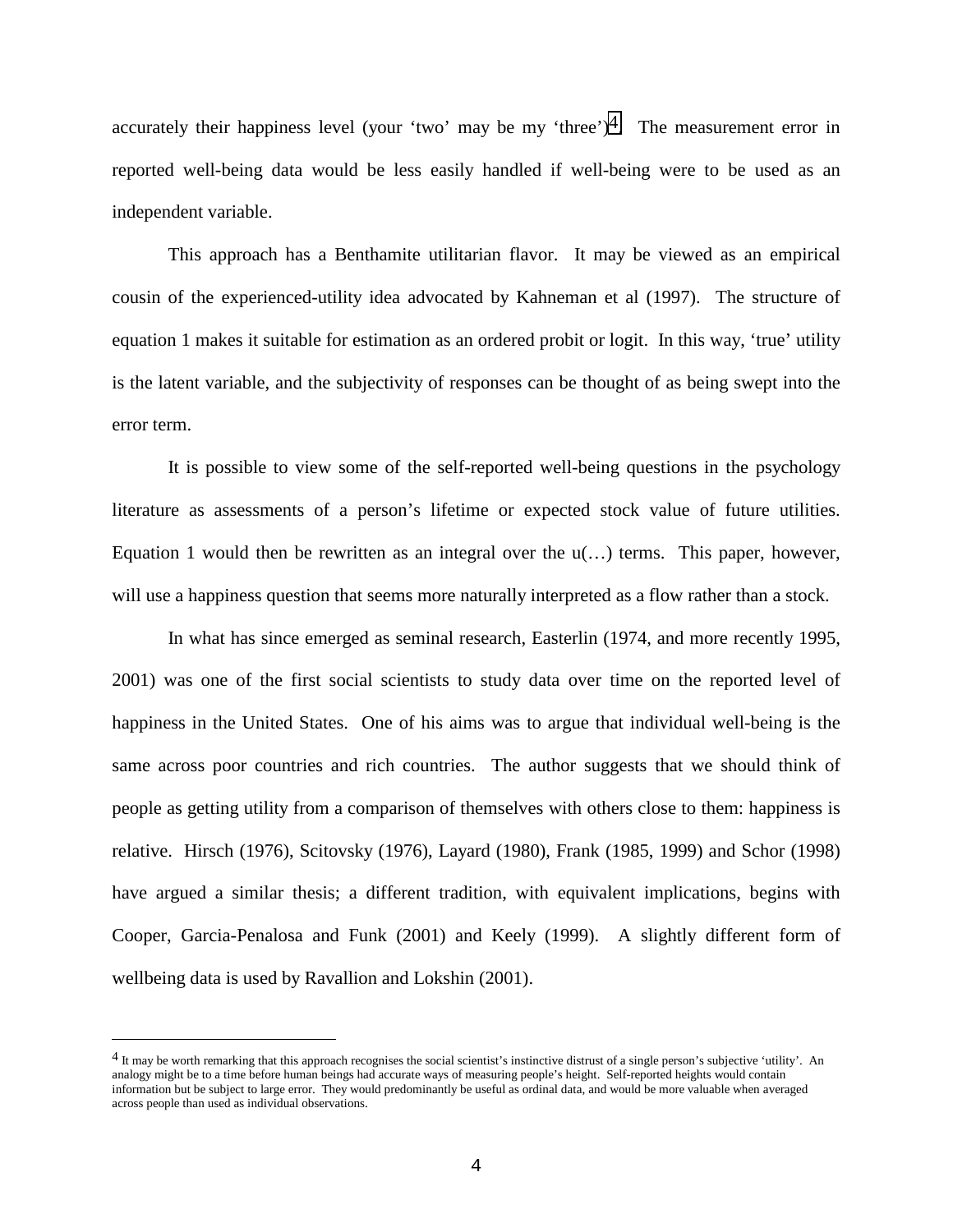On the trend in well-being over time, Easterlin's paper concludes: "... in the one timeseries studied, that for the United States since 1946, higher income was not systematically accompanied by greater happiness" (p.118). This result has become well-known. Oswald (1997) makes the point that Richard Easterlin's data may not actually support it; his longest consistent set of happiness levels seems to find that Americans were becoming happier (39% very happy in 1946 to 53% very happy in 1957). But, as Easterlin shows, splicing together surveys with slightly different well-being questions over a longer set of years does suggest a flat trend in wellbeing in the early post-war period.

This paper begins by examining information from the General Social Surveys of the United States. Although little used by economists, these have for many years been interviewing people about their levels of happiness. GSS data are available in most of the years from 1972 to 1998. The size of sample averages approximately fifteen hundred individuals per annum. Different people are interviewed each year: the GSS is not a panel.

Are Americans getting happier over time? In the early 1970s, 34% of those interviewed in the General Social Survey described themselves as 'very happy'. By the late 1990s, the figure was 30%. For women, the numbers go from 36% at the start of the period, to 29% a quarter of a century later. The raw patterns are in Table 1. The question asked is:

*Taken all together, how would you say things are these days -- would you say that you are very happy, pretty happy, or not too happy? (GSS Question 157)*

The same wording has been used for the last twenty six years. It is clear from the table that there is a reasonable amount of stability in the proportion of people giving different well-being scores, and that, not unexpectedly, the bulk of survey respondents place themselves in the middle category ('pretty happy') of those offered.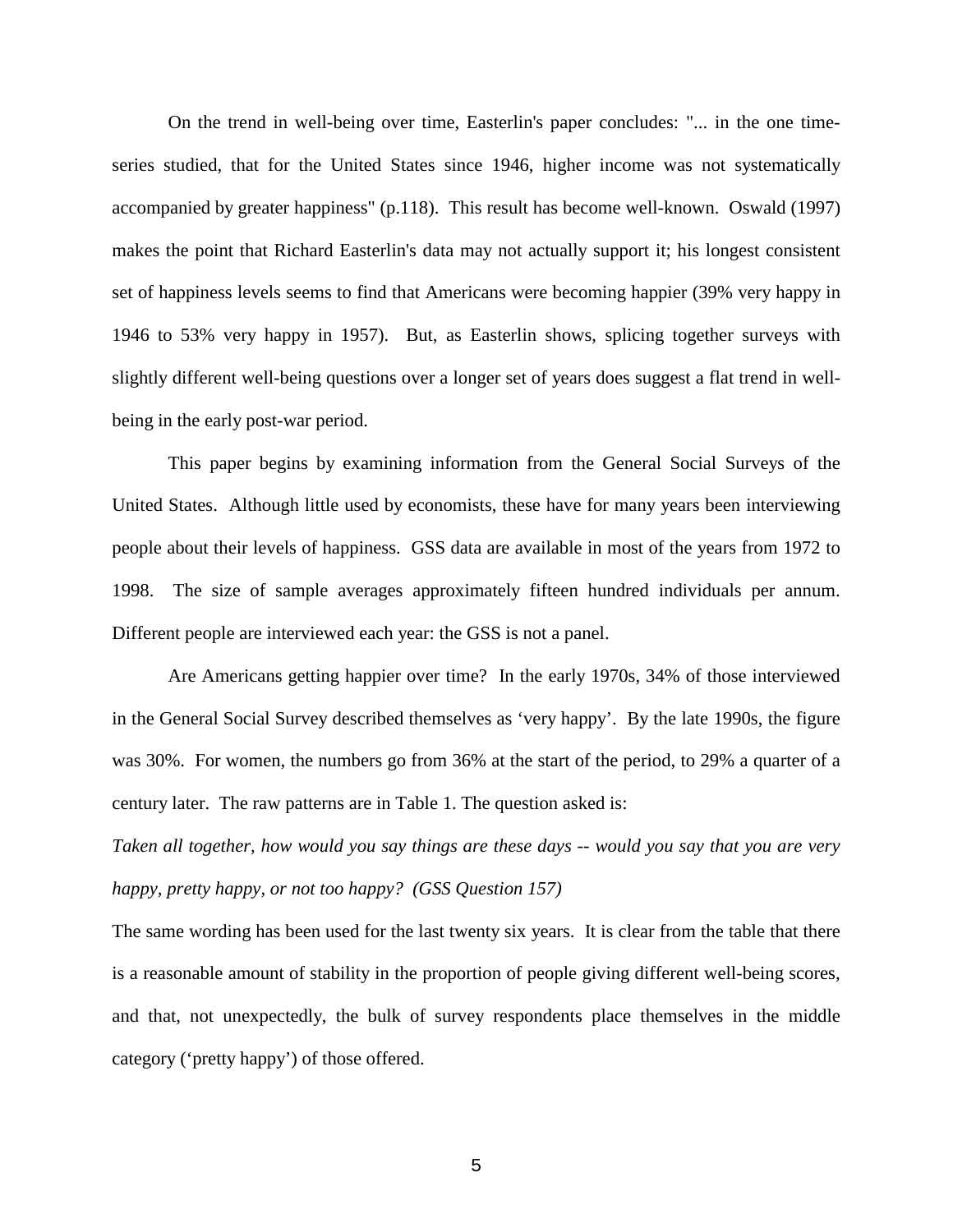To explore the issue more carefully, it is natural to look at a regression-adjusted time trend. Table 2A estimates regression equations in which the dependent variable is reported happiness. These ordered logit equations control only for exogenous demographic characteristics: age, age squared, gender, and race<sup>5</sup>.

Table 2A contains a number of findings that might have been hard to predict. Column 1 of the table shows that America is apparently becoming systematically less happy (in the eyes of Americans themselves). There is a negative time trend, -0.0027, with a t-statistic sufficiently large to allow the null hypothesis of zero to be rejected. Men report lower happiness scores than women, although the size of the difference between males and females appears to be small. Blacks and other non-white races are less happy than whites. This effect is large<sup>6</sup> (we return to the issue later in the paper) and well-defined. The black dummy variable has a coefficient in column 1 of Table 2A of –0.7, with a t-statistic that exceeds twenty. There is a concave shape in age. In column 1 of Table 2A, over the relevant range, happiness grows with age. When other controls are introduced, however, it will be seen later in the paper that a minimum emerges around the middle of life. The monotonicity in Table 2A disappears when other independent variables -- especially work status and marriage -- are added.

Given the starkness of the conclusion that the USA has, in aggregate, apparently become more miserable over the last quarter of a century, it seems useful to examine sub-samples of the population. Later columns of Table 2A do that. Columns 2 and 3 reveal that it is women rather than men who are experiencing the decline in well-being. This might be viewed as paradoxical: the last few decades are often seen as a period in the US in which discrimination against women

÷,

<sup>&</sup>lt;sup>5</sup> A referee has pointed out that objective indicators such as GDP per capita are not usually presented in a way that controls for demographic factors. The raw wellbeing numbers, however, can be read from Table 1. Here our aim is to study the wellbeing of an unchanging representative citizen.

<sup>6</sup> Although for convenience the paper's prose refers to coefficients, what is meant throughout the paper is 'marginals' in the usual ordered-logit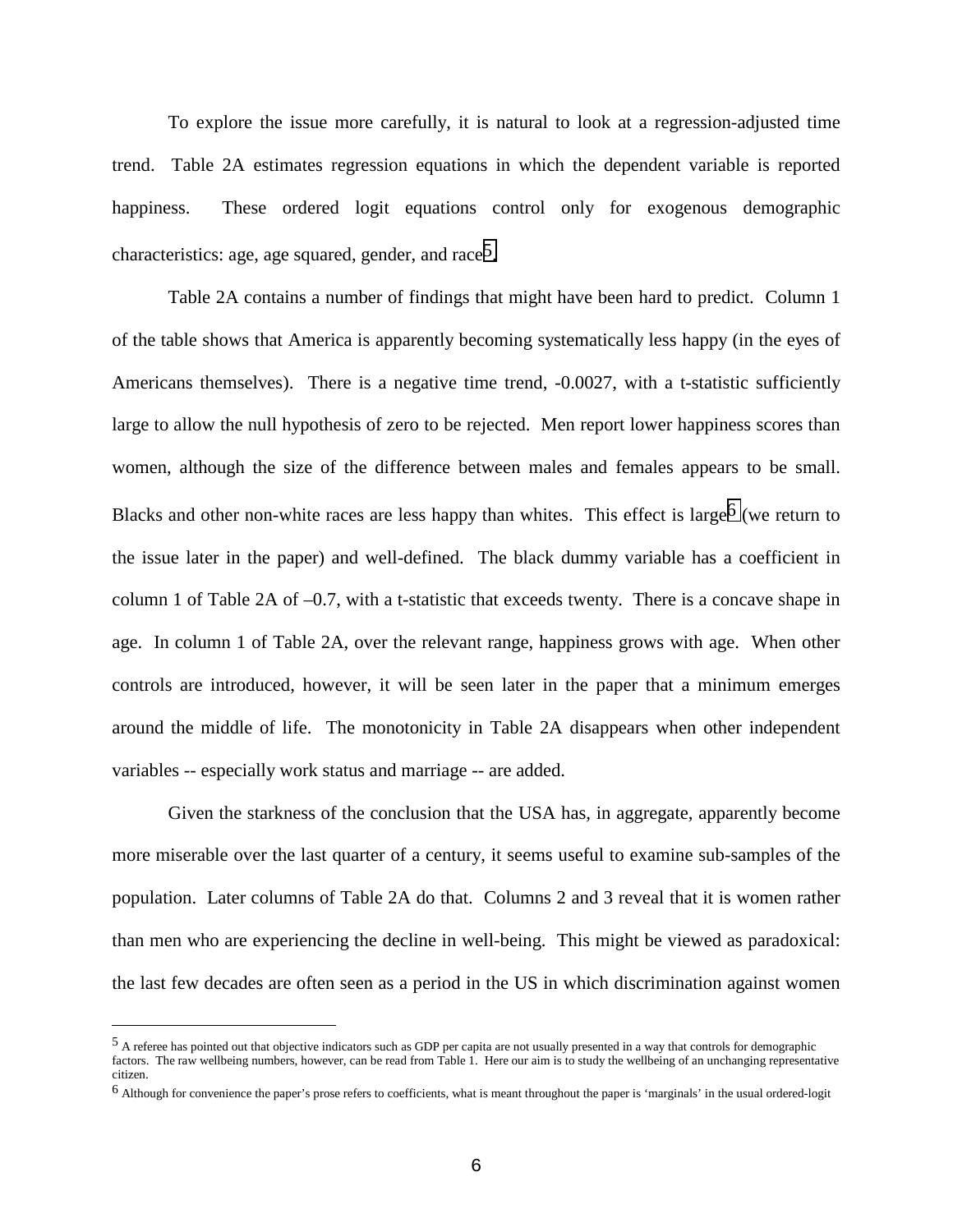has come down. Men report flat levels of well-being over this period (the time trend coefficient in column 2 of Table 2A is positive but insignificantly different from zero). In both male and female columns, reported happiness rises as individuals get older. Moreover, the black coefficient is large and negative in both equations. This may be evidence of discrimination against black people.

Columns 4 and 5 of Table 2A separate the data by race. An interesting finding emerges. It can be seen, in column 5, that blacks are the only demographic group to be experiencing a statistically significant upward time trend in reported happiness. The concave shape in age disappears. The male dummy variable enters differently in columns 4 and 5; black men say they are happier than black women. Whites' happiness is trended strongly down over time -- in the sense that the time trend's coefficient has a small standard error -- in column 4 of Table 2A. Therefore, over the period, the gap between the well-being of American whites and blacks has narrowed.

The last two columns of Table 2A look at age. Older people, in column 7, have a clear downward movement in well-being. In column 8 the young are slightly up, by contrast, although the trend is not well-defined.

Table 2B changes from sub-samples with only exogenous characteristics. It reports regression equations for other sub-groups of the population (looking at categories that are endogenous and thus, to a large degree, chosen by the individuals). In columns 8-10, the downward time trend is greatest for those who are out of the labour force. The consistently large black dummy in columns 8-14 is noteworthy.

Columns 11 and 12 divide the sample into Americans who have small and large amounts of education. Interestingly, the size of the downward time trend is approximately the same in the

÷, sense.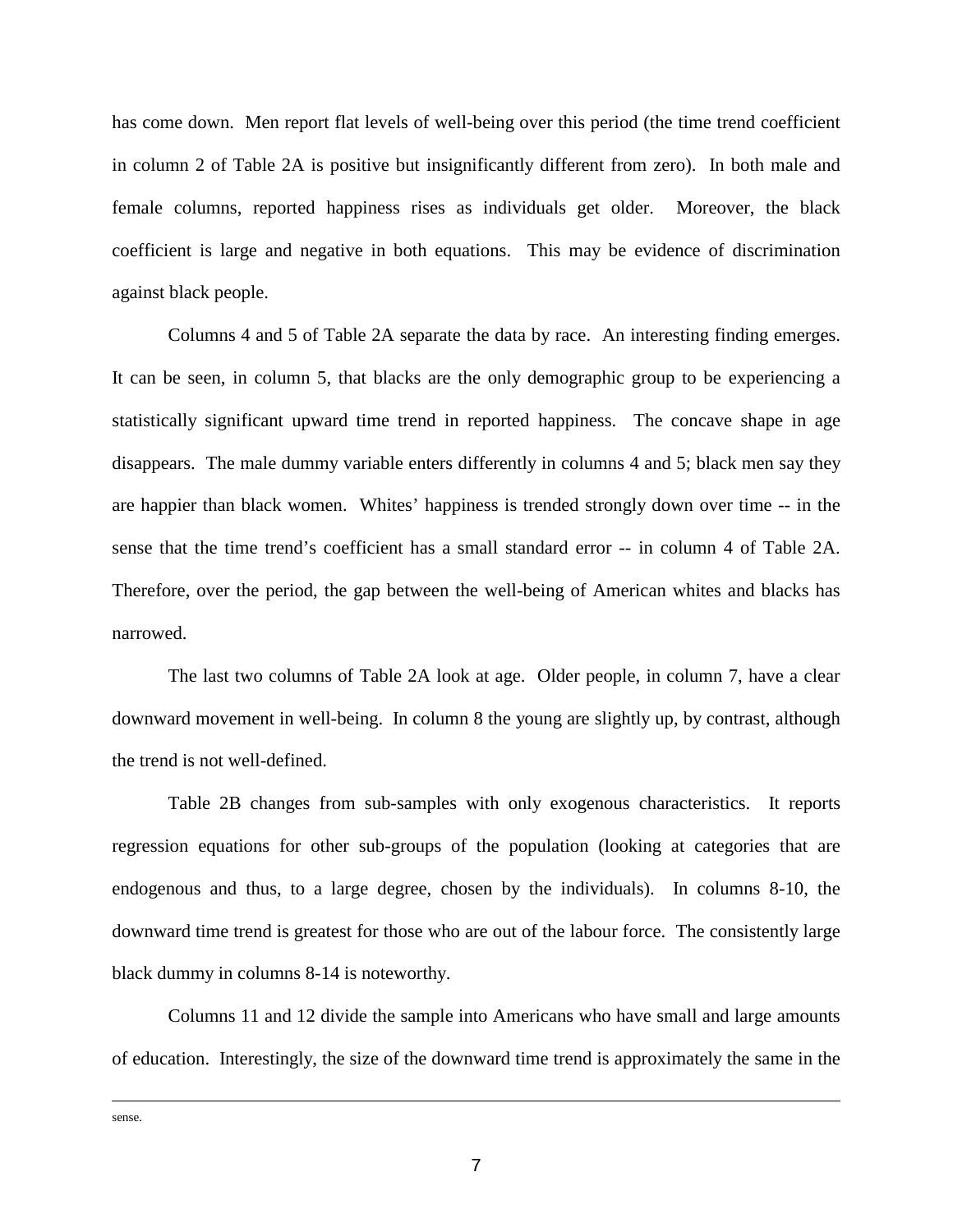two sub-groups. Conventional wisdom would not have predicted this; it is widely thought to have been a better era for the highly educated.

Columns 13-14 of Table 2B split the sample according to marital status – with the married as one category, while the other category combines the never married, those currently widowed or separated, and those divorced. In both columns, the time trend in happiness is positive. It is well-defined. This suggests that the statistical finding of a downward time trend in US happiness could be caused by a failure to distinguish between married and unmarried people. The decline of marriage in America -- from 67% of adults in the mid 70s to 48% by the late 90s - - may be one reason for the secular decline in happiness through the decades. But we show in the next section that this is probably not the full story.

These US equations<sup>7</sup> treat each person's reported happiness level as ordinal in much the way that economic theory's use of indifference curves does. Tables 2A and 2B do not assume cardinal utility.

It is useful to check these patterns on another country. Although there are differences of detail, data from Great Britain give noticeably similar results. Here it is necessary to use a lifesatisfaction question because there is no British happiness question over most of the required period. Questions about people's satisfaction with life seem of independent interest. Moreover, for the short run of years (1975-1986) over which both types of data are available, Appendix 2 confirms that the structures of happiness and life-satisfaction equations are similar.

 $\overline{a}$ 

<sup>7</sup> These are, as explained, ordered logits. The usual approach in the psychology literature has been instead to assign numbers to happiness levels and then to use ordinary OLS regression methods. Strictly speaking, this is illegitimate (it cannot be assumed that "very happy" equals, say, twice "pretty happy"). Nevertheless, as shown in Appendix 1, we have found that the simple method gives similar results to those from ordered logits.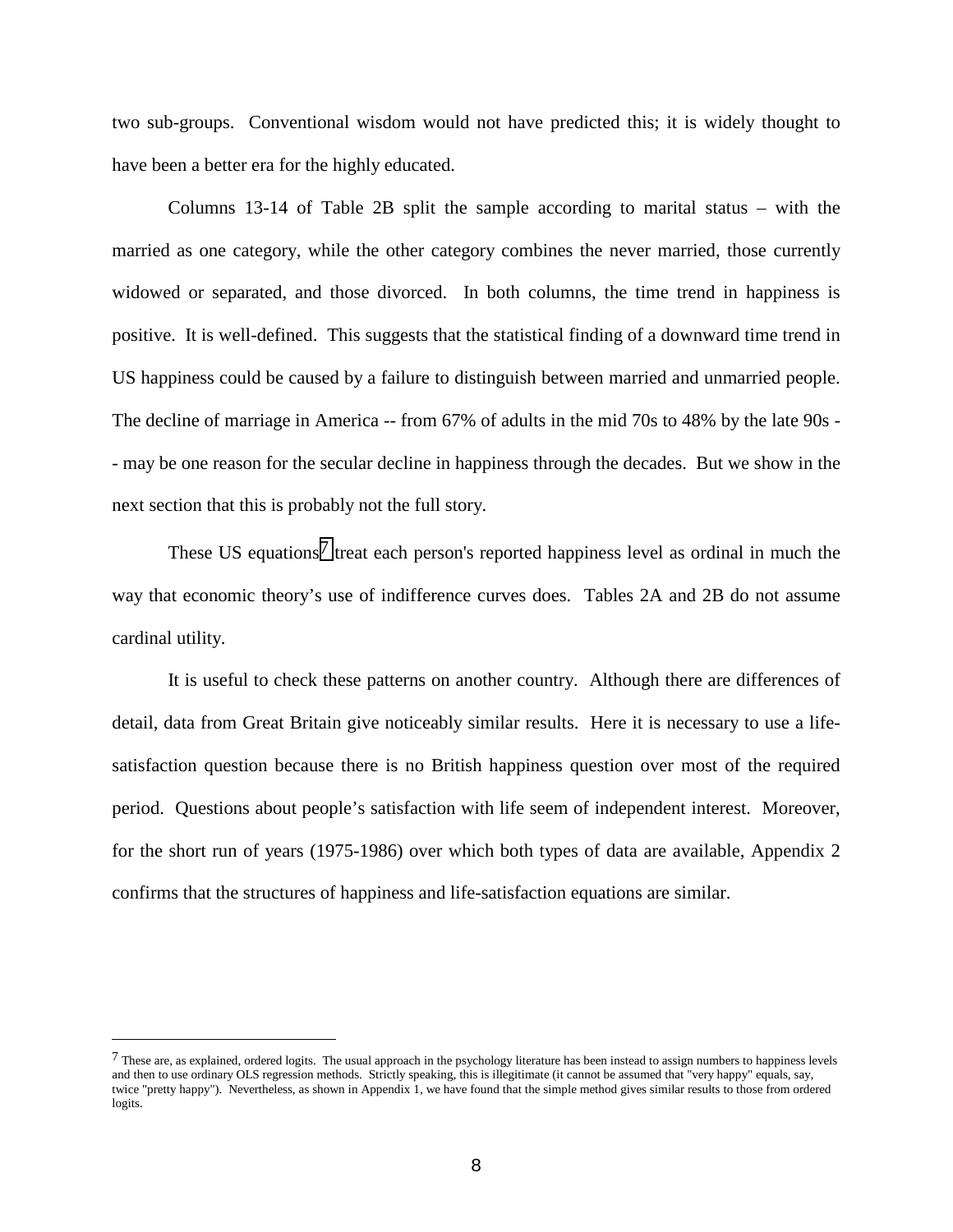The Eurobarometer Surveys provide cross-section information on approximately 55,000 Britons starting from the early 1970s (the annual sample is just over two thousand people). In each year they are asked:

*On the whole, are you very satisfied, fairly satisfied, not very satisfied, or not at all satisfied with the life you lead? (Eurobarometer Survey Series).*

The data come from the cumulative file and thirteen other surveys. In a way reminiscent of the US happiness results, the lower half of Table 1 illustrates that in the early 1970s approximately a third of British people say they are 'very satisfied' with life. The number is unchanged by the late 1990s. Appendix 3 shows the equivalent for Europe.

Table 3A reports the same kinds of logit regression equations as for the US. Here life satisfaction is the dependent variable. It is not possible to include a dummy variable for race; but age, age squared, gender, and a time trend, are again used as regressors. Column 1 of Table 3A finds that well-being has not risen systematically in Great Britain from 1973 to 1998. Although the coefficient on Time is positive, it is small and imprecisely estimated (the t-statistic is 0.25). British males are less content than females. Age enters in a convex way: well-being is U-shaped in years.

Columns 2-5 of Table 3A break the data into different sub-samples (males, females, young, old). None of these groups has a statistically significant time-trend in well-being. Although poorly defined, the trends on males and females go in the opposite way from the United States. There is a well-defined U-shape in age in each of the five sub-samples separately. Regardless of age group, columns 4 and 5 of Table 3A show that men report lower well-being scores.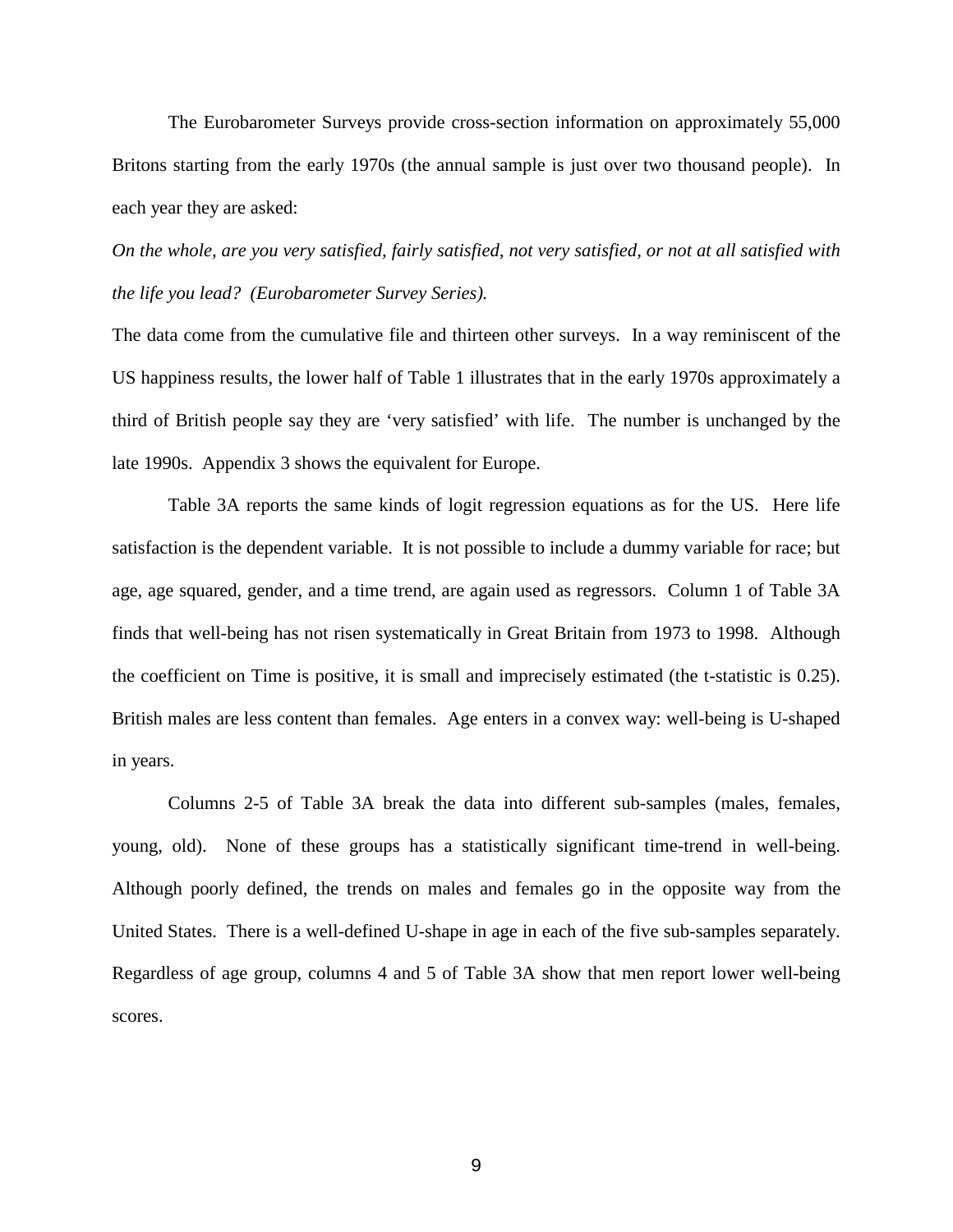Table 3B examines further sub-samples for Great Britain. For those in work, column 6 reveals that there is a statistically significant upward time trend in life satisfaction. Its coefficient is 0.006. There is no time trend among the out-of-the-labor-force group (the OLFs). Among the OLF individuals, men, who may be disproportionately the retired, are more satisfied than women. The age and gender variables continue to enter as before. Columns 9 and 10 separate into those people with low and high levels of education (ALS is 'age left school'); both have time trends that are down, and approximately at the border of significance at the five per cent level.

An interesting finding in Table 3B is in columns 11-12. As was found for the United States, married people in Britain report secularly rising well-being over this quarter of a century. The coefficient is 0.0057 with a t-statistic of approximately four. Unmarried people, by contrast, have a flat time-trend. The proportion of the sample who are married changes from 72% in the early 1970s to 55% by the late 1990s.

#### 3. Happiness Equations with a Full Set of Controls

The next step is to explore the patterns in well-being data by allowing for a larger set of controls, and especially for the effects of income and other economic variables. Table 4 begins this. Using again pooled US data from the beginning of the 1970s, it estimates ordered logit happiness equations in which are included a time trend, age and age squared, dummies for demographic and work characteristics, years of education, and dummies for marital status (including whether the individual's parents were divorced). Sample size is approximately 36,000.

The first column of Table 4 continues to find a downward trend in American happiness. However, the coefficient on time is smaller than in Table 2, with a t-statistic of approximately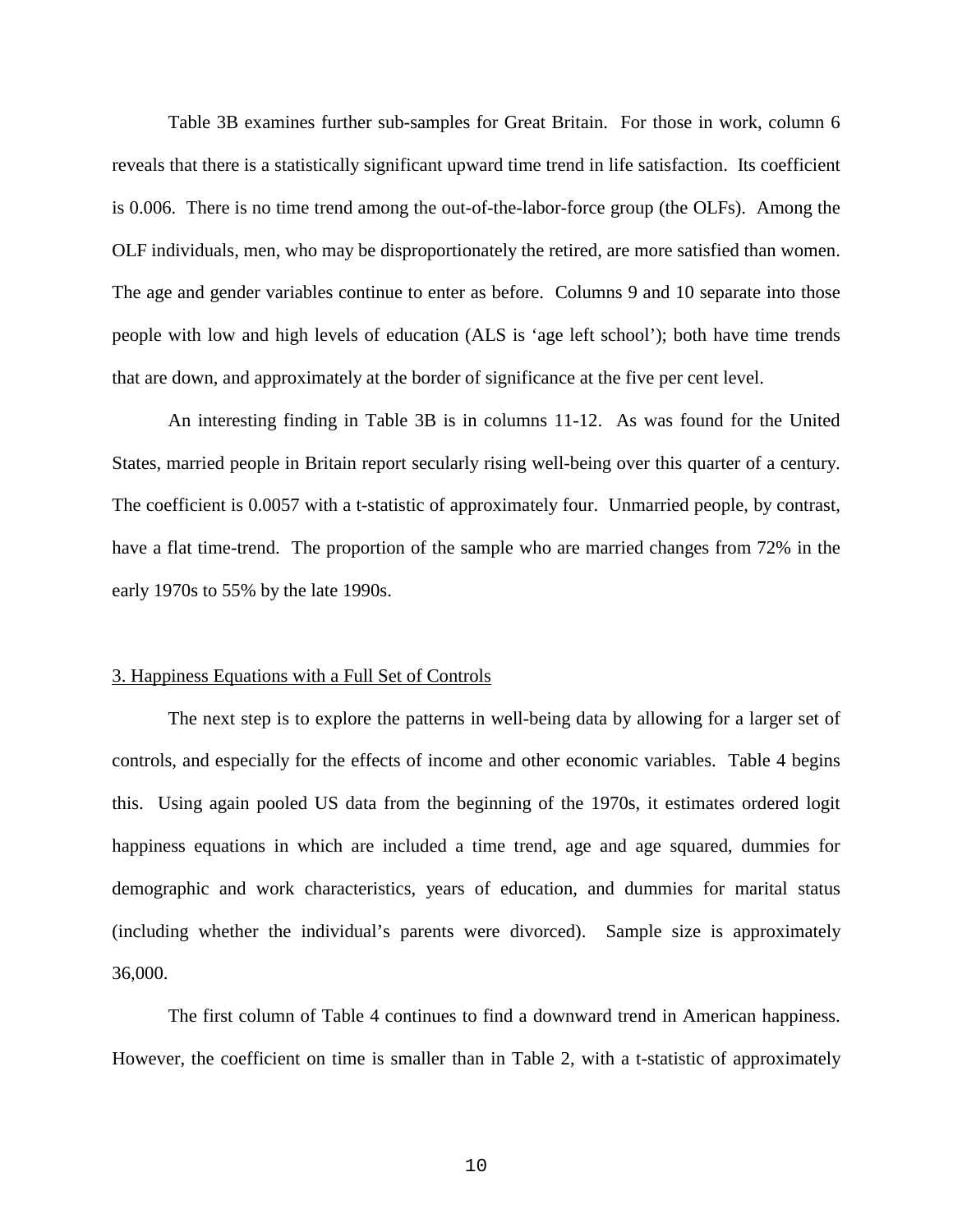1.3. This suggests that it is changes in factors such as marital status and working life that explain part of the downward movement in reported levels of contentment. The null hypothesis of no change over time cannot be rejected in column 1 of Table 4.

Looking across the columns, however, in this fuller specification it can be seen how different groups within the US economy have fared differently. Men's happiness has an upward trend in Table 4, column 2. Yet American women's well-being has fallen through the years. Blacks have trended up over time, with a large coefficient of 0.009. Whites' well-being has been down. Income is at this juncture deliberately omitted from this table – to allow changing real incomes to be absorbed into the time variable.

One of the interesting conclusions, from the economist's point of view, is how influential non-financial variables appear to be in human welfare. The new variables, in the lower half of Table 4, enter powerfully. Work and marital status variables have large and well-defined effects. The single greatest depressant of reported happiness is the variable 'separated'; this is closely followed by 'widowed'. Being unemployed is apparently almost as bad, and also has a small standard error. According to the estimates, the joblessness effect is close in size to the unhappiness associated with divorce.

Marital break-up features in two other ways in Table 4. Second and subsequent marriages appear from these estimates to be less happy than first marriages. This confirms a result in the psychology literature (for example, Diener et al 1999). Moreover, a person whose parents were divorced (when the respondent was aged 16) has himself or herself a lower level of well-being in adulthood. It is not clear, of course, how much this kind of effect is truly causal. Genes rather than life events could be the explanation for such patterns in the data.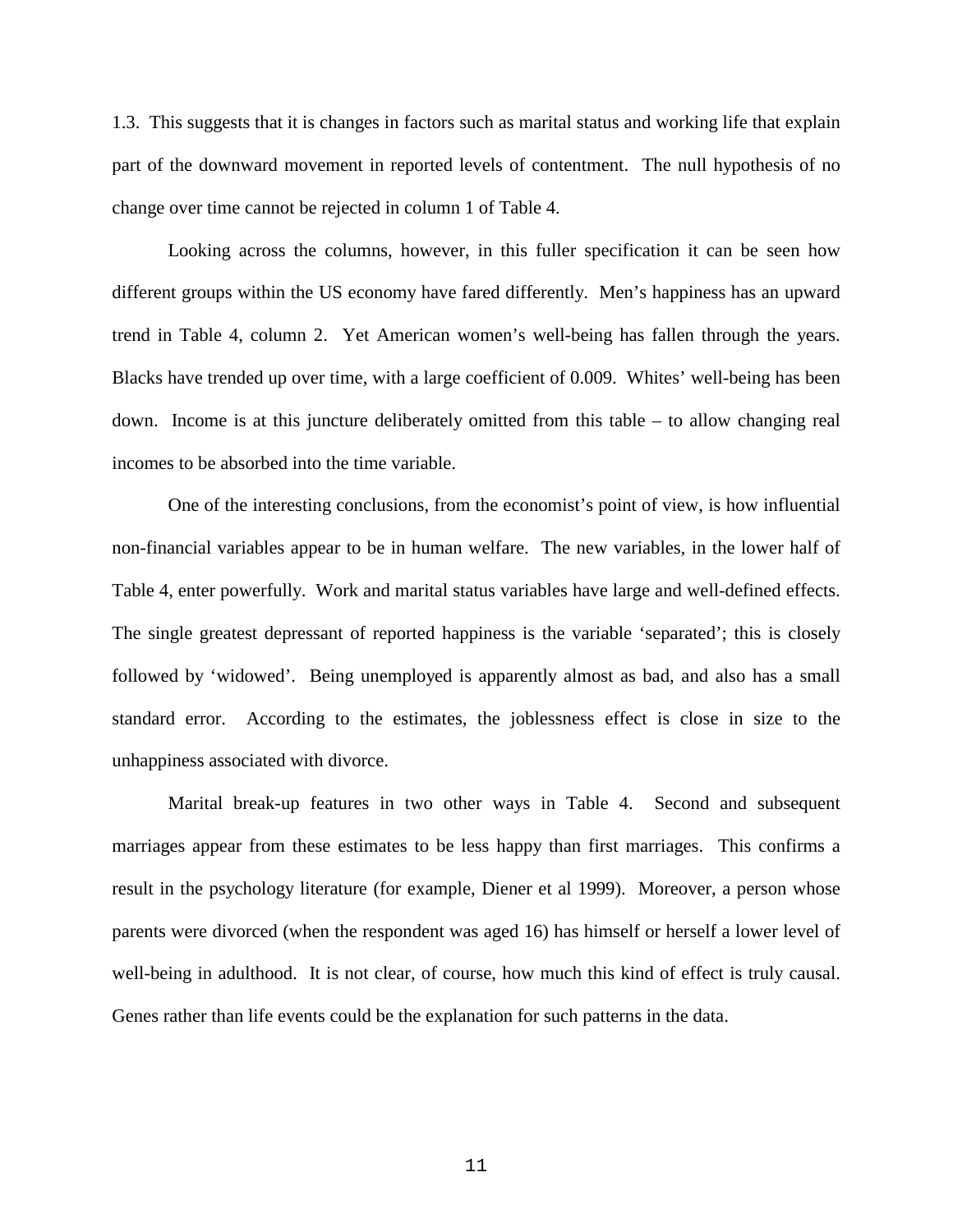Years of education enter positively in a happiness equation. An economist might have guessed that this would occur -- because schooling would act as a proxy for earnings. A later table, however, reveals that it cannot be an earnings effect of this sort. Education is playing a role independently of income. The exact effect of age upon reported happiness is of interest. It is U-shaped, in Table 4, with a minimum in the late 30s.

Further checks, not reported, found that the addition of dummy variables for the number of children had coefficients that were small and insignificantly different from zero. State dummies were sometimes statistically significant but left the structure of the equations unchanged. Being religious entered positively but did not affect other coefficients.

When confronted with well-being data, it is natural for an economist to ask whether richer people report greater levels of well-being. The idea that income buys happiness is one of the assumptions -- made without evidence but rather for deductive reasons -- in microeconomics textbooks8. To explore this, the trend is dropped, and replaced with year dummies (to pick up, among other things, the nominal price level). Table 5 is the result for the US. Income per capita in the household enters positively with a t-statistic exceeding twelve. Because the data come in categorical bands, it is necessary to allocate midpoints and to adjust the top-codes through the period (details available on request). Interestingly, and perhaps surprisingly from an economist's point of view, the coefficients on the other variables in Table 5's well-being equations hardly alter. The amount of happiness bought by extra income is not as large as some would expect. To put this differently, the non-economic variables in happiness equations enter with large coefficients, relative to that on income.

 $\overline{\phantom{0}}$ 

<sup>8</sup> An indirect utility function is of course increasing in income, and consumer theory can be done using revealed preference alone.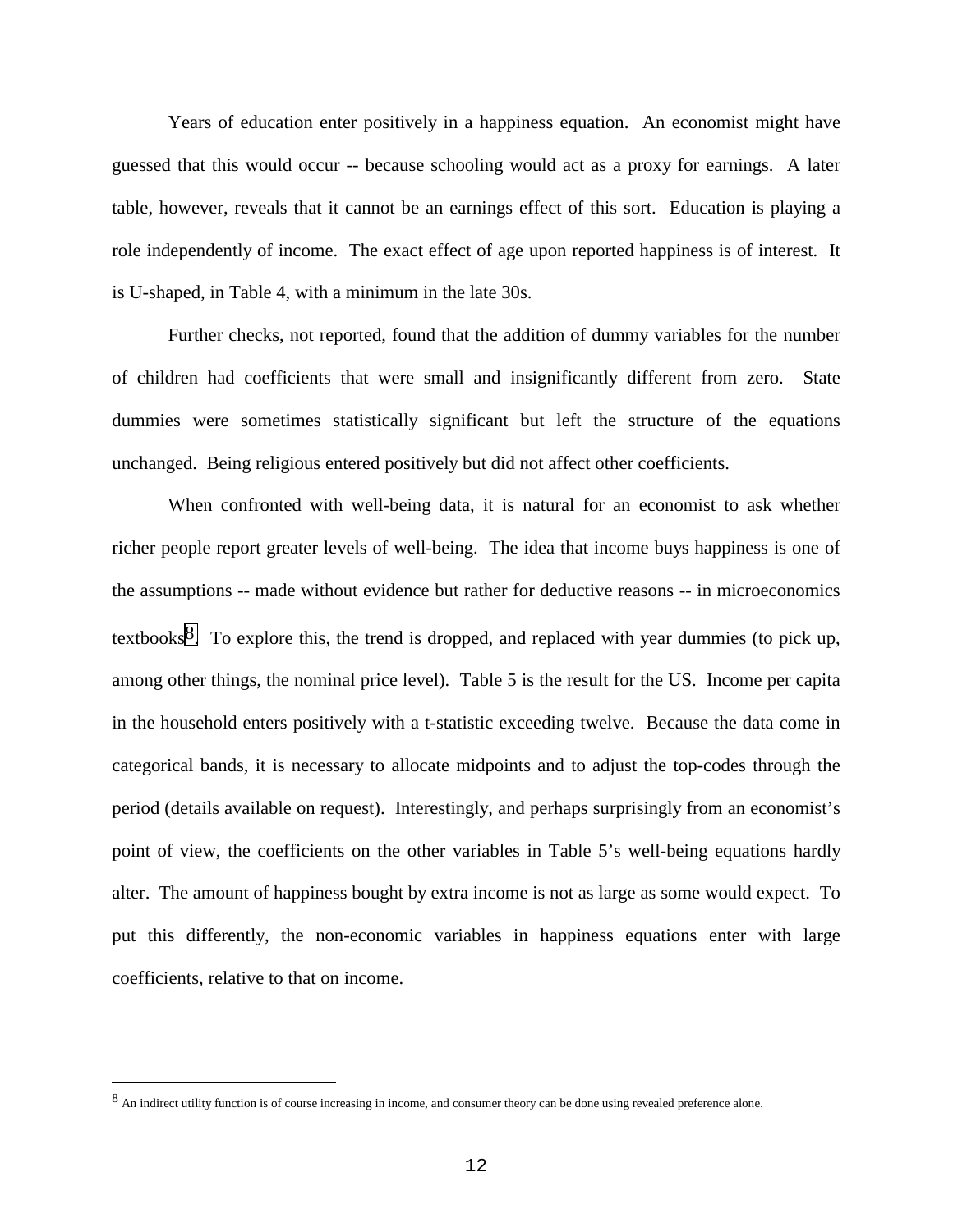Table 5, or its ordinary least squares equivalent (see Appendix 1), can be used to do a form of happiness calculus. The relative size of any two coefficients provides information about how one variable would have to change to maintain constant well-being in the face of an alteration in the other variable. To 'compensate' for a major life event such as being widowed or a marital separation, it would be necessary -- this calculation should be treated cautiously but it illustrates the size of the coefficients -- to provide an individual with approximately \$100,000 extra per annum<sup>9</sup>. Viewing widowhood as an exogenous event, and so a kind of natural experiment, this number may be thought of as the 'value' of marriage. Diener, Gohm, Suh and Oishi (undated) contains complementary evidence about the psychological benefits of marriage in different countries.

A different interpretation of this type of correlation is that happy people are more likely to stay married. It is clear that this hypothesis cannot easily be dismissed if only cross-section data are available. However, panel data on well-being suggest that similarly large effects are found when looking longitudinally at changes (thus differencing out person-specific fixed effects). See, for example, Winkelmann and Winkelmann (1998) and Clark (1999). There is also a separate literature in which it is concluded that marriage seems to provide protection against depression and mental ill-health (a recent paper, with references, is Cochrane 1996).

If high income goes with more happiness, and characteristics such as unemployment and being black go with less happiness, it is reasonable to wonder whether a monetary value could be put on some of the other things that are associated with disutility. Further calculation suggests that to 'compensate' men exactly for unemployment would take a rise in income of approximately \$60,000 per annum, and to 'compensate' for being black would take \$30,000 extra per annum.

 $\overline{\phantom{0}}$ 

 $9$  In 1990s dollars.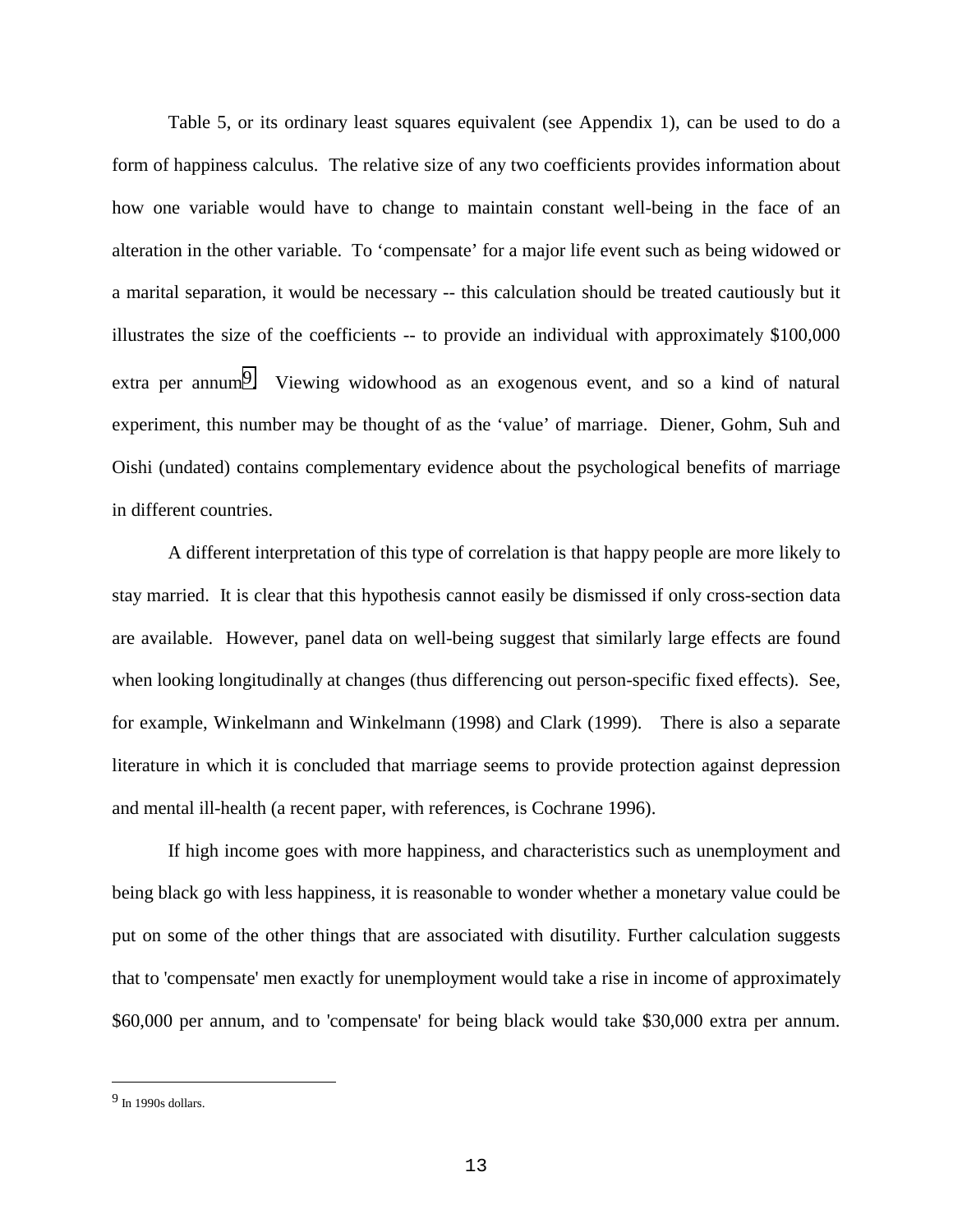These are large sums, and in a sense are a reflection of a low (happiness) value of extra income10.

British results are comparable. They are contained in Table 6. Here it is not possible to control as fully for income. However, the later columns of Table 6 incorporate an indicator of the family income quartile in which the individual falls.

Table 6 assumes that, apart from their income, a person's satisfaction with life depends upon a time trend, age and its square, gender, whether retired or keeping house or a student, work status, and marital status. A set of age-left-school dummies are also included to capture the individual's educational attainment. The time trend enters positively in column 1, with a coefficient of 0.0038 and t-statistic of 2.84. One interpretation of this is that well-being has been rising through the years in Great Britain – contrary to the United States. However, that would be somewhat misleading, because what is being measured is a *ceteris paribus* effect. It needs to be compared to the zero coefficient on Time in Table 3A. The net effect of the variables listed in Table 6 is to remove the forces making for declining life satisfaction. In answering the question 'has Britain become more content?' it is therefore necessary to bear in mind the large rise in unemployment and fall in marriage.

The time trend for men in column 2 of Table 6 is larger than for women in column 3. Men appear to enjoy keeping house less than do women. Unemployment hits a male harder than it does a female. Women living as married are happier than those who are single, but markedly less than those who are legally married.

In Table 6, columns 4-6, it can be seen that the introduction of an independent variable for the person's income quartile affects other coefficients only a little. It continues to be true that

÷,

 $10$  It should be recalled that no trades are actually taking place, that budget constraints are not directly relevant in a simple sense, and that economists find these large partly because they are used to thinking, possibly incorrectly, of pecuniary factors as providing most of life's well-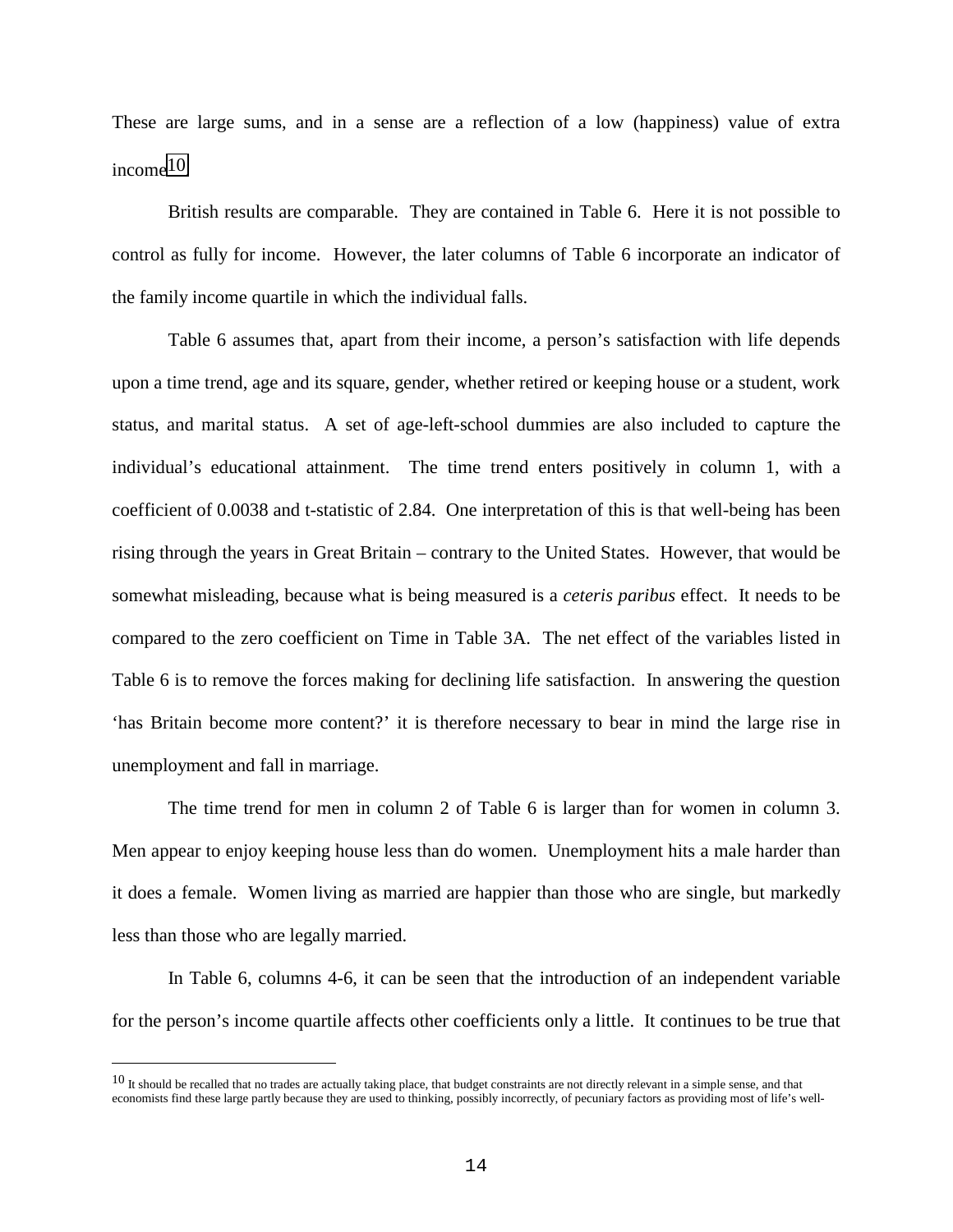joblessness hurts men more than women. The costs of unemployment are large relative to the costs from taking a cut in income. British men continue to be less contented than British women.

Table 7 sets out the British version of the United States equations of Table 4. The structure of the two is similar – despite the fact that the dependent variable is life satisfaction rather than happiness. Here a set of year-dummies controls for all macroeconomic changes in the British economy. The variables for income quartiles enter in a monotonic way: richer people are systematically more satisfied with their lives. In each of the three columns of Table 7, unemployment enters with a large negative coefficient. Men keeping house continue to be less satisfied with life.

The U-shape in age is again present in Tables 6 and 7. A notable feature is that the minimum is reached around the same age range for British men and women separately (37 in column 5 of Table 6 for men, and age 41 for women in column 6). Something systematic appears to be at work. No explanation is available even in the psychology literature. One tentative possibility is that this decline and then rise in well-being through the years may reflect a process of adaptation to circumstances; perhaps, by the middle of their lives, people relinquish some of their aspirations and thereby come to enjoy life more.

Some social scientists -- prominently the economist James Duesenberry fifty years ago - have argued that human beings care mainly about relative, rather than absolute, income. For the United States, it is possible to use our data to explore the hypothesis that a person's position in the income distribution matters per se (and, potentially, to test whether this could help explain the lack of upward time-trend in wellbeing data). A related test by McBride (2001), done independently, was drawn to our attention after our paper was completed. Interesting papers by Hollander (2001), Ferrer-i-Carbonell (2002), Johansson-Stenman, Carlsson and Daruvala (2002)

 $\overline{\phantom{0}}$ being.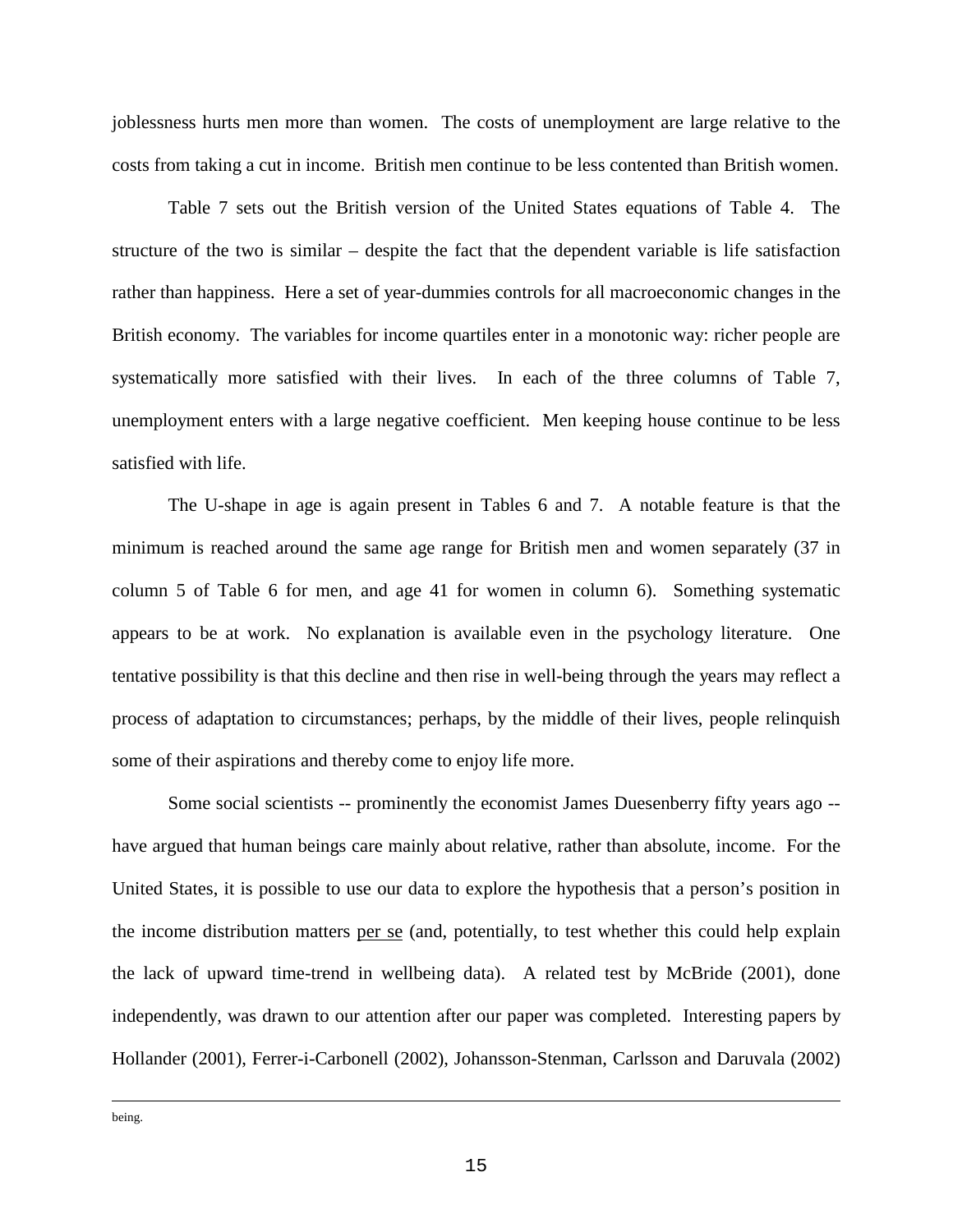and Senik (2002) have also recently appeared. Clark and Oswald (1998) show how concern for relative position generates imitative behaviour where people follow one another's actions.

Here we do a test in two ways. First, in Table 8, the comparison income against which people judge themselves is defined to be the average income in the individual's state. When entered individually, in the third column of Table 8, the log state income per capita does enter, as the theory would predict, with a negative coefficient; but it is not especially well-determined. When a relative income variable is created -- defined as the ratio of the individual's income to the state income per capita -- it enters in the fourth column of Table 8 with a positive coefficient and large t-statistic. This is an intriguing finding. Relative income has some explanatory power in a happiness equation even when absolute income is held constant. However, this fact does not account for the whole of the puzzling time-series patterns in reported happiness. It can be seen from Table 8 that there continues to be a negative time trend. Much remains to be discovered in this area, and there are difficulties in knowing how to deflate nominal income levels, but our judgment is that a concern for relative income is not the whole explanation for the lack of upward movement in wellbeing numbers through the decades.

In columns 1 and 5 of Table 8, we check that the variable defined as 'household-incomeper-capita' enters sensibly when broken down into its two constituent parts. It appears to do so.

One criticism deserves mention. It is possible that the relative income term in Table 8 is not picking up a comparison effect in the sense of Duesenberry and others, but rather, simply, that the cost of living varies by area and that the wage in the whole of a state is acting accidentally as a proxy for the consumer price level in that state. On this interpretation, our results would be consistent with normal textbook microeconomic theory, because it is real wages that enter utility functions. However, this appears not to be the correct interpretation. In the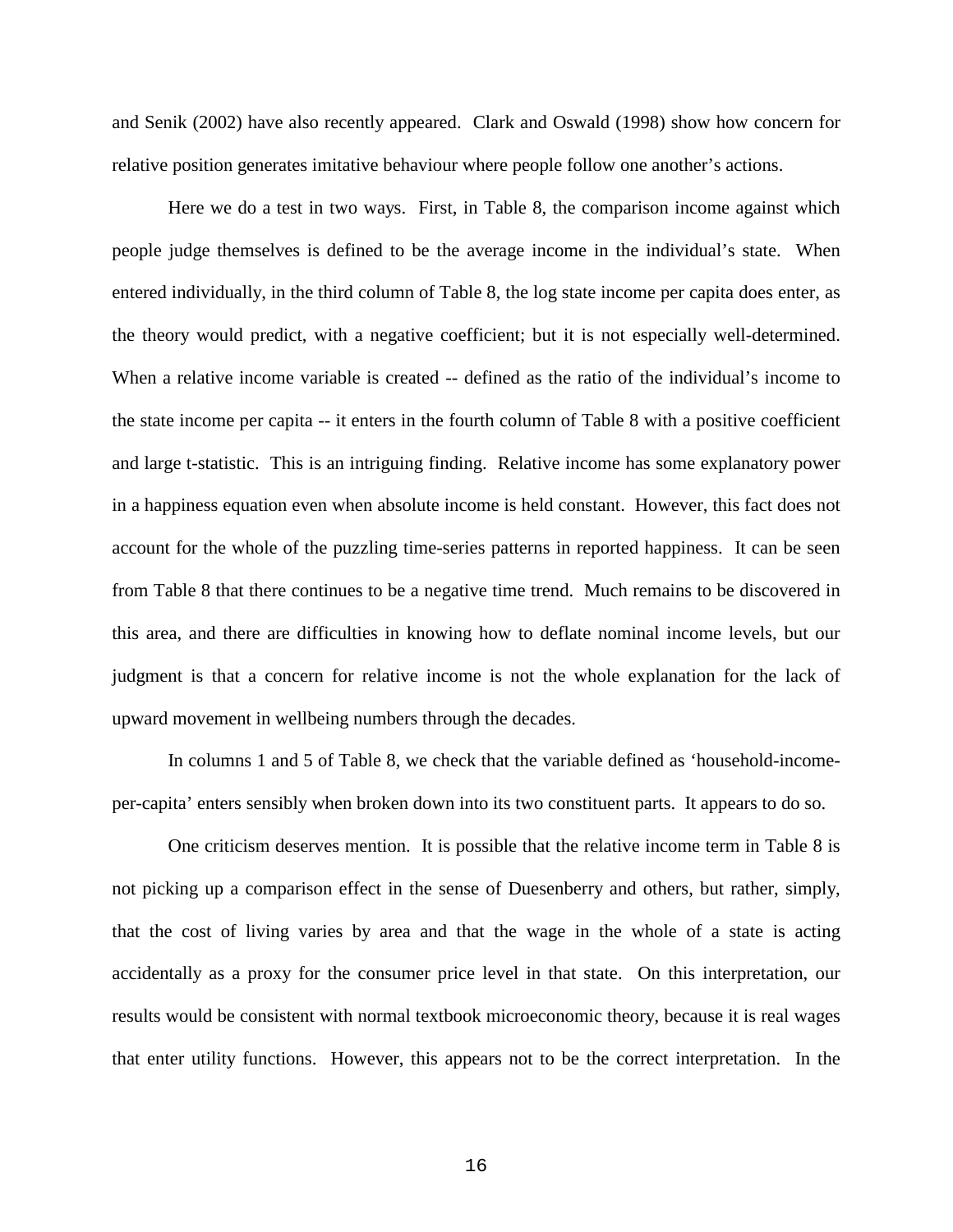seventh column of Table 8, for instance, the relative income term continues to work well when a regional house price index (capturing the most notable reason why the cost of living varies by region) is included as an independent variable. Moreover, the coefficient on the regional house price index is itself insignificantly different from zero. As there are not good CPI numbers by US region, this is probably the closest that it is possible to come to a test.

In conclusion, these results give some support to the idea that relative income has an effect upon human wellbeing. In the happiness equations of Table 8, both income and relative income often enter within the same equation. Absolute income alone, therefore, does not capture all pecuniary effects  $11$ .

In a related spirit, Table 9 looks at an alternative way to define relative income. It varies the implicit comparison group. Table 9 takes a series of variables in which income is measured relative to the average level of income in each of the different quintiles of income within the person's state. Although it can only be suggestive, there is a little evidence here that the greatest effects come from the ratio of individual income to income in the  $5<sup>th</sup>$  quintile (that is, the top income quintile). Adjusting for the different means -- the mean of income relative to the first quintile is 2.46 while the mean of income relative to the fifth quintile is 0.18 -- suggests that the relativity effect is nearly twice as large at the high end of the income distribution. The point estimates are consistent with the idea that people compare themselves more with well-off families, so that perhaps they get happier the closer their income comes to that of rich people around them. But the standard errors are not sufficiently small to allow strong inferences to be drawn. There is some sign -- see the negatives in Table 9 -- that individuals do not want to be far above the poorest people, that is, those in the bottom fifth of the income distribution. Although

÷,

 $11$  We agree that, as a referee has suggested, people probably compare themselves more with their peers than with Bill Gates. Future work may find ways to construct 'local' measures of comparison income.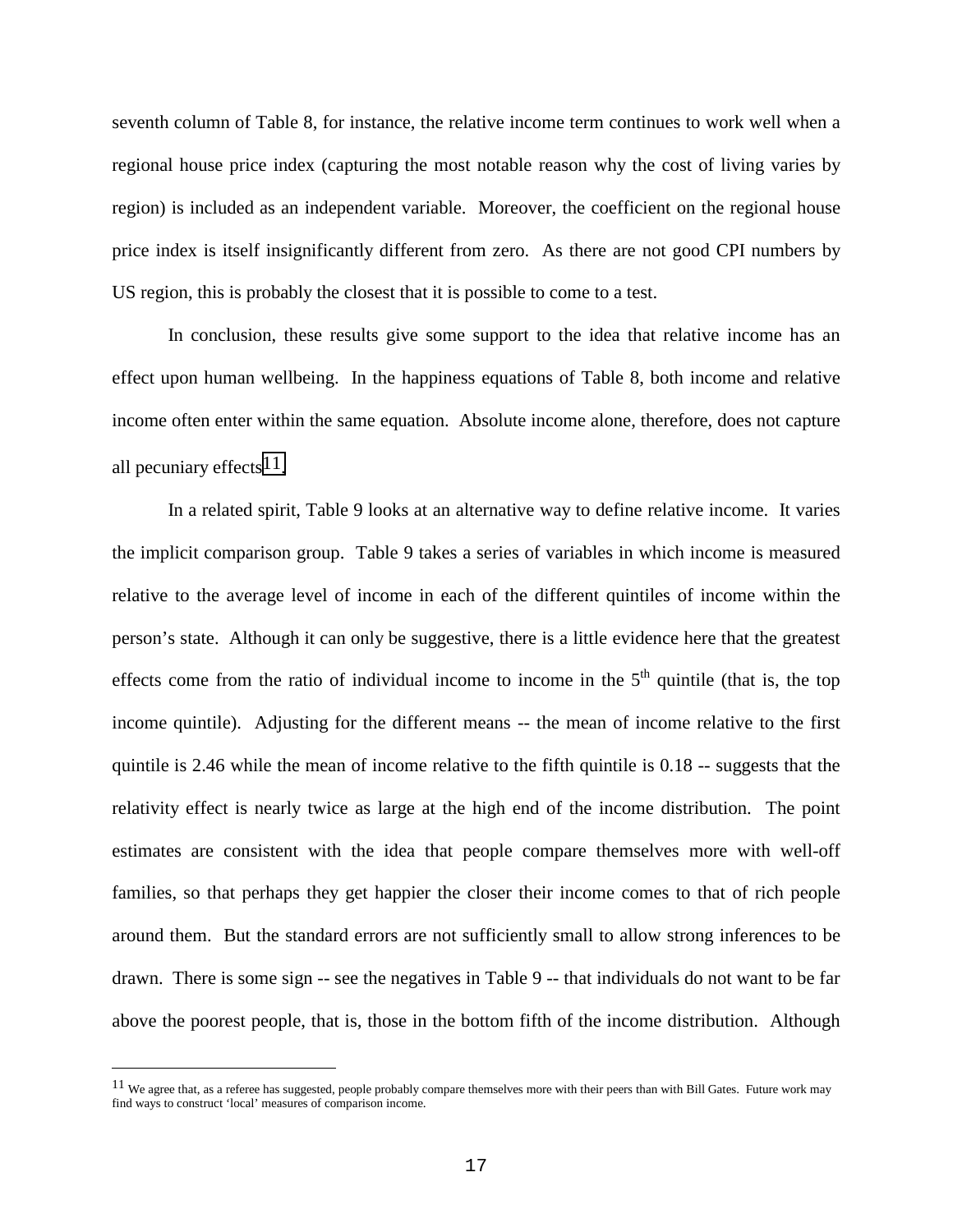much remains to be understood, it may be that when people make relative-income comparisons they look primarily upward rather than downward.

#### 4. Arguments and Counter-Arguments

Equation 1 treats the subjectivity of responses as a component of the error term, but there still exist objections to the analysis.

First, it is not possible to control here for person-specific fixed effects, or, in other words, for people's dispositions. Nevertheless, the data are random cross-sections, and therefore suitable for the estimation of time trends. What small amount of regression work has been done on panels, moreover, finds similar microeconomic patterns to those documented here (Clark and Oswald, 2002a).

Second, individuals are not randomly assigned to events like divorce, so the calculation of, for example, the value of marriage describes an association in the data rather than clear causeand-effect (though treating widowhood as a natural, if melancholy, experiment seems to have some scientific merit even in our cross-section data). This is an important problem. In the generic sense it is of course common throughout applied economics. The pragmatic response, here and elsewhere, is that at this point in the history of economic research it is necessary to document patterns and to be circumspect about causality. As explained earlier, marriage is believed by psychologists and psychiatrists to provide a protective effect to mental well-being (Argyle, 1989, contains further discussion of the evidence), but unambiguous proof would perhaps require a sharper statistical test than is possible with these data. Similarly for income: people may earn more than average because they are cheerier than average.

Third, people in the early 1970s may have used words differently from those in 1998 (so 'happy' no longer means exactly the same, perhaps). This is not immediately plausible; it would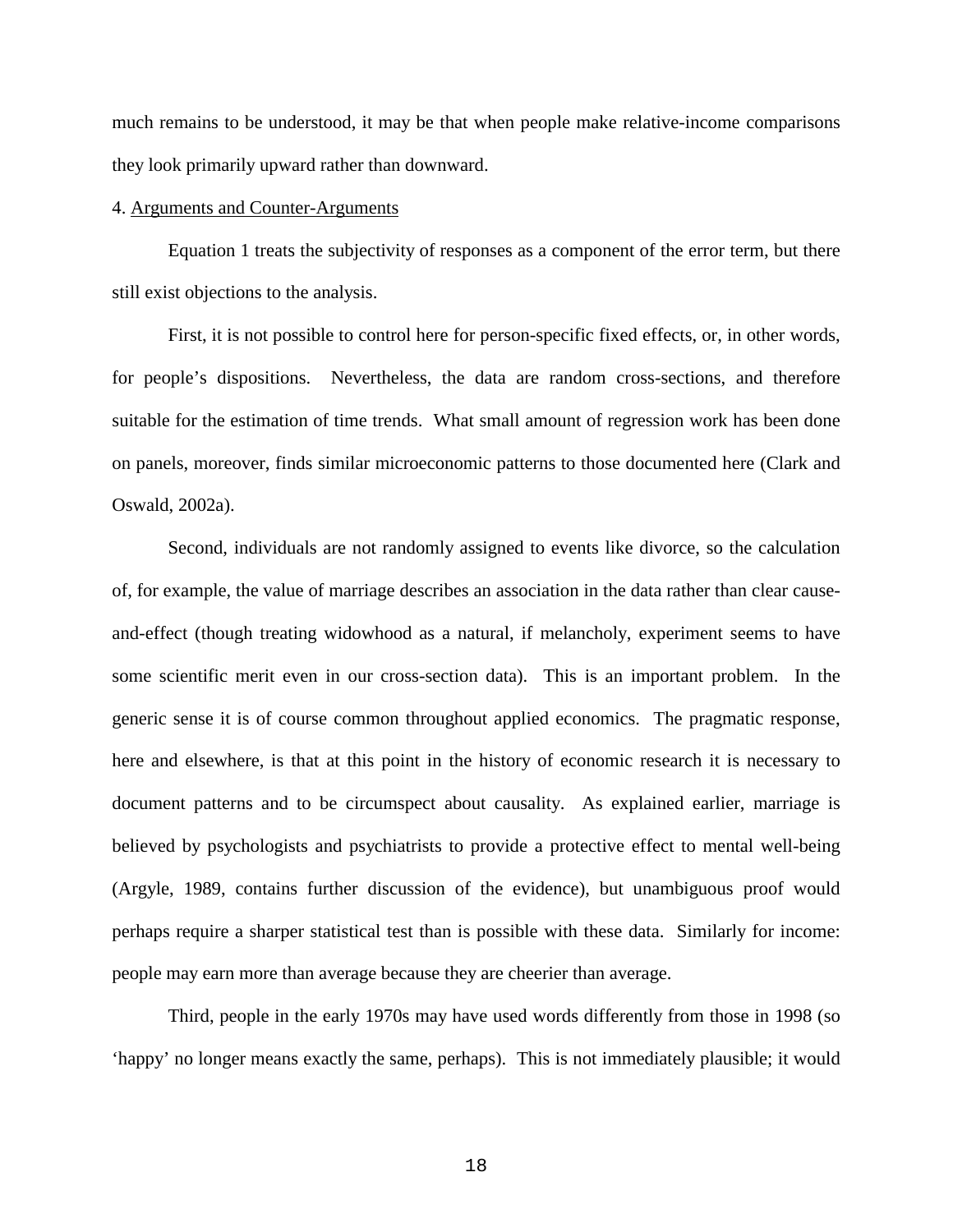be more so over a century. Nevertheless, in so far as it holds, the paper's approach would be open to doubt, although the cross-section regression patterns would continue to be immune as long as year-dummies accurately captured the change-in-language effect as a set of intercept shifts.

Fourth, 'satisfaction' scores, as here for the British data set, may be inherently untrended – perhaps because people unknowingly anchor their language on an observed aspiration level and adjust accordingly through the years. If true, this would create difficulties for some of the timetrend conclusions for Britain. But the cross-section findings would hold, and the US happiness results would go through.

Fifth, could the time-series patterns and the U-shape in age simply be cohort effects? In other words, it might be that, perhaps because of the influence of the Second World War, people born in different age-cohorts have different attitudes and dispositions. For the U-shape specifically, it is straightforward to show that that cannot be the whole answer. A wellbeing Ushape in age continues to exist in General Social Survey cohorts who were born many years apart. There is some indication that the age for the turning point is a little older among later cohorts, but the well-determined convex shape is robust. The broader idea that the lack of an aggregate time-trend is specific to these particular post-war generations may turn out to be true. It is currently untestable. Until many more decades of data are available, it must remain a possibility.

Sixth, a referee has encouraged us to accept that rising living standards unambiguously produce good things – lower infant mortality, less serious illness, cleaner environments. We agree. Nevertheless, the intriguing lack of an upward trend in happiness data deserves to be confronted by economists.

19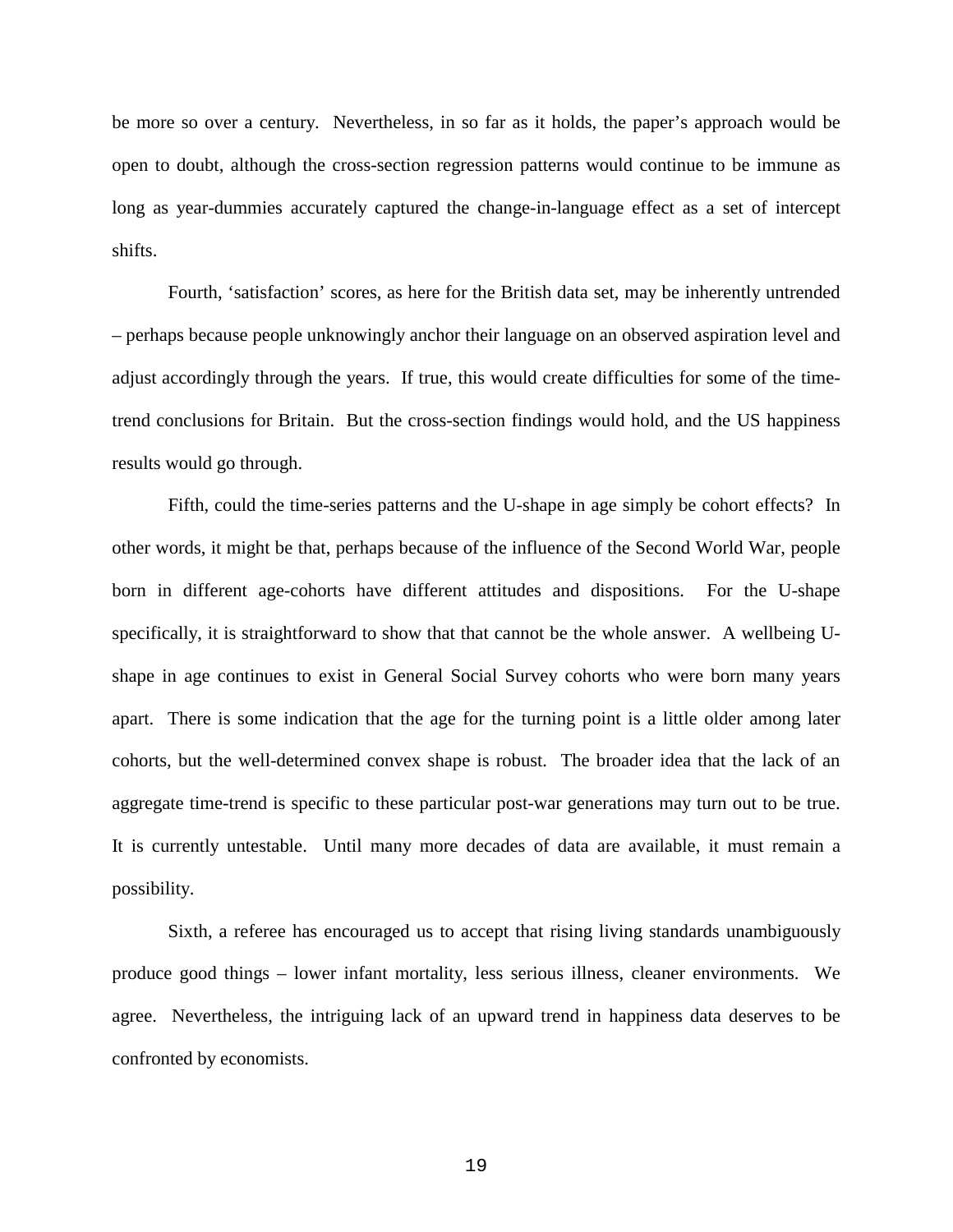Finally, this paper's analysis is not an attempt to define 'utility' in a single and exact empirical way. Nevertheless, the philosophy underlying the paper is that subjective well-being data may be useful to economists (just as such statistics have to psychologists).

### 5. Conclusions

This paper explores the economics of happiness. It estimates micro-econometric wellbeing equations. Reported levels of happiness have been dropping through time in the United States. Life satisfaction has run approximately flat in Great Britain. In a period of increasing material prosperity -- our data cover the period from the early 1970s to the late 1990s - - these results may surprise some observers.

Richard Easterlin (1974, 1995) argued that economic growth does not bring happiness to a society. Our data begin around the time of his original article's publication, and this paper provides some support, a quarter of a century later, for Easterlin's views. Nevertheless, the picture is not a simple one. Some groups in society -- such as American men and blacks -- have become happier through the decades. Moreover, once the British equations control for enough personal characteristics (including whether unemployed or divorced), there is some evidence of a statistically significant upward movement in well-being since the 1970s.

Our other main findings are the following:

1. Whatever the consequences of anti female-discrimination policy elsewhere in society, it has apparently not been successful in either country in creating a feeling of rising well-being among women.

2. Black people in the US appear to be much less happy, ceteris paribus, than whites. One interpretation of this is that our methods provide a new way to document the existence of discrimination.

20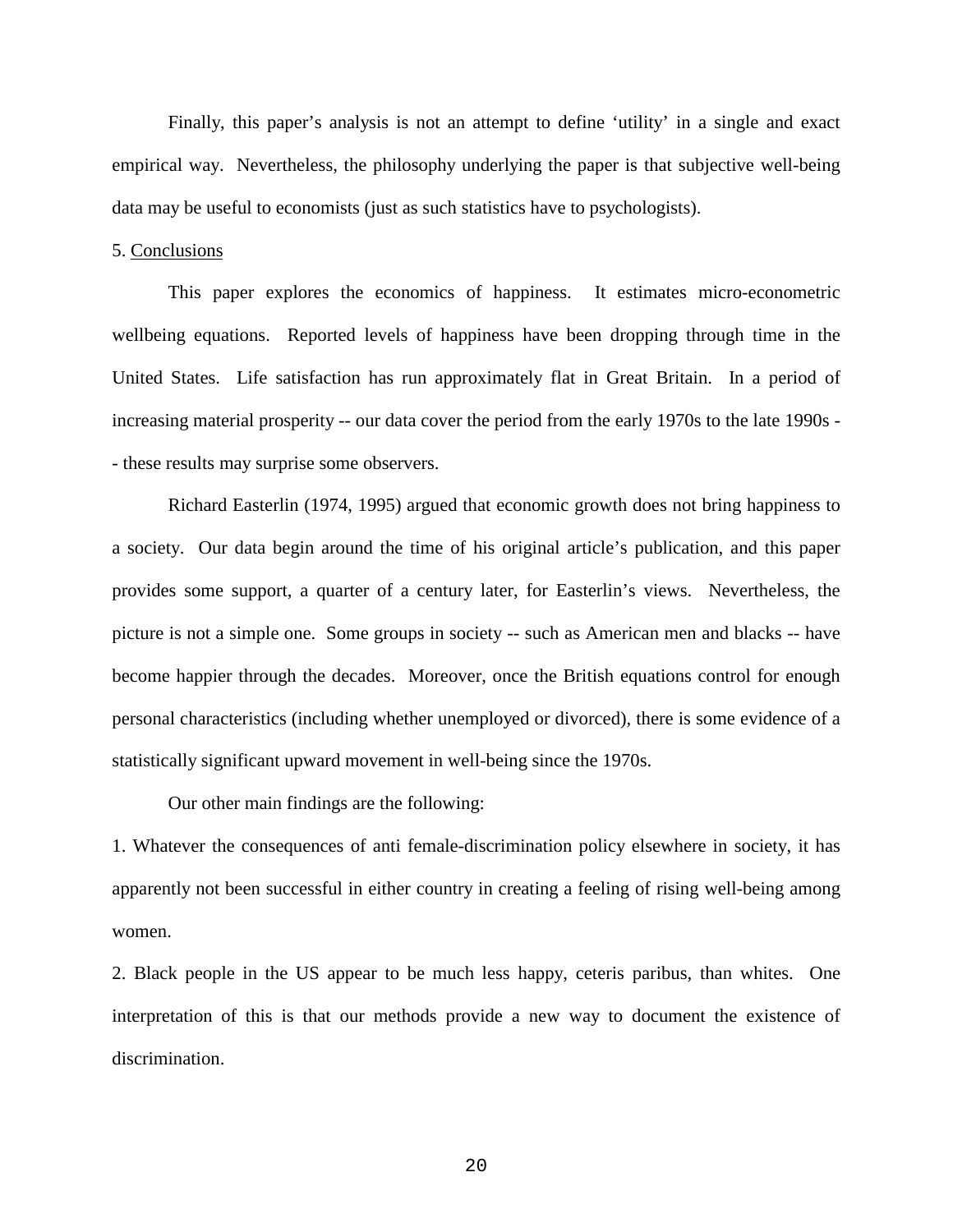3. The difference in the well-being of racial groups in the United States has narrowed over the last few decades. Blacks have made up ground.

4. Our calculations suggest that to 'compensate' men for unemployment would take a rise in income at the mean of approximately \$60,000 per annum, and to 'compensate' for being black would take \$30,000 extra per annum. A lasting marriage is worth \$100,000 per annum (when compared to being widowed or separated). Because there appears to be little precedent for such calculations in the published social science literature, they should be treated with care.

5. Higher income is associated with higher happiness.

6. Relative income matters per se.

7. Reported well-being is greatest among women, married people, the highly educated, and those whose parents did not divorce. It is low among the unemployed. Second marriages are less happy.

8. Happiness and life satisfaction are U-shaped in age. In both Britain and the US, well-being reaches a minimum, other things held constant, around the age of forty.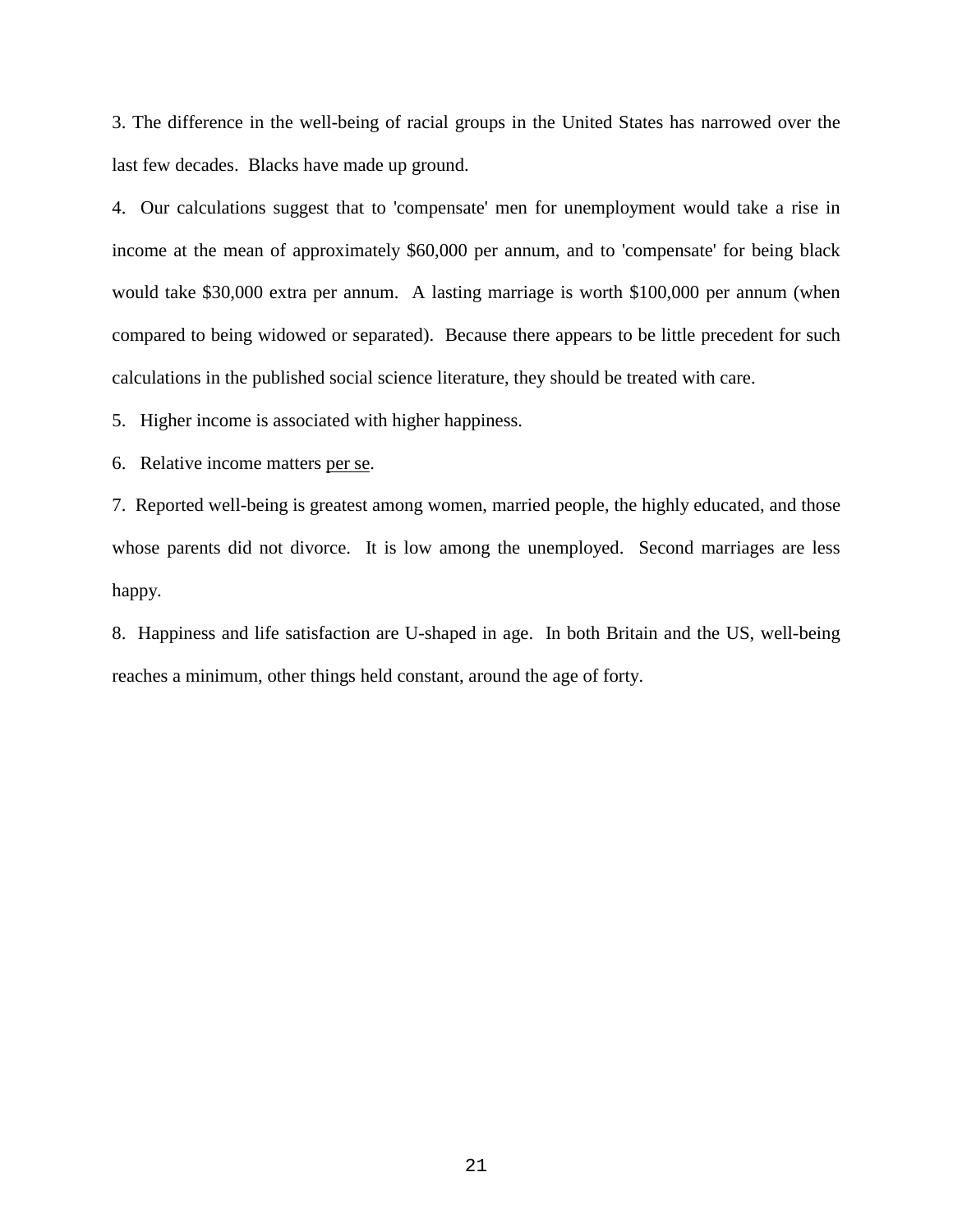Figure 1



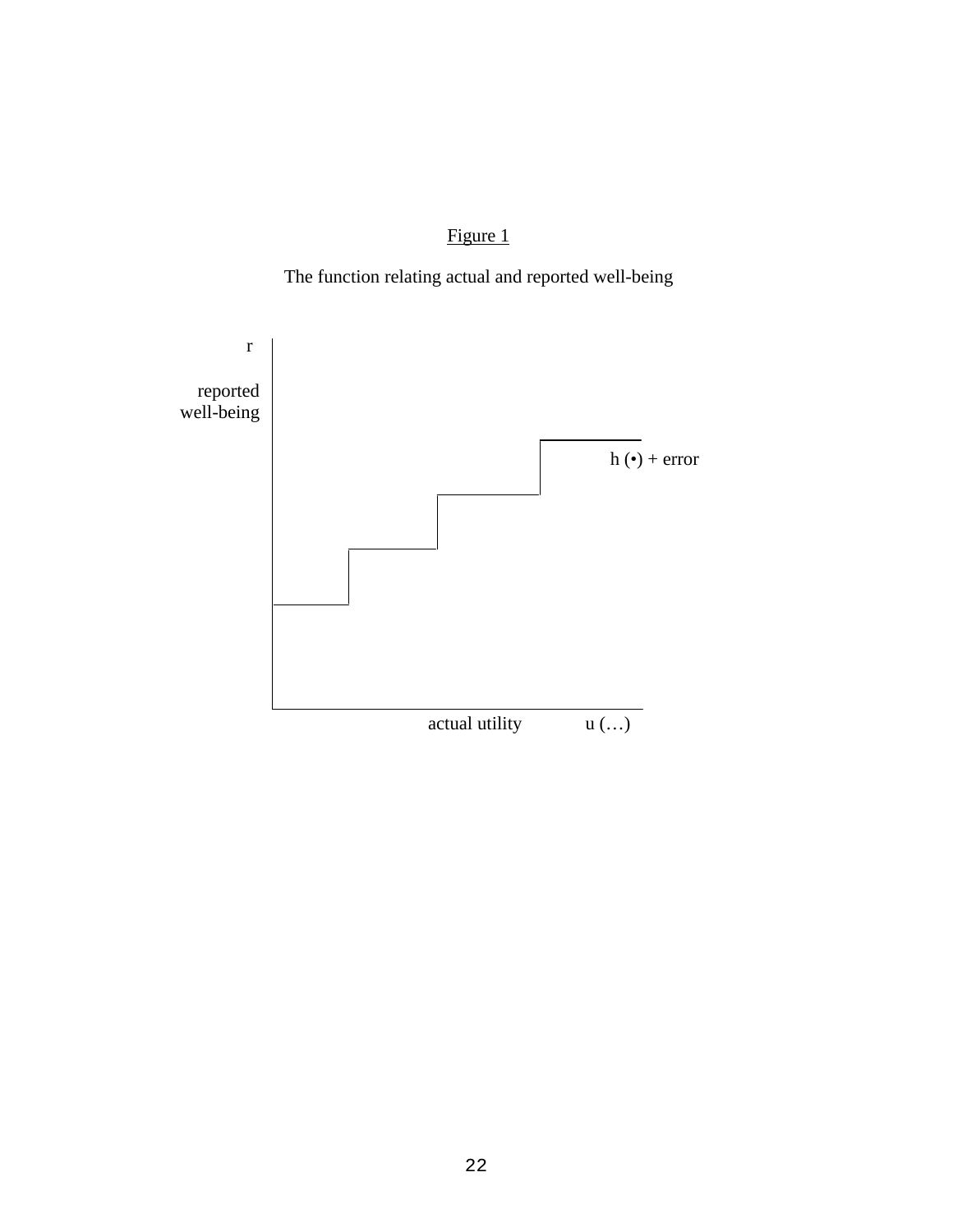# **Table 1. Happiness and Life Satisfaction: Averages for Different Periods**

*a) The proportions of people giving different happiness answers in the United States 1972-98*

|                         | 1972-1976 | 1977-1982 | 1983-1987 | 1988-1993 | 1994-1998 |
|-------------------------|-----------|-----------|-----------|-----------|-----------|
| $All$ – not too happy   | 14%       | 12        | 12        | 10        | 12        |
| $All - pretty happy$    | 52        | 54        | 56        | 58        | 58        |
| $All - very happy$      | 34        | 34        | 32        | 33        | 30        |
| $Male - not too happy$  | 14        | 12        | 13        | 9         | 11        |
| $Male - pretty happy$   | 54        | 56        | 57        | 58        | 58        |
| $Male - very happy$     | 32        | 32        | 30        | 34        | 31        |
| Female – not too happy  | 13        | 12        | 12        | 11        | 13        |
| Female – pretty happy   | 51        | 53        | 56        | 57        | 59        |
| Female – very happy     | 36        | 35        | 33        | 32        | 29        |
| White $-$ not too happy | 12        | 11        | 11        | 9         | 11        |
| White $-$ pretty happy  | 52        | 54        | 56        | 57        | 59        |
| White $-$ very happy    | 36        | 35        | 33        | 34        | 31        |
| $Black - not too happy$ | 26        | 23        | 21        | 18        | 21        |
| Black – pretty happy    | 54        | 54        | 58        | 60        | 58        |
| $Black - very happy$    | 20        | 23        | 21        | 22        | 20        |

b) *The proportions of people giving different life-satisfaction answers in Great Britain 1973-98*

|                                       | 1972-1976 | 1977-1982                      | 1983-1987 | 1988-1993 | 1994-1998 |
|---------------------------------------|-----------|--------------------------------|-----------|-----------|-----------|
| $All - not at all$                    | 4%        | 4                              | 4         | 4         | 3         |
| $All - not very$                      | 11        | 10                             | 10        | 10        | 10        |
| $All - fairly$                        | 54        | 54                             | 55        | 55        | 57        |
| $All - very$                          | 31        | 32                             | 31        | 31        | 31        |
| Male $-$ not at all                   |           | 4                              | 4         | 4         |           |
| $Male - not very$                     | 11        | 10                             | 10        | 10        | 10        |
| $Male - fairly$                       | 55        | 55                             | 57        | 57        | 58        |
| $Male - very$                         | 30        | 31                             | 29        | 29        | 29        |
| Female – not at all                   |           |                                | 3         | 3         | 3         |
| Female $-$ not very                   | 12        | 10                             | 10        | 11        | 9         |
| Female – fairly                       | 53        | 53                             | 54        | 54        | 55        |
| Female – very                         | 32        | 34                             | 32        | 32        | 32        |
| Source: General Social Surveys – USA: |           | Eurobarometers – Great Britain |           |           |           |

**Table 2A. Happiness Equations for the United States, 1972-1998 (Ordered Logits).**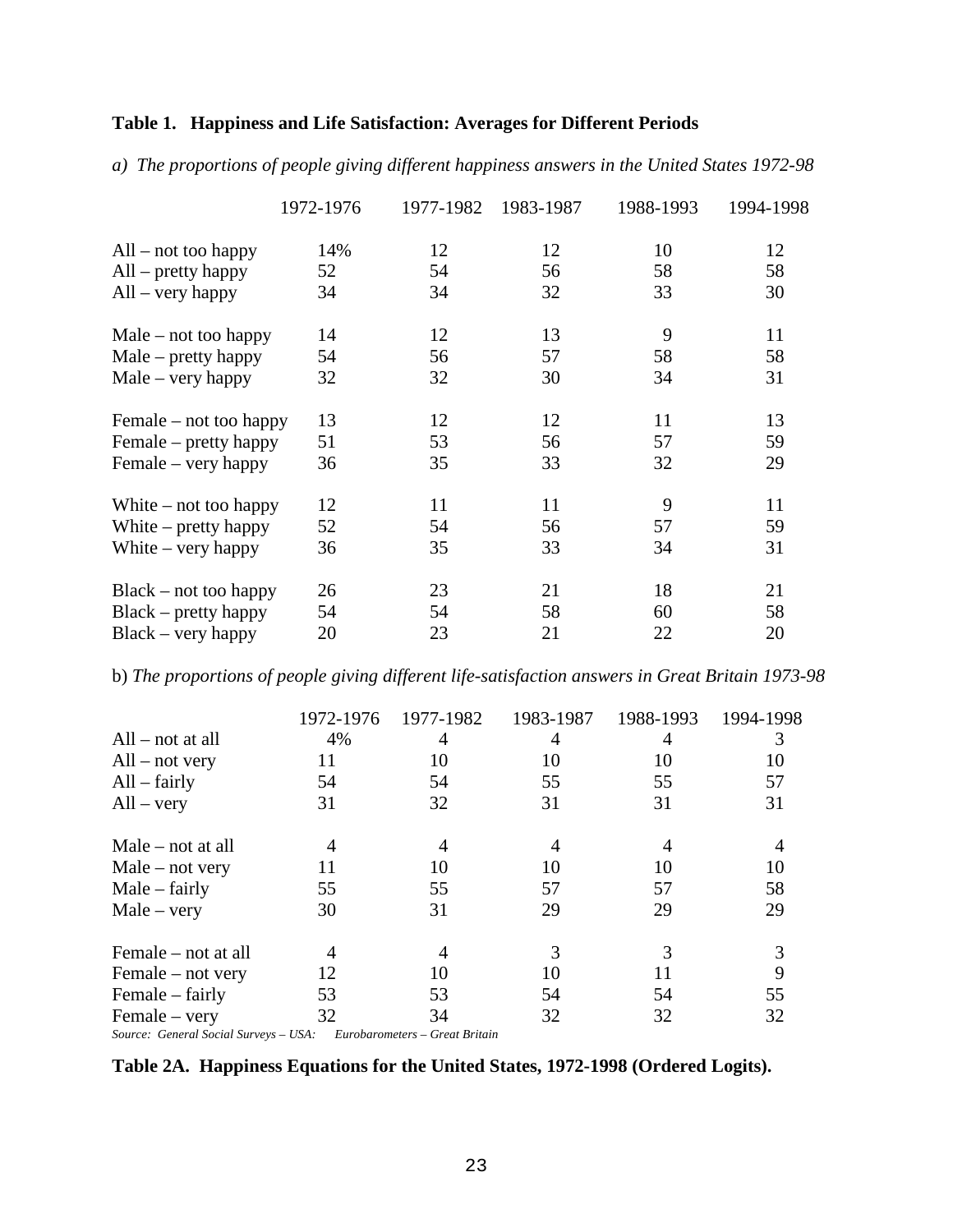|                  | (1)    | (2)                        |                                  | (3) (4) (5) (6) (7)                                                   |                      |            |
|------------------|--------|----------------------------|----------------------------------|-----------------------------------------------------------------------|----------------------|------------|
|                  | All    | Men                        |                                  | Women Whites Blacks Age < 30 Age >= 30                                |                      |            |
| Time             |        |                            |                                  |                                                                       |                      |            |
|                  |        |                            |                                  | $(2.18)$ $(1.14)$ $(3.67)$ $(3.22)$ $(2.58)$ $(0.75)$ $(2.90)$        |                      |            |
| Age              |        |                            |                                  | 0093. 0.015. 0.040 0.0163 0.040 0.0115 0.0993                         |                      |            |
|                  |        |                            |                                  | $(4.90)$ $(3.32)$ $(2.79)$ $(4.54)$ $(0.44)$ $(0.10)$ $(1.67)$        |                      |            |
| Age <sup>2</sup> |        |                            |                                  | $-0.0001$ $-0.0001$ $-0.0001$ $-0.0001$ $-0.0001$ $-0.0004$ $-0.0001$ |                      |            |
|                  |        |                            |                                  | $(3.73)$ $(1.38)$ $(2.86)$ $(3.82)$ $(0.84)$ $(0.16)$ $(1.21)$        |                      |            |
|                  |        |                            |                                  | Male -.0499 n/a n/a -.0917 .1375 -.2625                               |                      | .0112      |
|                  | (2.46) |                            |                                  | $(4.14)$ $(2.44)$ $(6.10)$ $(0.49)$                                   |                      |            |
| Black            |        |                            |                                  | $-0.7334$ $-0.6058$ $-0.8215$ $n/a$ $n/a$ $-0.9380$ $-0.6747$         |                      |            |
|                  |        |                            |                                  | $(24.14)$ $(12.51)$ $(21.03)$                                         | (15.04)              | (19.36)    |
|                  |        |                            |                                  | Other non- -.1384 .0818 -.3228 n/a n/a -.1971 -.1236                  |                      |            |
|                  |        | white (2.24) (0.89) (3.86) |                                  |                                                                       | (1.76)               | (1.66)     |
|                  |        |                            |                                  | cut1 -1.7326 -1.4886 -1.9569 -1.8230                                  | $-.8000 -1.7498$     | $-1.8488$  |
| cut2             |        |                            |                                  | 1.0372  1.3328  .7827  .9823                                          | 1.8538 1.2148 .8678  |            |
|                  |        |                            | N 37711 16548 21163              | 31561                                                                 | 5078 8644            | 29067      |
| Chi <sup>2</sup> |        |                            | 679.0 287.9 486.7                | 61.54 61.59                                                           | 280.8 411.3          |            |
|                  |        |                            |                                  | Pseudo R <sup>2</sup> .0095 .0093 .0121 .0010                         | $.0062 \qquad .0175$ | .0074      |
| LR               |        |                            | $-35354.5$ $-15395.5$ $-19905.9$ | $-29355.6$                                                            | $-4921.3$ $-7865.9$  | $-27446.1$ |

Source: General Social Survey, ORC t-statistics are in parentheses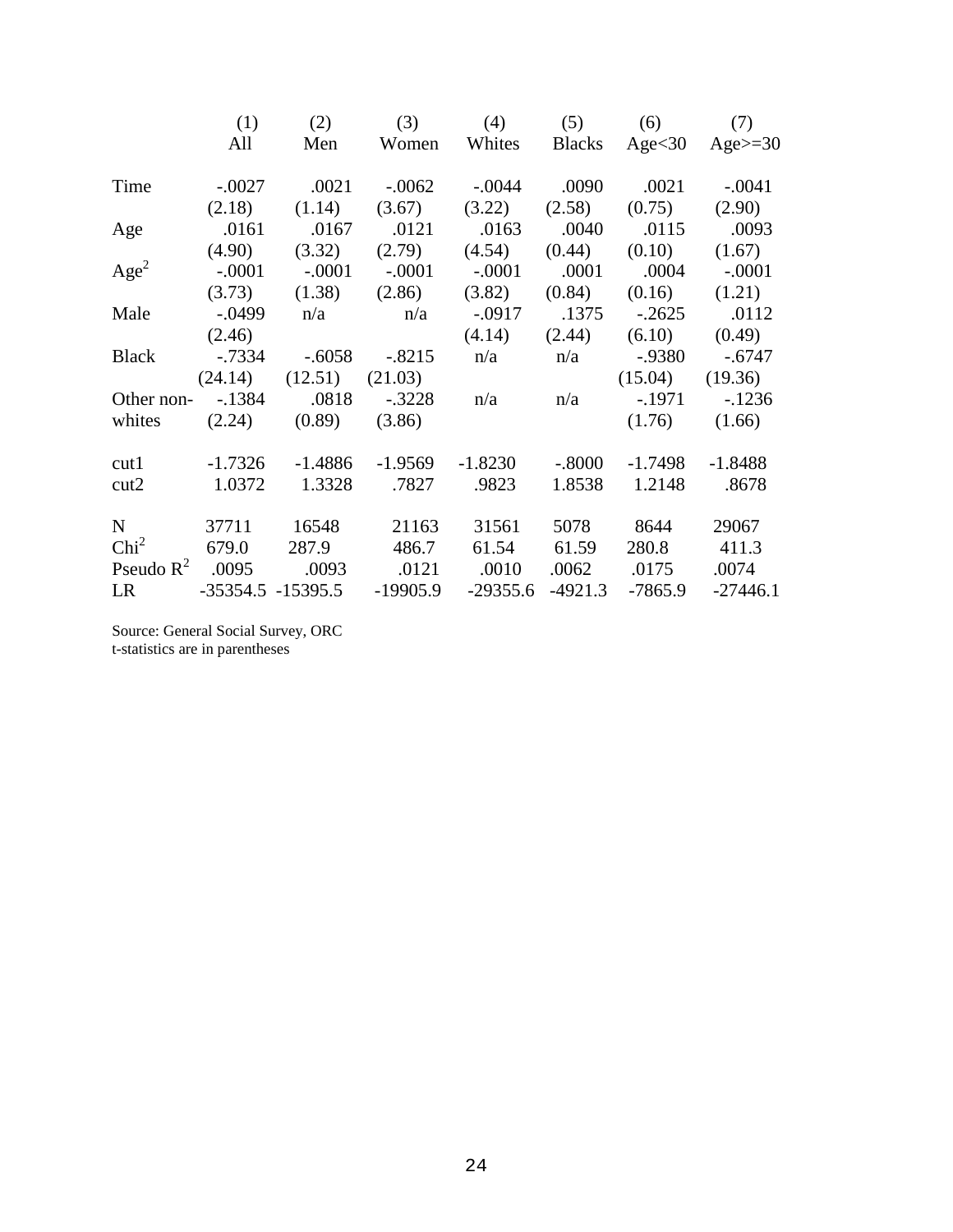|                  | (8)                                                               |                                                                        |                  | (9) (10) (11) (12) (13) (14)                       |                     |          |            |        |
|------------------|-------------------------------------------------------------------|------------------------------------------------------------------------|------------------|----------------------------------------------------|---------------------|----------|------------|--------|
|                  |                                                                   | Working Unemployed OLF $\langle -12 \rangle$ yrs $>12$ yrs Married Not |                  |                                                    |                     |          |            |        |
|                  |                                                                   |                                                                        |                  |                                                    | education education |          | married    |        |
| Time             |                                                                   | $-0.0024$ $-0.0004$ $-0.0047$ $-0.0059$ $-0.0044$ $-0.0043$ $-0.0067$  |                  |                                                    |                     |          |            |        |
|                  |                                                                   | $(1.45)$ $(0.05)$ $(2.23)$ $(3.60)$ $(2.17)$ $(2.62)$ $(3.27)$         |                  |                                                    |                     |          |            |        |
| Age              |                                                                   | .0024 -.0225 .0123 .0234 -.0042 -.0048 -.0430                          |                  |                                                    |                     |          |            |        |
|                  |                                                                   | $(0.39)$ $(0.83)$ $(2.43)$ $(5.79)$ $(0.72)$ $(0.90)$ $(9.32)$         |                  |                                                    |                     |          |            |        |
| Age <sup>2</sup> |                                                                   | 0001 0001 0002 0001 0001 0004                                          |                  |                                                    |                     |          |            |        |
|                  |                                                                   | $(0.95)$ $(0.80)$ $(2.15)$ $(4.41)$ $(1.48)$ $(2.40)$ $(9.50)$         |                  |                                                    |                     |          |            |        |
| Male             |                                                                   | -.0294 -.2247 .0069 -.0044 -.1526 -.1489 -.1249                        |                  |                                                    |                     |          |            |        |
|                  |                                                                   | $(1.10)$ $(1.76)$ $(0.18)$ $(0.17)$ $(4.76)$ $(5.58)$ $(3.78)$         |                  |                                                    |                     |          |            |        |
| <b>Black</b>     |                                                                   | $-.6705$ $-.5051$ $-.7592$ $-.6482$ $-.8337$ $-.6561$ $-.5041$         |                  |                                                    |                     |          |            |        |
|                  |                                                                   | $(16.18)$ $(3.53)$ $(15.63)$ $(17.51)$ $(15.58)$ $(13.85)$ $(12.39)$   |                  |                                                    |                     |          |            |        |
| Other            | $-0.0669$ $.1835$ $-0.2312$ $-0.0375$ $-0.2466$ $.0100$ $-0.2660$ |                                                                        |                  |                                                    |                     |          |            |        |
| non-whites       |                                                                   |                                                                        |                  | $(0.86)$ $(0.65)$ $(2.02)(0.44)$ $(2.71)$ $(0.12)$ |                     |          |            | (2.92) |
| cut1             |                                                                   | $-2.1454$ $-1.5086$ $-1.7074$ $-1.3413$ $-2.5905$ $-2.4807$ $-2.4809$  |                  |                                                    |                     |          |            |        |
| cut2             |                                                                   | .8513 .9384 .8142 .3020 .4323 .4140 .3794                              |                  |                                                    |                     |          |            |        |
| $N_{\odot}$      | 22203                                                             |                                                                        | 1114 13593       |                                                    | 22323 15388         | 21649    | 16059      |        |
| Chi <sup>2</sup> | 335.3                                                             |                                                                        | 16.5 272.9 426.1 |                                                    | 4301.0 315.1        |          | 278.9      |        |
| Pseudo $R^2$     | .0083 .0074 .0102 .0098 .0108 .0080 .0092                         |                                                                        |                  |                                                    |                     |          |            |        |
| LR               | -20037.2                                                          |                                                                        |                  | $-1105.6$ $-13199.6$ $-21436.8$ $-13766.4$         |                     | -19469.6 | $-14986.5$ |        |

# **Table 2B. Happiness Equations for the United States, 1972-1998 (Ordered Logits).**

Source: General Social Survey, ORC. t-statistics are in parentheses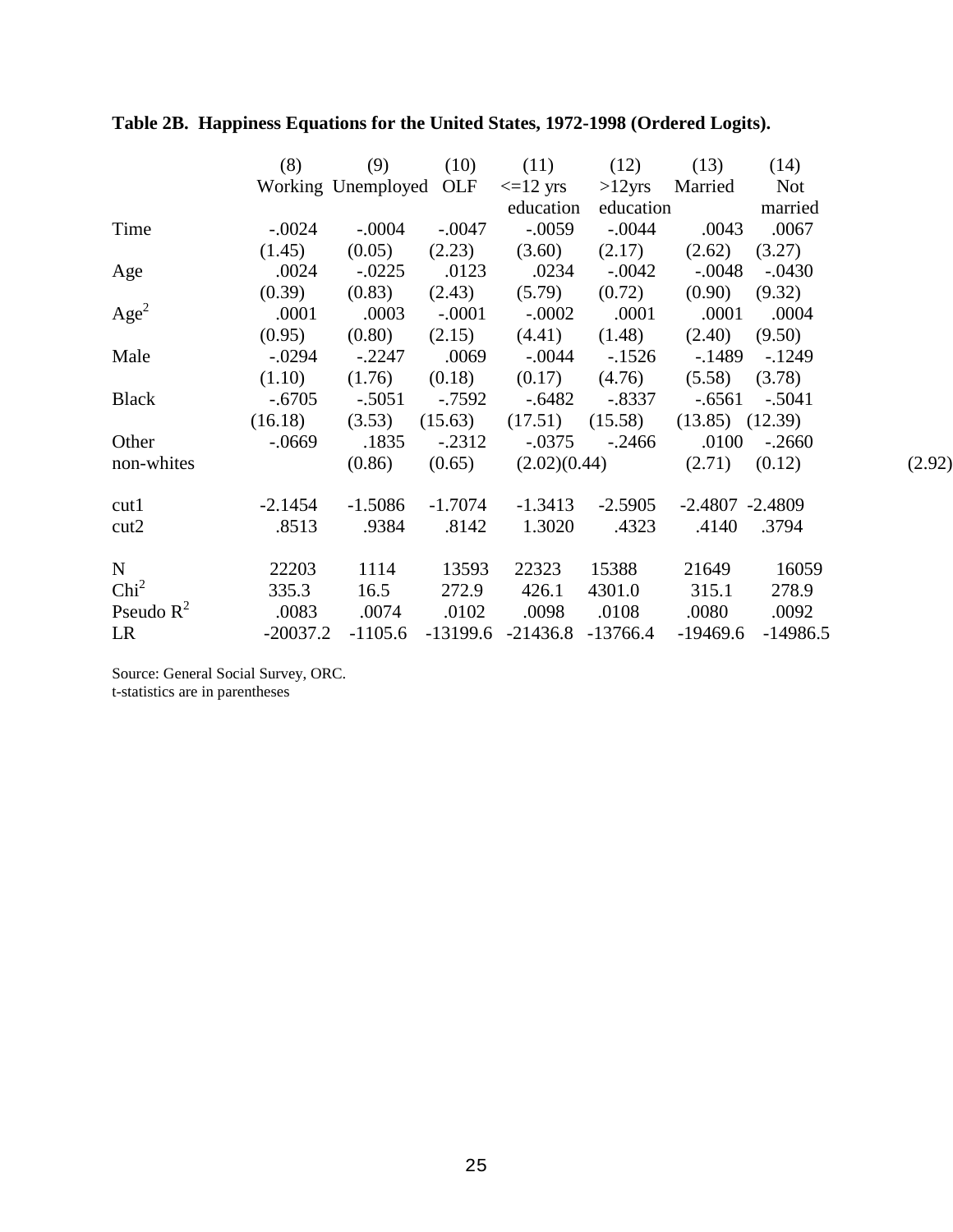|                  | (1)        | (2)        | (3)        | (4)        | (5)         |
|------------------|------------|------------|------------|------------|-------------|
|                  | All        | Men        | Women      | Age<30     | Age $>=$ 30 |
| Time             | .0003      | $-.0008$   | .0012      | $-.0041$   | .0016       |
|                  | (0.25)     | (0.46)     | (0.73)     | (1.85)     | (1.17)      |
| Age              | $-0.0199$  | $-.0296$   | $-.0133$   | $-.2364$   | $-.0207$    |
|                  | (8.47)     | (8.56)     | (4.14)     | (5.59)     | (4.18)      |
| Age <sup>2</sup> | .0003      | .0004      | .0002      | .0048      | .0003       |
|                  | (10.17)    | (10.66)    | (4.50)     | (5.06)     | (5.59)      |
| Male             | $-.1159$   | n/a        | n/a        | $-.1878$   | $-.0909$    |
|                  | (7.13)     |            |            | (5.95)     | (4.79)      |
| cut1             | $-3.6440$  | $-3.6528$  | $-3.5787$  | $-6.3655$  | $-3.6004$   |
| cut2             | $-2.1886$  | $-2.2365$  | $-2.0790$  | $-4.8372$  | $-2.1558$   |
| cut3             | .4471      | .4569      | .5081      | $-2.0475$  | .4129       |
| $\mathbf N$      | 56863      | 27082      | 29781      | 15546      | 41317       |
| Chi <sup>2</sup> | 222.9      | 218.6      | 23.3       | 99.3       | 3165.7      |
| Pseudo $R^2$     | .0019      | .0039      | .0004      | .0032      | .0019       |
| LR               | $-59263.6$ | $-28121.3$ | $-31098.1$ | $-15635.0$ | -43567.9    |

**Table 3A. Life Satisfaction Equations for Great Britain, 1973-1998 (Ordered Logits).**

t-statistics are in parentheses

Source: Eurobarometer Survey series

#### Eurobarometer and ICPSR Study Numbers and Titles

- Cumulative file 1973-1992 (#9361)
- 34.1 Health Problems, Fall 1990 (#9577)
- 37 Awareness of Maastricht and the Future of the EEC, March-April 1992 (#9847)
- 37.1 Consumer Goods and Social Security, April-May, 1992 (#9957)
- 38.1 Consumer Protection and Perceptions of Science and Technology, Nov 1992 (#6045)
- 39 European Community Policies and Family Life, March-April 1993 (#6195)
- 40 Poverty and Social Exclusion, October-November, 1993 (#6360)
- 41 Trade Issues, Blood Donation, AIDS, and Smoking, March-June 1994 (#6422)
- 42 The First Year of the New European Union, November-December 1994 (#6518)
- 43.1 International Trade and Radiation Protection, April-May 1995 (#6839)
- 44.2b BIS Mega Survey Policies & Practices in Building EU Jan-March 1996 (#6748)
- 44.3 Employment, Unemployment and Gender Equality, February-April 1996 (#2443)
- 47.1 Images of Switzerland, Education Thru Life, & Work Status, March-April 1997 (#2089)<br>49 Food Product Safety, Child Sex Tourism, Health Care, & Cancer, April-May 1998 (#255
- Food Product Safety, Child Sex Tourism, Health Care, & Cancer, April-May 1998 (#2559)

ICPSR Study Number in parentheses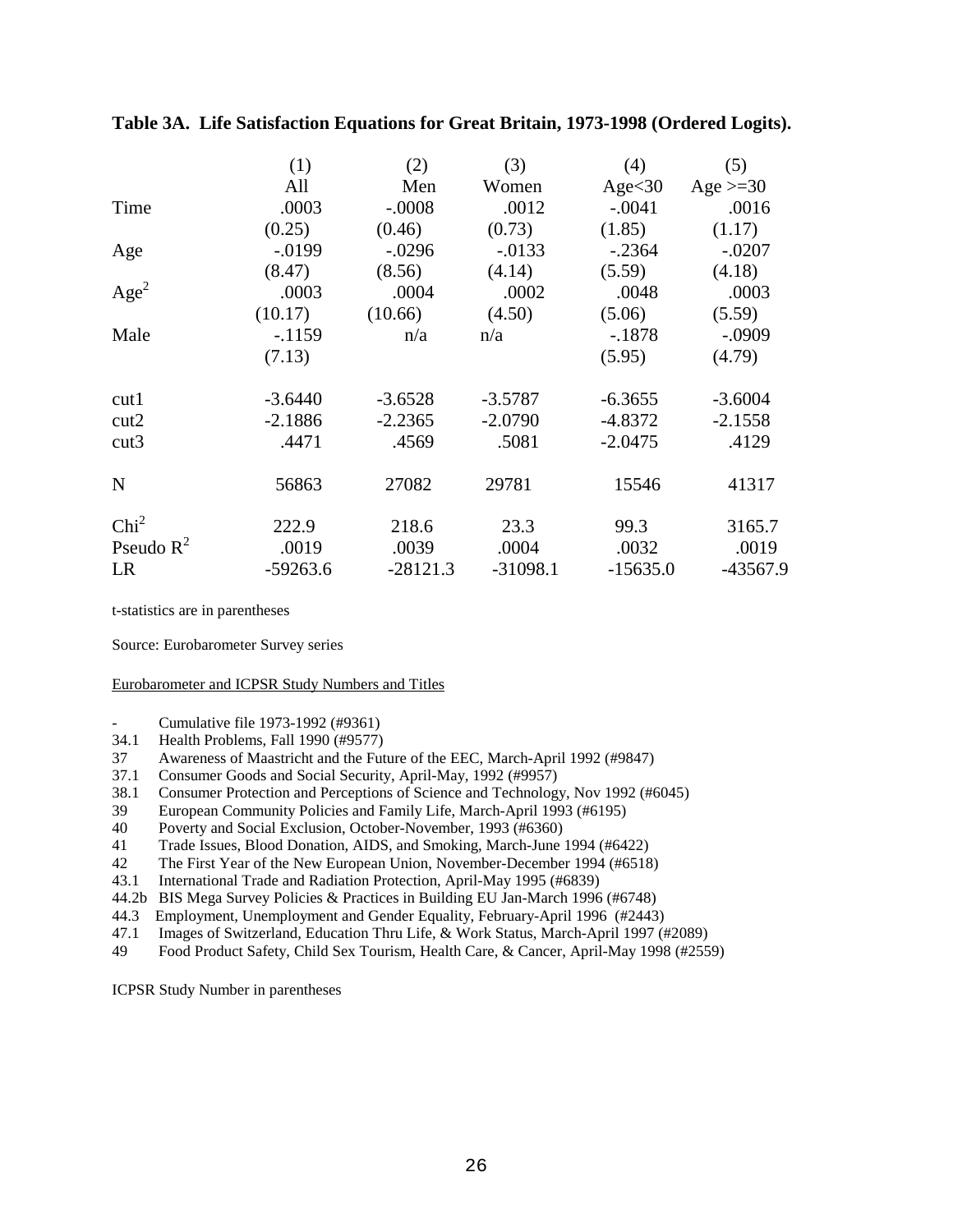|                  | (6)        | (7)       | (8)        | (9)        | (10)       | (11)       | (12)       |
|------------------|------------|-----------|------------|------------|------------|------------|------------|
|                  | Working    | Unemp-    | OLF        | <b>ALS</b> | <b>ALS</b> | Married    | <b>Not</b> |
|                  |            | loyed     |            | $\leq$ =16 | >16        |            | married    |
| Time             | .0060      | .0279     | .0006      | $-.0027$   | $-.0044$   | .0057      | .0006      |
|                  | (3.50)     | (5.21)    | (0.33)     | (1.97)     | (1.85)     | (3.91)     | (0.28)     |
| Age              | $-.0237$   | $-.0826$  | $-.0201$   | $-0.0148$  | $-.0068$   | $-.0308$   | $-.0762$   |
|                  | (5.14)     | (7.40)    | (5.70)     | (4.89)     | (1.29)     | (7.37)     | (21.33)    |
| Age <sup>2</sup> | .0003      | .0010     | .0002      | .0002      | .0002      | .0004      | .0008      |
|                  | (5.47)     | (7.77)    | (6.28)     | (6.94)     | (3.15)     | (9.09)     | (21.23)    |
| Male             | $-.1220$   | $-.4305$  | .0654      | $-.0729$   | $-.2119$   | $-.2025$   | $-.0470$   |
|                  | (5.18)     | (6.39)    | (2.29)     | (3.64)     | (6.78)     | (9.69)     | (1.73)     |
| cut1             | $-4.0679$  | $-3.1998$ | $-3.5843$  | $-3.3333$  | $-3.7617$  | $-4.0484$  | $-4.4129$  |
| cut2             | $-2.4787$  | $-1.8115$ | $-2.1487$  | $-1.9195$  | $-2.2136$  | $-2.5793$  | $-2.9563$  |
| cut3             | .4233      | .5268     | .3622      | .6539      | .5571      | .1294      | $-0.3146$  |
| $\mathbf N$      | 28929      | 3548      | 22367      | 37168      | 15645      | 35181      | 21354      |
| Chi <sup>2</sup> | 70.5       | 142.1     | 66.0       | 178.5      | 151.2      | 268.1      | 468.7      |
| Pseudo $R^2$     | .0012      | .0161     | .0014      | .0022      | .0048      | .0038      | .0102      |
| LR               | $-28364.6$ | $-4336.2$ | $-23564.4$ | $-39649.2$ | $-15532.9$ | $-35516.7$ | $-22806.2$ |

**Table 3B. Life Satisfaction Equations for Great Britain, 1973-1998 (Ordered Logits).**

Source: Eurobarometer survey series. t-statistics are in parentheses

Notes: ALS= Age left school – individuals still in school at survey date excluded from columns 9 and 10. Columns 6-8 relate to 1975-1998 because labor force status is not defined consistently before 1975.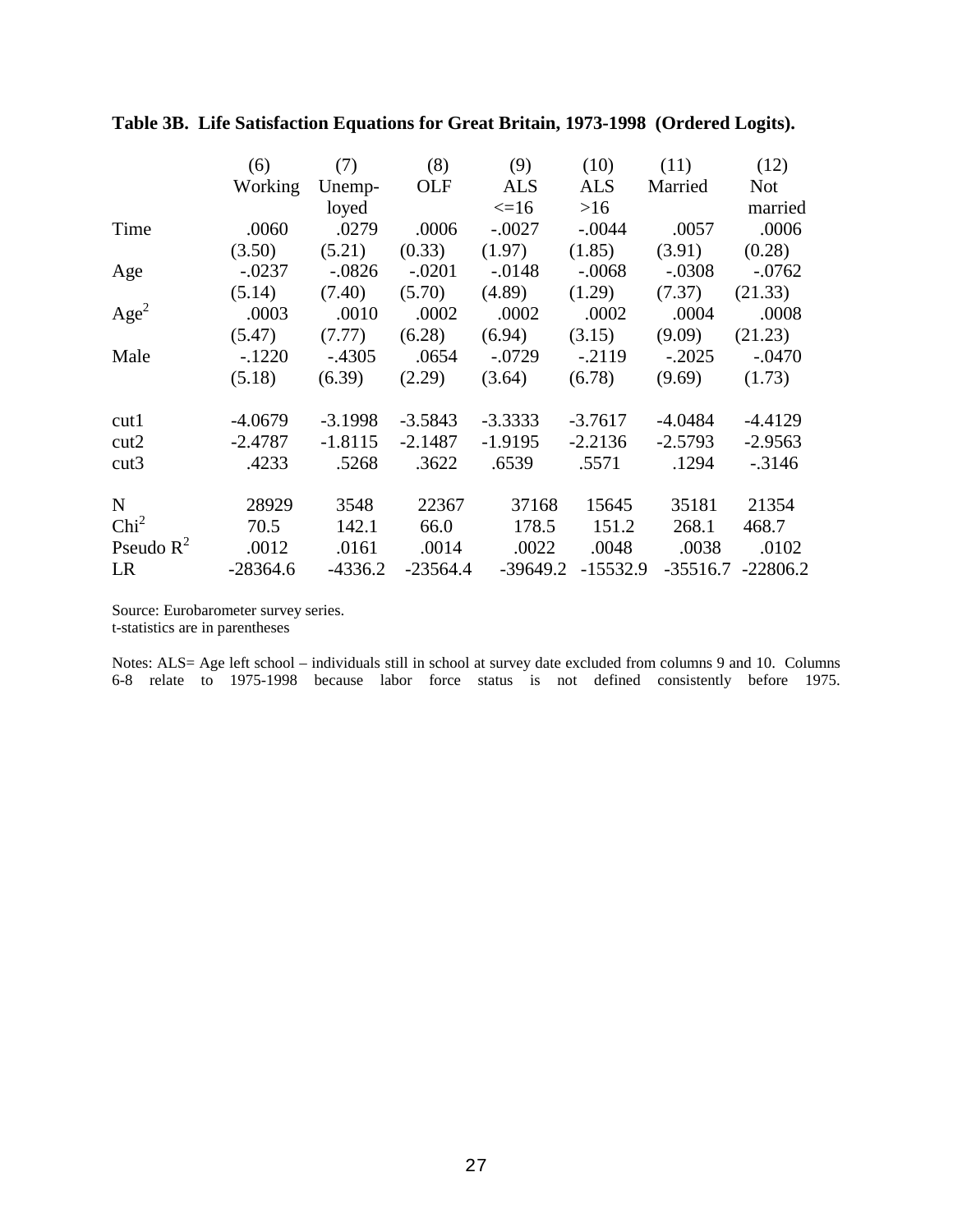|                   | (1)        | (2)        | (3)        | (4)           | (5)       |
|-------------------|------------|------------|------------|---------------|-----------|
|                   | All        | Men        | Women      | <b>Blacks</b> | Whites    |
| Time              | $-.0018$   | .0045      | $-.0069$   | .0092         | $-.0037$  |
|                   | (1.29)     | (2.13)     | (3.58)     | (2.27)        | (2.44)    |
| Age               | $-.0220$   | $-.0218$   | $-.0223$   | $-.0188$      | $-.0252$  |
|                   | (5.53)     | (3.42)     | (4.35)     | (1.70)        | (5.78)    |
| Age <sup>2</sup>  | .0003      | .0003      | .0003      | .0004         | .0003     |
|                   | (7.63)     | (4.72)     | (5.97)     | (3.20)        | (7.48)    |
| Male              | $-1595$    | n/a        | n/a        | .0662         | $-.2142$  |
|                   | (6.78)     |            |            | (1.03)        | (8.29)    |
| <b>Black</b>      | $-.4494$   | $-.3336$   | $-.5135$   | n/a           | n/a       |
|                   | (13.88)    | (6.43)     | (12.33)    |               |           |
| Other             | $-.0680$   | .1602      | $-.2440$   | n/a           | n/a       |
| races             | (1.08)     | (1.70)     | (2.90)     |               |           |
| Unemployed        | $-.8321$   | $-0.9713$  | $-.6124$   | $-0.7923$     | $-.8748$  |
|                   | (12.94)    | (12.40)    | (5.30)     | (5.67)        | (11.68)   |
| Retired           | $-.0410$   | $-.0362$   | $-.0537$   | $-.2742$      | $-.0070$  |
|                   | (0.93)     | (0.54)     | (0.87)     | (2.16)        | (0.15)    |
| Student           | .1245      | .0893      | .1654      | $-.2170$      | .2015     |
|                   | (1.92)     | (0.91)     | (1.90)     | (1.38)        | (2.73)    |
| Keeping home      | $-.1045$   | $-.5165$   | $-.0803$   | $-.2059$      | $-.0905$  |
|                   | (3.26)     | (3.14)     | (2.31)     | (2.52)        | (2.55)    |
| Other             | $-.6236$   | $-.7287$   | $-.5594$   | $-0.7283$     | $-.6023$  |
|                   | (6.98)     | (5.74)     | (4.42)     | (4.04)        | (5.74)    |
| $>=$ 2nd marriage | $-.1063$   | $-.0752$   | $-.1348$   | $-1594$       | $-.0916$  |
|                   | (2.86)     | (1.41)     | (2.60)     | (1.35)        | (2.31)    |
| Widowed           | $-1.1109$  | $-1.3076$  | $-1.0305$  | $-0.7139$     | $-1.1887$ |
|                   | (25.59)    | (14.59)    | (19.73)    | (6.42)        | (24.71)   |
| Divorced          | $-0.9874$  | $-0.9927$  | $-0.9757$  | $-.8076$      | $-1.0027$ |
|                   | (27.17)    | (16.82)    | (21.04)    | (8.37)        | (24.98)   |
| Separated         | $-1.2523$  | $-1.2089$  | $-1.2513$  | $-.8870$      | $-1.4194$ |
|                   | (20.69)    | (11.86)    | (16.60)    | (8.48)        | (18.25)   |
| Never married     | -.7384     | -.7366     | -.7381     | $-.5478$      | -.7466    |
|                   | (22.40)    | (15.44)    | (15.93)    | (6.38)        | (20.30)   |
| Parents divorced  | $-.1957$   | $-.1250$   | $-.2400$   | $-.0554$      | $-.2267$  |
|                   | (5.79)     | (2.38)     | (5.43)     | (0.77)        | (5.81)    |
| Education         | .0482      | .0332      | .0646      | .0251         | .0570     |
|                   | (13.03)    | (6.44)     | (12.11)    | (2.45)        | (13.91)   |
| cut1              | $-2.4241$  | $-2.3900$  | $-2.2719$  | $-1.5238$     | $-2.5045$ |
| cut2              | .5112      | .6154      | .6196      | 1.2283        | .4862     |
| ${\bf N}$         | 36012      | 15710      | 20302      | 4795          | 30153     |
| Chi <sup>2</sup>  | 2960.7     | 1288.65    | 1748.9     | 276.0         | 2166.5    |
| Pseudo $R^2$      | .0435      | .0439      | .0453      | .0295         | .0387     |
| LR                | $-32515.0$ | $-14043.8$ | $-18426.9$ | $-4540.2$     | $-2690.6$ |

|  | Table 4. Happiness Equations for the United States, 1972-1998 (Ordered Logits). |  |  |
|--|---------------------------------------------------------------------------------|--|--|
|  |                                                                                 |  |  |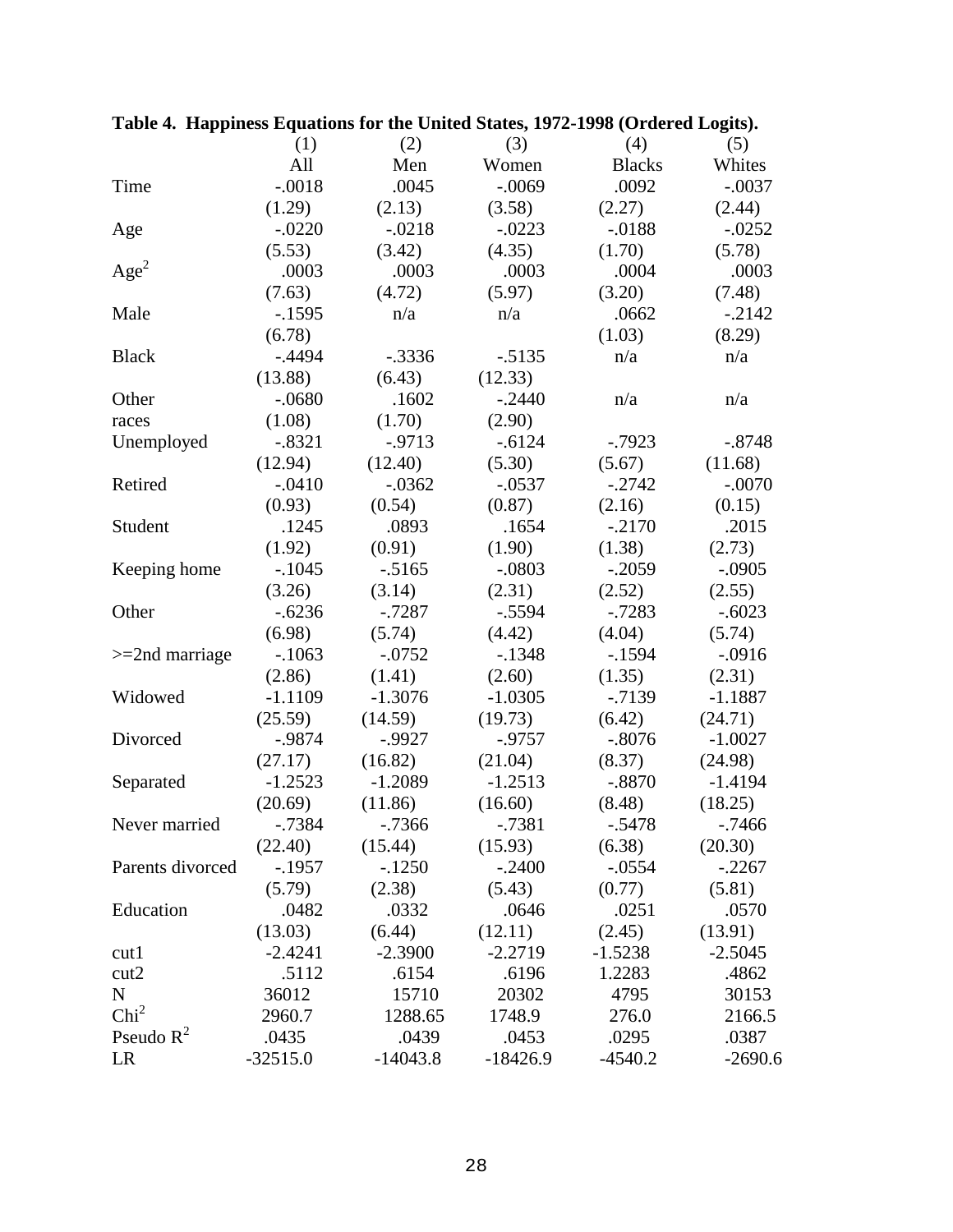Source: General Social Survey. t-statistics are in parentheses. Education is years of schooling. "Parents divorced" means "when the respondent was aged 16, his or her parents had divorced". " $>= 2<sup>nd</sup>$  marriage" means "respondent is on his or her second, or later, marriage". The base category is a white married female employee.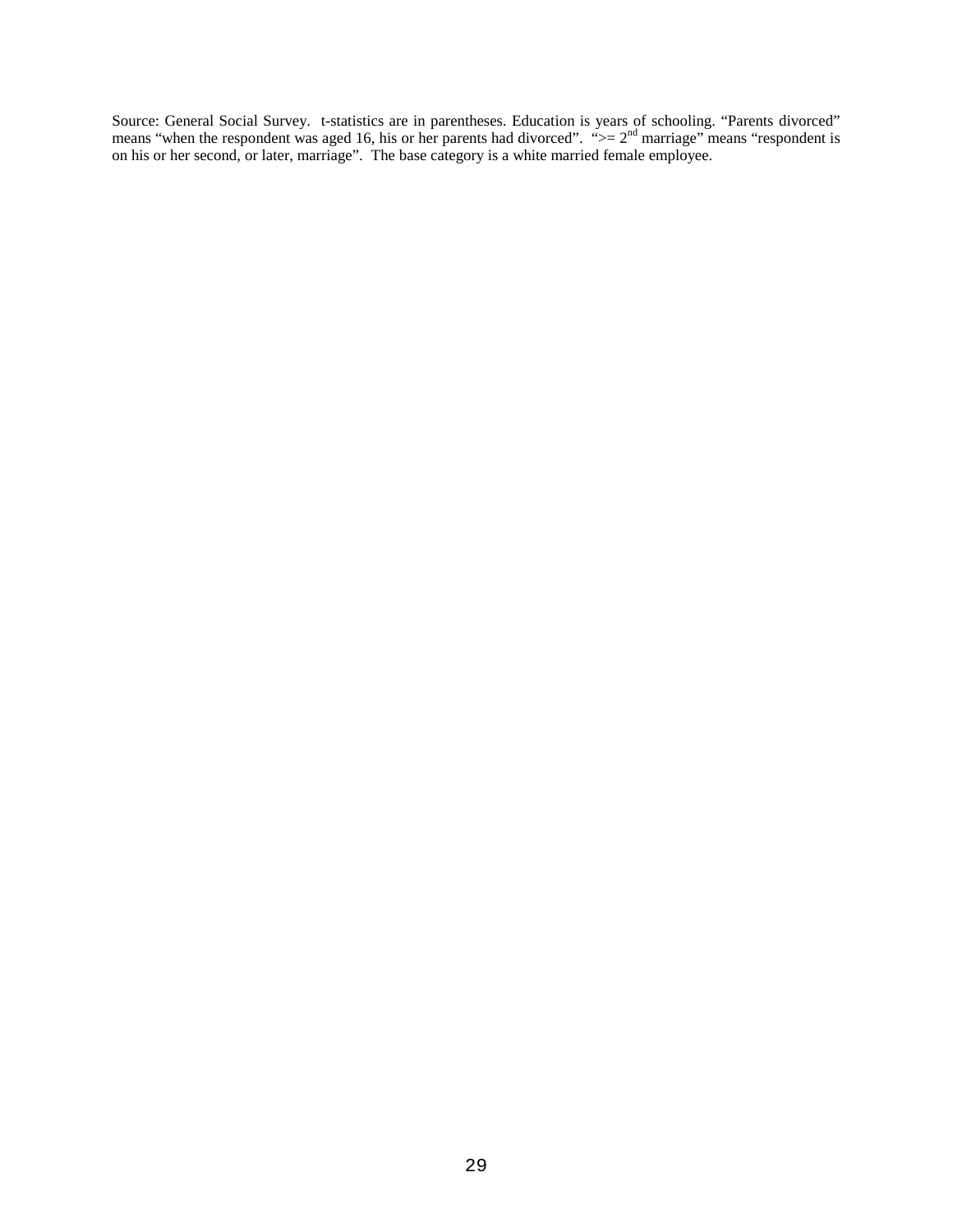## **Table 5. Happiness Equations for the United States, 1972-1998 (Ordered Logits) - Year Dummies Included.**

|                      | (1)       | (2)       | (3)       | (4)           | (5)       |
|----------------------|-----------|-----------|-----------|---------------|-----------|
|                      | All       | Men       | Women     | <b>Blacks</b> | Whites    |
| Age                  | $-.0339$  | $-.0325$  | $-.0348$  | $-.0211$      | $-.0389$  |
|                      | (7.83)    | (4.80)    | (6.17)    | (1.75)        | (8.24)    |
| Age <sup>2</sup>     | .0004     | .0004     | .0004     | .0004         | .0005     |
|                      | (9.30)    | (5.67)    | (7.30)    | (2.96)        | (9.37)    |
| Male                 | $-.1800$  | n/a       | n/a       | .0238         | $-.2311$  |
|                      | (7.28)    |           |           | (0.34)        | (8.53)    |
| <b>Black</b>         | $-.4227$  | $-0.3168$ | $-0.4926$ | n/a           | n/a       |
|                      | (12.14)   | (5.74)    | (10.92)   |               |           |
| Other races          | $-.0383$  | .1890     | $-.2257$  | n/a           | n/a       |
|                      | (0.57)    | (1.92)    | (2.49)    |               |           |
| Unemployed           | $-.8029$  | $-0.9143$ | $-.6097$  | $-.7718$      | $-.8334$  |
|                      | (11.83)   | (11.13)   | (4.92)    | (4.98)        | (10.67)   |
| Retired              | .0075     | .0175     | $-.0023$  | $-.2023$      | .0378     |
|                      | (0.16)    | (0.25)    | (0.03)    | (1.46)        | (0.74)    |
| Student              | .1759     | .1550     | .1988     | $-0.3113$     | .2915     |
|                      | (2.53)    | (1.50)    | (2.12)    | (1.83)        | (3.71)    |
| Keeping home         | $-.0705$  | $-.3840$  | $-.0402$  | $-1484$       | $-.0647$  |
|                      | (2.08)    | (2.23)    | (1.09)    | (1.68)        | (1.73)    |
| Other                | $-.5496$  | $-.6036$  | $-.5269$  | $-0.7223$     | $-.5249$  |
|                      | (5.67)    | (4.44)    | (3.77)    | (3.58)        | (4.66)    |
| $>=$ 2nd marriage    | $-1194$   | $-.0954$  | $-.1467$  | $-.2078$      | $-.1043$  |
|                      | (3.08)    | (1.73)    | (2.68)    | (1.68)        | (2.52)    |
| Widowed              | $-1.1465$ | $-1.3459$ | $-1.0536$ | $-.7088$      | $-1.2412$ |
|                      | (24.50)   | (14.14)   | (18.59)   | (5.93)        | (23.90)   |
| Divorced             | $-1.0141$ | $-1.0984$ | $-0.9514$ | $-.8110$      | $-1.0401$ |
|                      | (26.76)   | (17.60)   | (19.64)   | (7.90)        | (24.91)   |
| Separated            | $-1.2697$ | $-1.3478$ | $-1.1948$ | $-.8828$      | $-1.4504$ |
|                      | (20.05)   | (12.61)   | (15.08)   | (7.96)        | (17.96)   |
| Never married        | $-0.7830$ | $-.8192$  | $-.5269$  | $-.5805$      | $-.8028$  |
|                      | (22.58)   | (16.33)   | (3.77)    | (6.39)        | (20.77)   |
| Parents divorced     | $-1932$   | $-1368$   | $-.2300$  | $-.0682$      | $-.2255$  |
|                      | (5.49)    | (2.52)    | (4.97)    | (0.90)        | (5.57)    |
| Education            | .0346     | .0203     | .0505     | .0142         | .0418     |
|                      | (8.41)    | (3.60)    | (8.38)    | (1.22)        | (9.22)    |
| Household income     | .0137     | .0140     | .0135     | .0126         | .0144     |
| (per capita)* $10^3$ | (12.22)   | (8.85)    | (8.20)    | (3.40)        | (11.92)   |
| cut1                 | $-2.8198$ | $-2.8034$ | $-2.6304$ | $-1.3746$     | $-3.0106$ |
| cut2                 | .1494     | .2235     | .3048     | 1.4085        | .0188     |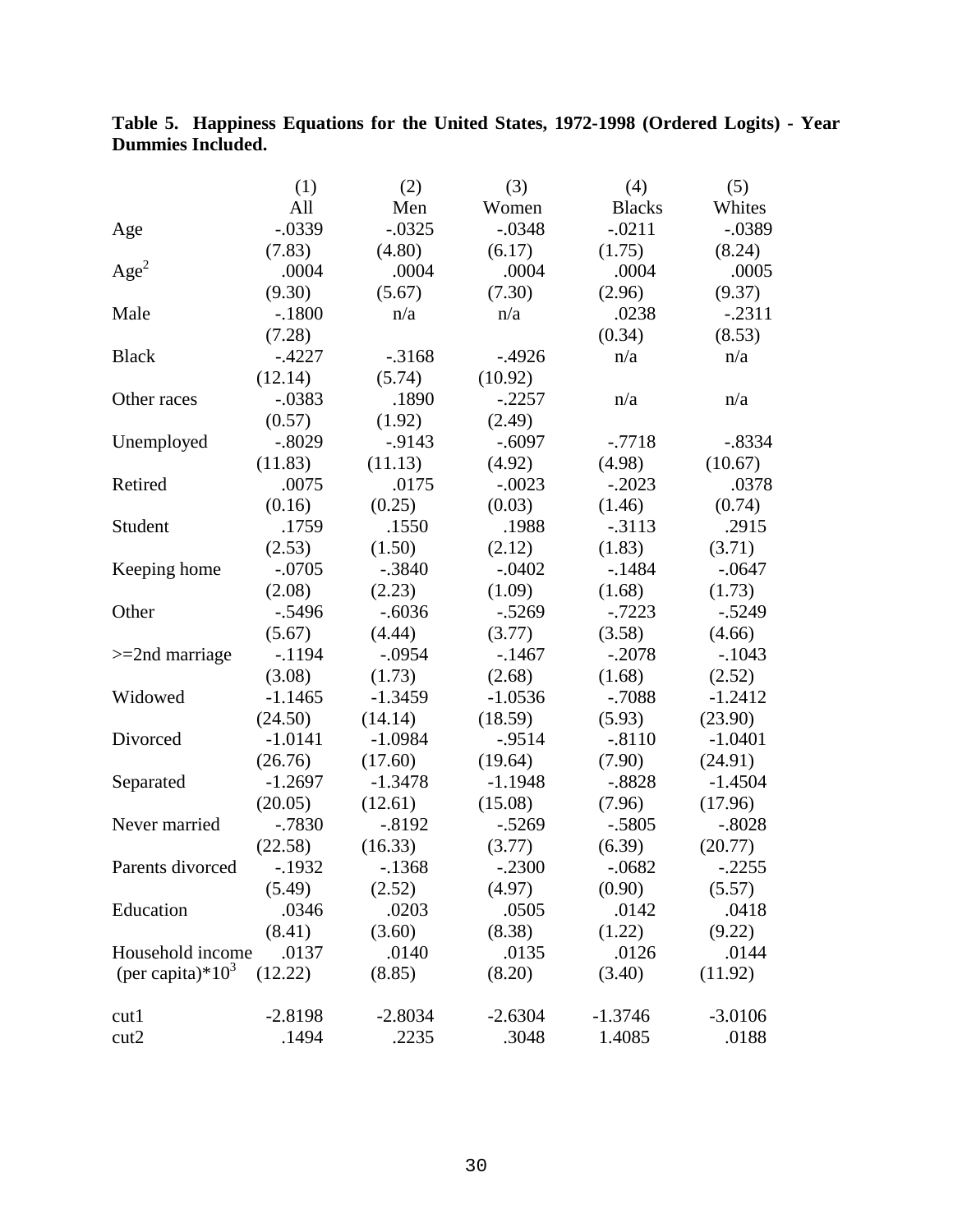| N                | 32825      | 14608      | 18217      | 42.71     | 27603    |
|------------------|------------|------------|------------|-----------|----------|
| Chi <sup>2</sup> | 2902.0     | 1304.4     | 1681.0     | 291.1     | 2188.0   |
| Pseudo $R^2$     | .0470      | .0478      | .0487      | .0350     | .0428    |
| LR               | $-29450.8$ | $-12996.2$ | $-16409.6$ | $-4016.6$ | -24452.2 |

Source: General Social Survey, ORC. t-statistics are in parentheses. All equations include 19 year-dummies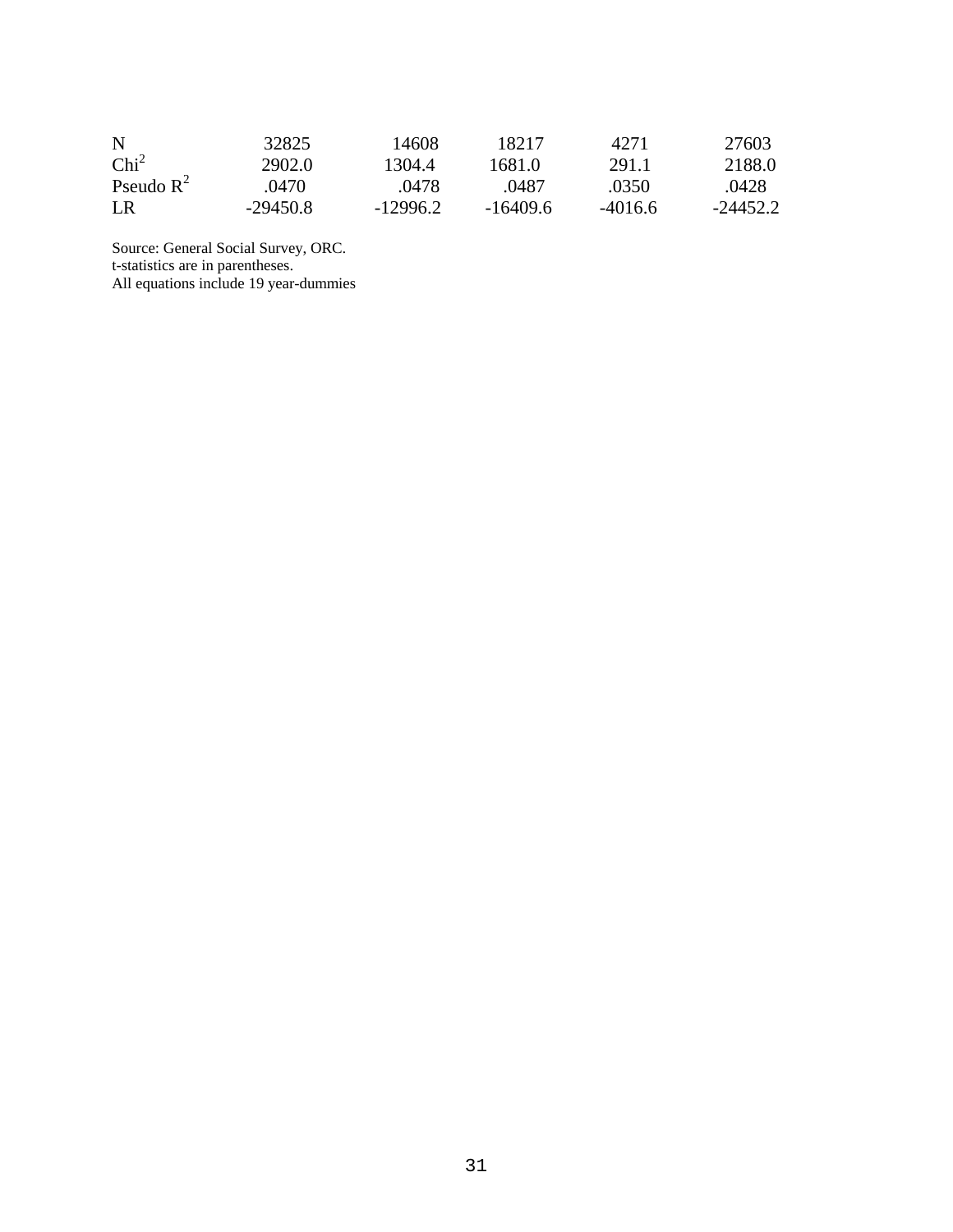|                         | (1)            | (2)            | (3)            | (4)       | (5)        | (6)        |
|-------------------------|----------------|----------------|----------------|-----------|------------|------------|
|                         | All            | Men            | Women          | All       | Men        | Women      |
| Time                    | .0038          | .0063          | .0021          | .0066     | .0102      | .0038      |
|                         | (2.84)         | (3.26)         | (1.13)         | (4.16)    | (4.40)     | (1.72)     |
| Age                     | $-.0424$       | $-.0486$       | $-.0364$       | $-.0432$  | $-.0442$   | $-.0406$   |
|                         | (13.21)        | (10.09)        | (8.41)         | (11.11)   | (7.58)     | (7.75)     |
| Age <sup>2</sup>        | .0005          | .0006          | .0005          | .0006     | .0006      | .0005      |
|                         | (15.38)        | (11.50)        | (10.12)        | (13.10)   | (8.86)     | (9.38)     |
| Male                    | $-.1555$       | n/a            | n/a            | $-.1404$  | n/a        | n/a        |
|                         | (8.27)         |                |                | (6.12)    |            |            |
| Retired                 | $-.0371$       | $-.0090$       | $-.0991$       | $-.0186$  | .0101      | $-.0945$   |
|                         | (1.18)         | (0.20)         | (2.20)         | (0.50)    | (0.19)     | (1.75)     |
| Keeping house           | $-1257$        | $-.7089$       | $-1139$        | $-.1138$  | $-1.0668$  | $-.0937$   |
|                         | (4.84)         | (4.43)         | (4.08)         | (3.66)    | (5.36)     | (2.82)     |
| Student                 | .0141          | $-.0419$       | .0918          | $-.0093$  | $-.0764$   | .1014      |
|                         | (0.18)         | (0.38)         | (0.80)         | (0.08)    | (0.50)     | (0.61)     |
| Unemployed              | $-1.1337$      | $-1.3774$      | $-0.7471$      | $-1.1705$ | $-1.4746$  | $-.7008$   |
|                         | (30.89)        | (29.86)        | (12.12)        | (24.70)   | (24.85)    | (8.66)     |
| Married                 | .3972          | .3268          | .4689          | .3998     | .3068      | .4981      |
|                         | (14.43)        | (8.63)         | (11.45)        | (12.05)   | (6.85)     | (9.81)     |
| Living as married       | .0909          | .0043          | .1953          | .1200     | .0048      | .2512      |
|                         | (1.76)         | (0.06)         | (2.61)         | (1.95)    | (0.06)     | (2.80)     |
| Divorced                | $-.6061$       | $-.3565$       | $-7163$        | $-.5525$  | $-.3264$   | $-.6135$   |
|                         | (12.32)        | (4.61)         | (11.03)        | (9.54)    | (3.60)     | (7.95)     |
| Separated               | $-.6531$       | $-.7221$       | $-.6004$       | $-.5642$  | $-.7201$   | $-0.4469$  |
|                         | (8.79)         | (6.17)         | (6.21)         | (6.59)    | (5.34)     | (3.99)     |
| Widowed                 | $-.2894$       | $-.3174$       | $-.2004$       | $-.2670$  | $-.2823$   | $-.1511$   |
|                         | (6.89)         | (4.40)         | (3.68)         | (5.31)    | (3.37)     | (2.28)     |
| Age left school dummies | 12             | 12             | 12             | 9         | 9          | 9          |
| Income quartiles        | $\overline{a}$ | $\overline{a}$ | $\overline{a}$ | 3         | 3          | 3          |
| cut1                    | $-3.7995$      | $-3.8290$      | $-3.6077$      | $-3.6261$ | $-3.6859$  | $-3.4083$  |
| cut2                    | $-2.3024$      | $-2.3482$      | $-2.0882$      | $-2.1171$ | $-2.1822$  | $-1.8861$  |
| cut3                    | .4524          | .4818          | .6096          | .6425     | .6763      | .7977      |
| ${\bf N}$               | 54549          | 25959          | 28590          | 37726     | 18428      | 19298      |
| Chi <sup>2</sup>        | 2912.9         | 1695.6         | 1316.7         | 2161.2    | 1283.5     | 1009.5     |
| Pseudo $R^2$            | .0256          | .0314          | .0221          | .0275     | .0336      | .0249      |
| LR                      | $-55409.7$     | $-26181.3$     | $-29146.7$     | 38270.4   | $-18432.3$ | $-19755.7$ |

**Table 6. Life Satisfaction Equations for Great Britain, 1975-1998 (Ordered Logits).**

Source: Eurobarometer Survey series. t-statistics are in parentheses

Notes: Income quartiles have to be used because of the way in which the data are coded. Some sweeps have no income data, so the number of observations is lower than in earlier tables.

The base category is an unmarried female who is an employee.

The number of age-left-school dummies equals 12 in columns 1-3, and equals 9 in columns 4-6. This is necessary because of the way in which Eurobarometer 43.1 - International Trade and Radiation Protection: April-May 1995 (#6839) is coded.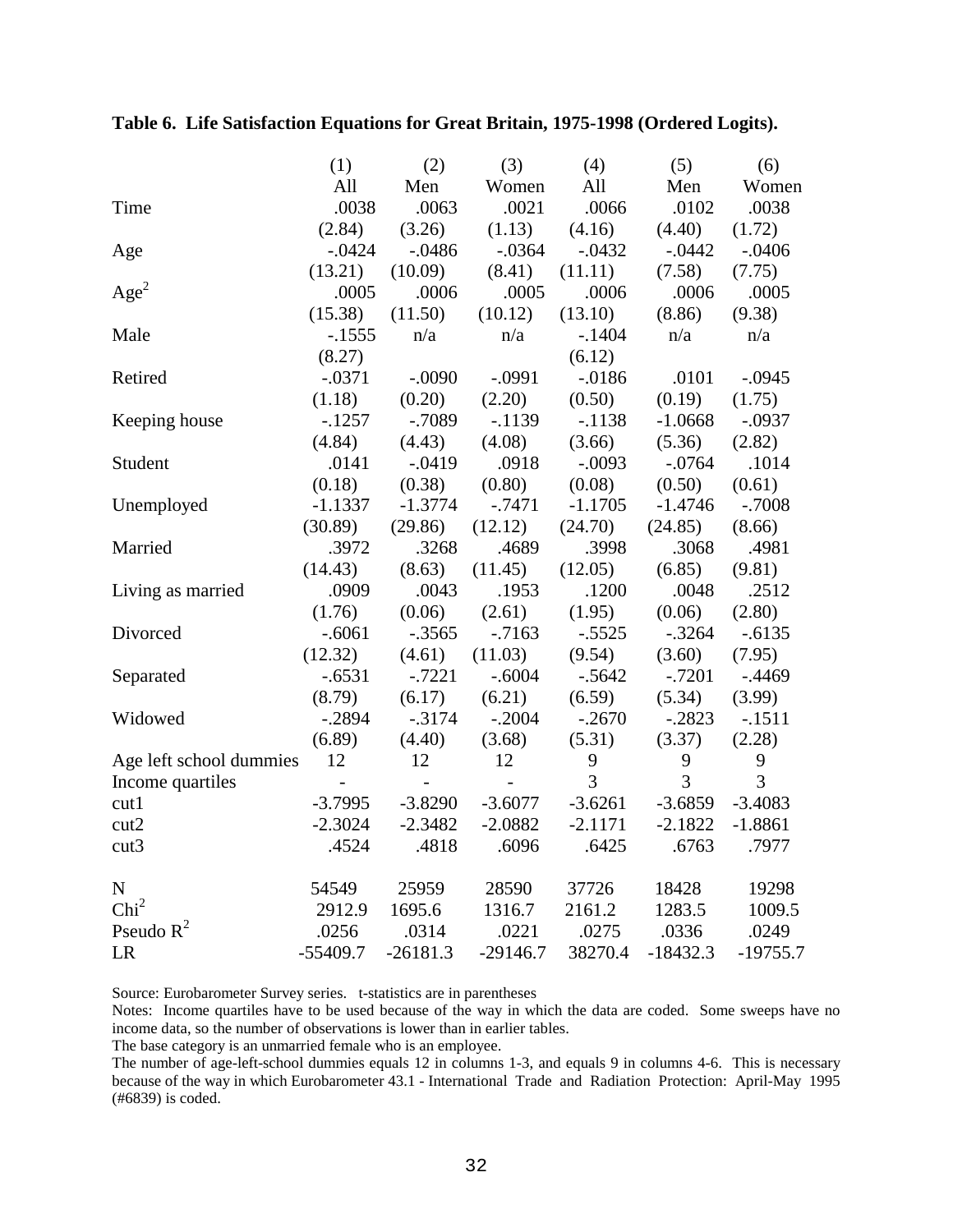|                         | (1)        | (2)        | (3)        |
|-------------------------|------------|------------|------------|
|                         | All        | Men        | Women      |
| Age                     | $-0.0424$  | $-.0433$   | $-.0402$   |
|                         | (10.91)    | (7.41)     | (7.66)     |
| Age <sup>2</sup>        | .0005      | .0006      | .0005      |
|                         | (12.94)    | (8.72)     | (9.30)     |
| Male                    | $-.1411$   | n/a        | n/a        |
|                         | (6.14)     |            |            |
| Retired                 | $-0.0172$  | .0103      | $-.0934$   |
|                         | (0.46)     | (0.19)     | (1.72)     |
| Keeping house           | $-.1184$   | $-1.0712$  | $-.0970$   |
|                         | (3.80)     | (5.36)     | (2.91)     |
| Student                 | $-0.0175$  | $-.0879$   | .0870      |
|                         | (0.16)     | (0.57)     | (0.52)     |
| Unemployed              | $-1.1798$  | $-1.4878$  | $-0.7196$  |
|                         | (24.83)    | (24.91)    | (8.86)     |
| Married                 | .3996      | .3053      | .4984      |
|                         | (12.04)    | (6.81)     | (9.81)     |
| Living as married       | .1155      | .0001      | .2464      |
|                         | (1.88)     | (0.00)     | (2.74)     |
| Divorced                | $-.5586$   | $-.3387$   | $-.6171$   |
|                         | (9.64)     | (3.73)     | (8.00)     |
| Separated               | $-.5704$   | $-7177$    | $-.4604$   |
|                         | (6.66)     | (5.33)     | (4.11)     |
| Widowed                 | $-.2675$   | $-.2895$   | $-.1500$   |
|                         | (5.32)     | (3.45)     | (2.26)     |
| $2nd$ Income quartile   | .0989      | .0564      | .1113      |
|                         | (3.24)     | (1.26)     | (2.65)     |
| $3rd$ Income quartile   | .1563      | .0673      | .2112      |
|                         | (5.08)     | (1.50)     | (4.94)     |
| $4th$ Income quartile   | .3219      | .3096      | .3199      |
|                         | (10.67)    | (6.93)     | (7.72)     |
| Age-left-school dummies | 9          | 9          | 9          |
| Year dummies            | 21         | 21         | 21         |
| cut1                    | $-3.5679$  | $-3.6124$  | $-3.3660$  |
| cut2                    | $-2.0570$  | $-2.1071$  | $-1.8414$  |
| cut3                    | .7085      | .7585      | .8489      |
| $\mathbf N$             | 37726      | 18428      | 19298      |
| Chi <sup>2</sup>        | 2261.8     | 1339.7     | 1067.1     |
| $R^2$                   | .0287      | .0351      | .0263      |
| LR                      | $-38220.1$ | $-18404.2$ | $-19726.9$ |

|                          | Table 7. Life Satisfaction Equations for Great Britain, 1975-1998 (Ordered Logits) - Year |  |  |
|--------------------------|-------------------------------------------------------------------------------------------|--|--|
| <b>Dummies Included.</b> |                                                                                           |  |  |

Source: Eurobarometer Survey series. Income quartiles have to be used because of the way in which the data are coded. t-statistics are in parentheses.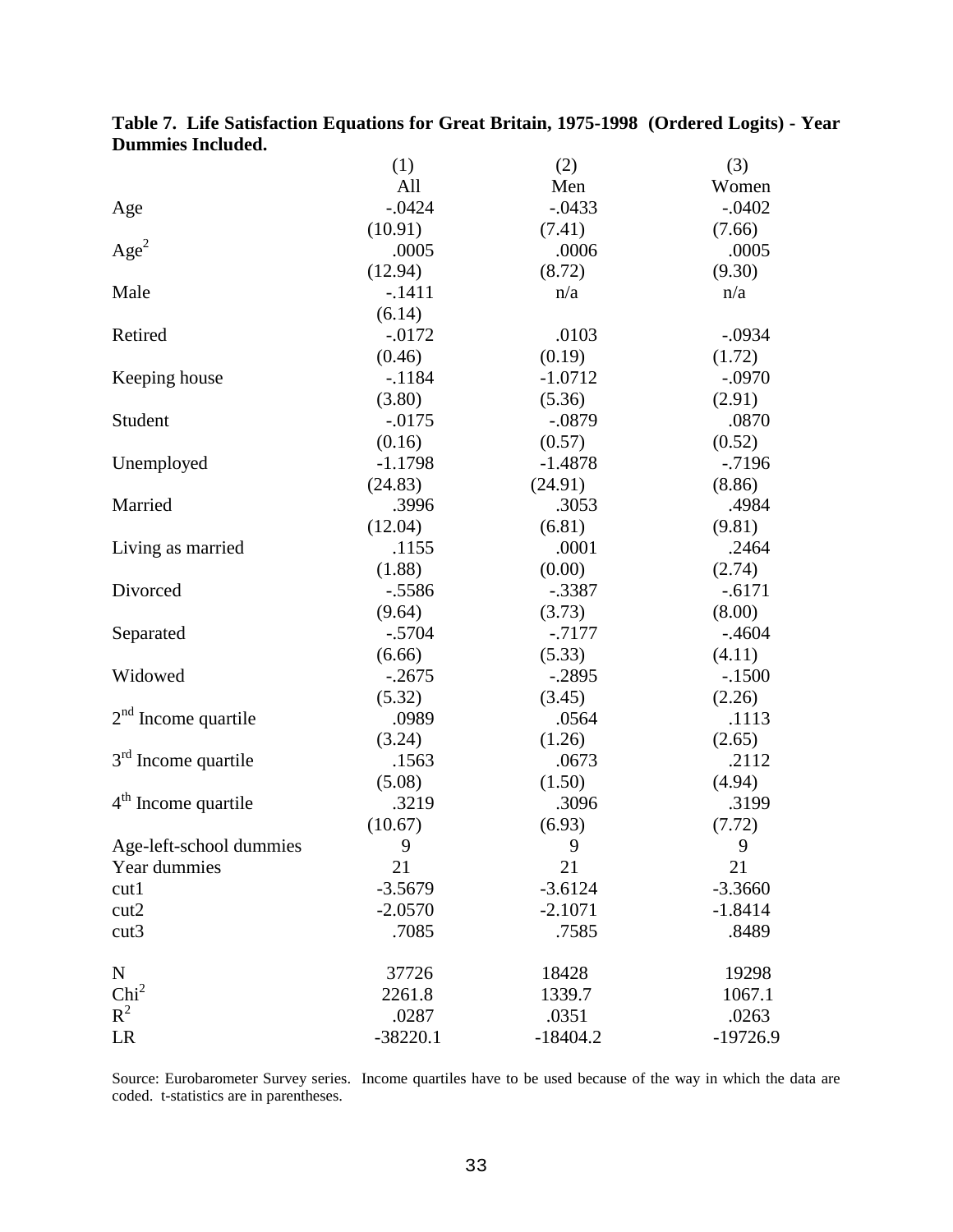| Years                           | 1972-98        | 1972-98        | 1972-98        | 1972-98   | 1972-98        | 1972-98 |        | 1972-98 1980-98 |
|---------------------------------|----------------|----------------|----------------|-----------|----------------|---------|--------|-----------------|
| Log household income            | .2661          |                |                |           | .2155          |         |        |                 |
|                                 | (17.31)        |                |                |           | (9.97)         |         |        |                 |
| Log household income per capita |                | .2209          | .2233          | .1723     |                | .1751   | .1349  | .1623           |
|                                 |                | (15.63)        | (15.88)        | (7.81)    |                | (7.84)  | (6.25) | (6.09)          |
| Log state income per capita     |                |                | $-1449$        |           |                |         |        |                 |
|                                 |                |                | (1.19)         |           |                |         |        |                 |
| Relative income                 |                |                |                | .0806     | .0888          | .0806   | .1253  | .1094           |
|                                 |                |                |                | (2.87)    | (3.31)         | (2.84)  | (4.56) | (3.07)          |
| Regional house price index      |                |                |                |           |                |         | .0003  |                 |
|                                 |                |                |                |           |                |         | (0.37) |                 |
| Household size                  | $-.0309$       |                |                |           | $-0.0121$      |         |        |                 |
|                                 | (3.59)         |                |                |           | (1.17)         |         |        |                 |
| Time trend                      | $-0.0166$      | $-0.0149$      | $-.0056$       | $-0.0115$ | $-0.0130$      |         |        |                 |
|                                 | (9.67)         | (8.76)         | (0.70)         | (5.59)    | (6.40)         |         |        |                 |
| State dummies (44)              | Yes            | Yes            | Yes            | Yes       | Yes            | Yes     | No     | Yes             |
| Year dummies (20)               | N <sub>o</sub> | N <sub>o</sub> | N <sub>0</sub> | No        | N <sub>0</sub> | Yes     | Yes    | Yes             |
| Personal controls (19)          | Yes            | Yes            | Yes            | Yes       | Yes            | Yes     | Yes    | Yes             |
| ${\bf N}$                       | 32751          | 32751          | 32751          | 32751     | 32751          | 32751   | 32751  | 22761           |
| Chi <sup>2</sup>                | 3121.4         | 3072.7         | 3071.44        | 3080.9    | 3134.9         | 3132.7  | 2997.1 | 32190.8         |
| Pseudo $R^2$                    | .0506          | .0498          | .0498          | .0500     | .0508          | .0508   | .0486  | .0516           |

#### **Table 8. Happiness Equations with Relative Income for the United States (Ordered Logits)**

Notes: relative income term = household income per capita / state income per capita. In the first case, "per capita" means per person in the household. Controls as in Table 5. Source of data on house prices: The Office of Federal Housing Enterprise Oversight's Repeat Sales House Price Index: This index measures changes in house values for single-family detached homes on which at least two mortgages were originated or subsequently purchased or securitized by Fannie Mae or Freddie Mae. Downloadable at [http://www.huduser.org:80/periodicals/ushmc/winter99/histdat2.html.](http://www.huduser.org/periodicals/ushmc/winter99/histdat2.html) Source of data on state per capita income – US Dept. of Commerce, Bureau of Economic Analysis. Downloadable at <http://www.bea.doc.gov/bea/regional/spi/>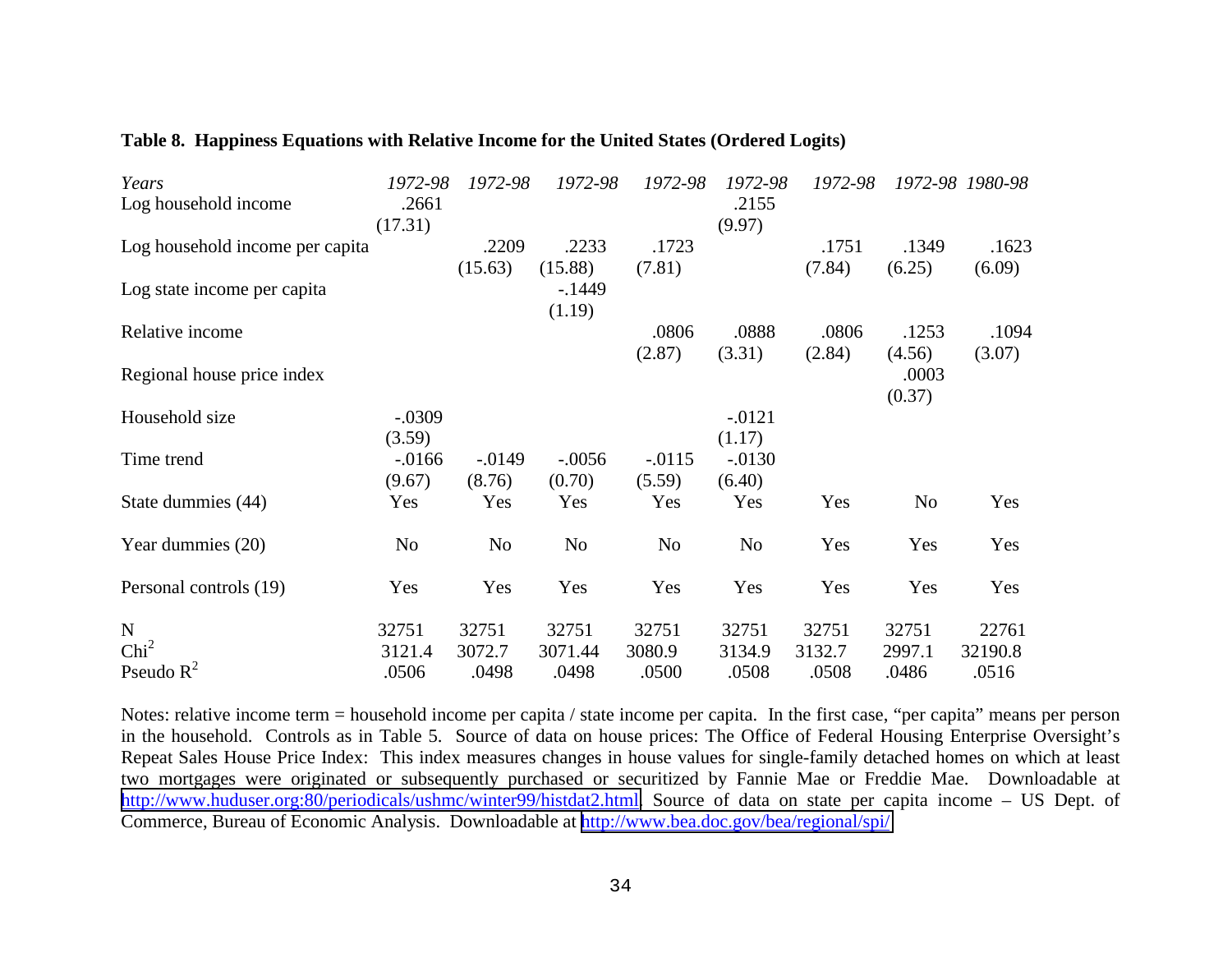| .1962          | .1925                             | .1867                                         | .1824                                | .1788                                 | .1860                                 | .1840                                | .1854                              |
|----------------|-----------------------------------|-----------------------------------------------|--------------------------------------|---------------------------------------|---------------------------------------|--------------------------------------|------------------------------------|
| (7.96)         | (7.70)                            | (7.44)                                        | (7.26)                               | (7.17)                                | (7.40)                                | (7.34)                               | (7.33)                             |
|                |                                   |                                               |                                      |                                       |                                       | $-.0594$                             |                                    |
| (1.39)         |                                   |                                               |                                      |                                       |                                       | (2.10)                               |                                    |
|                |                                   |                                               |                                      |                                       |                                       |                                      | $-.2778$                           |
|                | (1.55)                            |                                               |                                      |                                       | (2.53)                                |                                      | (2.51)                             |
|                |                                   | .0869                                         |                                      |                                       |                                       |                                      |                                    |
|                |                                   | (1.84)                                        |                                      |                                       |                                       |                                      |                                    |
|                |                                   |                                               | .1516                                |                                       |                                       |                                      |                                    |
|                |                                   |                                               | (2.06)                               |                                       |                                       |                                      |                                    |
|                |                                   |                                               |                                      | .30961                                | .6177                                 |                                      | 1.6729                             |
|                |                                   |                                               |                                      | (2.27)                                | (3.02)                                | (2.76)                               | (3.04)                             |
| $-0.0153$      |                                   |                                               |                                      |                                       | $-.0105$                              | $-0.0115$                            | n/a                                |
| (6.42)         | (6.24)                            | (6.06)                                        | (5.79)                               | (5.33)                                | (3.74)                                | (4.21)                               |                                    |
| Yes            | Yes                               | Yes                                           | Yes                                  | Yes                                   | Yes                                   | Yes                                  | Yes                                |
| N <sub>o</sub> | N <sub>0</sub>                    | No                                            | No                                   | No                                    | N <sub>o</sub>                        | No                                   | Yes                                |
| Yes            | Yes                               | Yes                                           | Yes                                  | Yes                                   | Yes                                   | Yes                                  | Yes                                |
|                |                                   |                                               |                                      |                                       |                                       |                                      | 26219                              |
|                |                                   |                                               |                                      |                                       |                                       |                                      | 2403.9                             |
|                |                                   |                                               |                                      |                                       |                                       |                                      | .0490                              |
|                | .0138<br>26219<br>2345.9<br>.0478 | .0425<br>$-.0150$<br>26219<br>2346.4<br>.0478 | $-.0147$<br>26219<br>2347.4<br>.0478 | $-0.0143$<br>26219<br>2348.2<br>.0479 | $-0.0136$<br>26219<br>2349.1<br>.0479 | $-.2717$<br>26219<br>2355.5<br>.0480 | 1.0710<br>26219<br>2353.3<br>.0480 |

**Table 9. Happiness Equations with Alternative Relative-Income Measures for the United States (Ordered Logits)** *Pooling Years 1976-1996*

Notes: Controls as in Table 5. Mean quintile state income data obtained from the CPS and provided to us by Tim Bartik.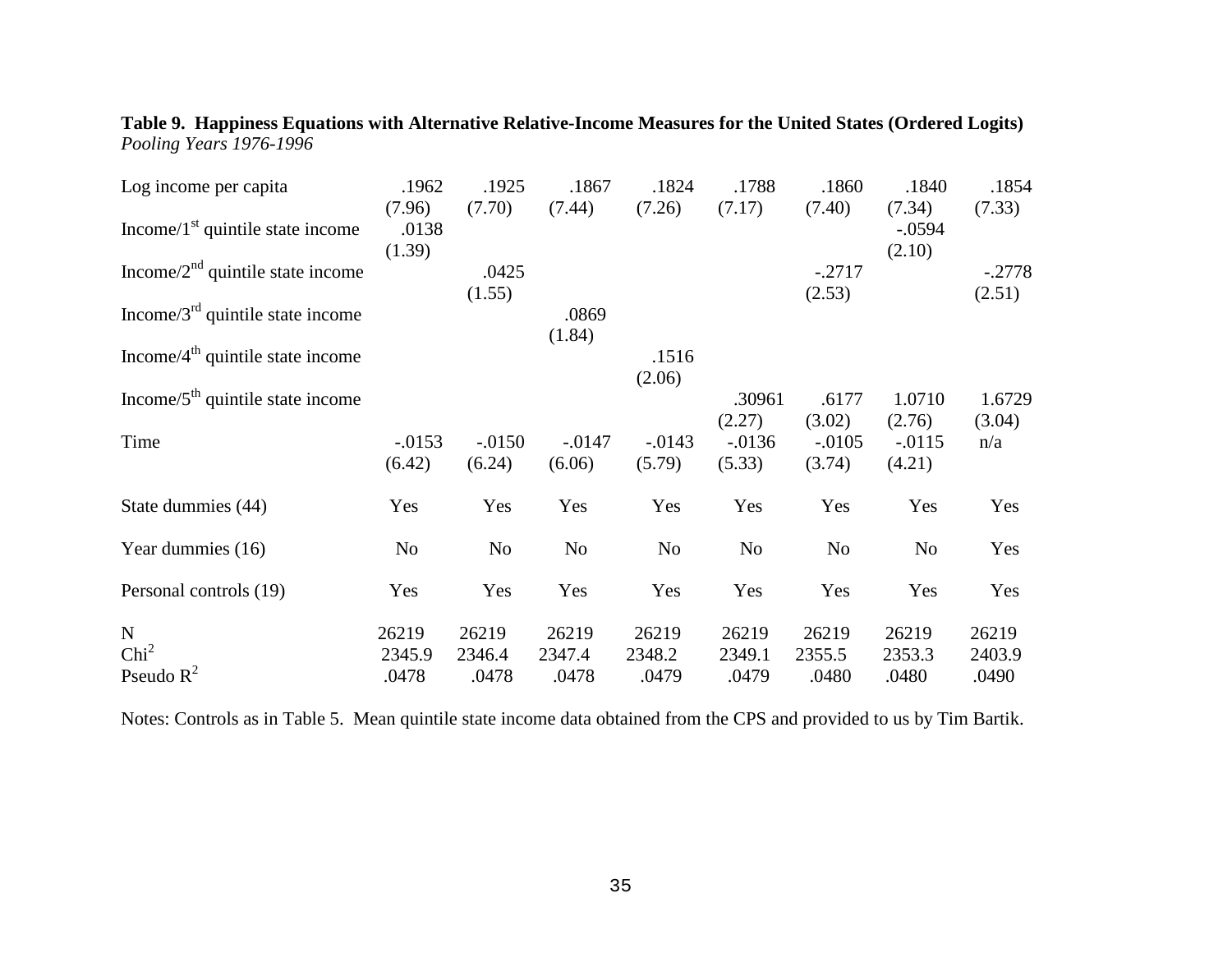# **Appendix 1**

## **A Check on an OLS Form of Equation**

If a simple Ordinary Least Squares happiness regression is estimated, using the US General Social Survey, it produces the following equation. The means are as stated. The dependent variable is constructed by assigning 3 to very happy, 2 to pretty happy, and 1 to not too happy. There is then an implicit assumption of cardinality.

The coefficients on the independent variables include (with t statistics in parentheses):

| $-0.0103(7.90)$   |
|-------------------|
| .0001(9.33)       |
| $-.0537(7.11)$    |
| $-.0027(5.53)$    |
| $-1286(12.47)$    |
| $-0.0147$ ((0.73) |
| .0403(3.43)       |
| $-.3060(18.07)$   |
| $-.2702(18.38)$   |
| $-.3439(16.40)$   |
| $-1984(13.78)$    |
| .00000409 (12.06) |
| $-0.2444(12.13)$  |
| $-.0019(0.13)$    |
| $-0.0234(2.26)$   |
| .0499(2.38)       |
| $-.1684(5.85)$    |
| .0845             |
| 159.4             |
| .6038             |
|                   |

The omitted base case is married, white, female, employed.

| Total number of observations $=$             | 32825 |
|----------------------------------------------|-------|
| Mean of the dependent happiness variable $=$ | 22    |
| Mean of the income variable in dollars $=$   | 11236 |
| Income in $1973 =$                           | 4261  |
| Income in $1983=$                            | 10457 |
| Income in $1998=$                            | 20457 |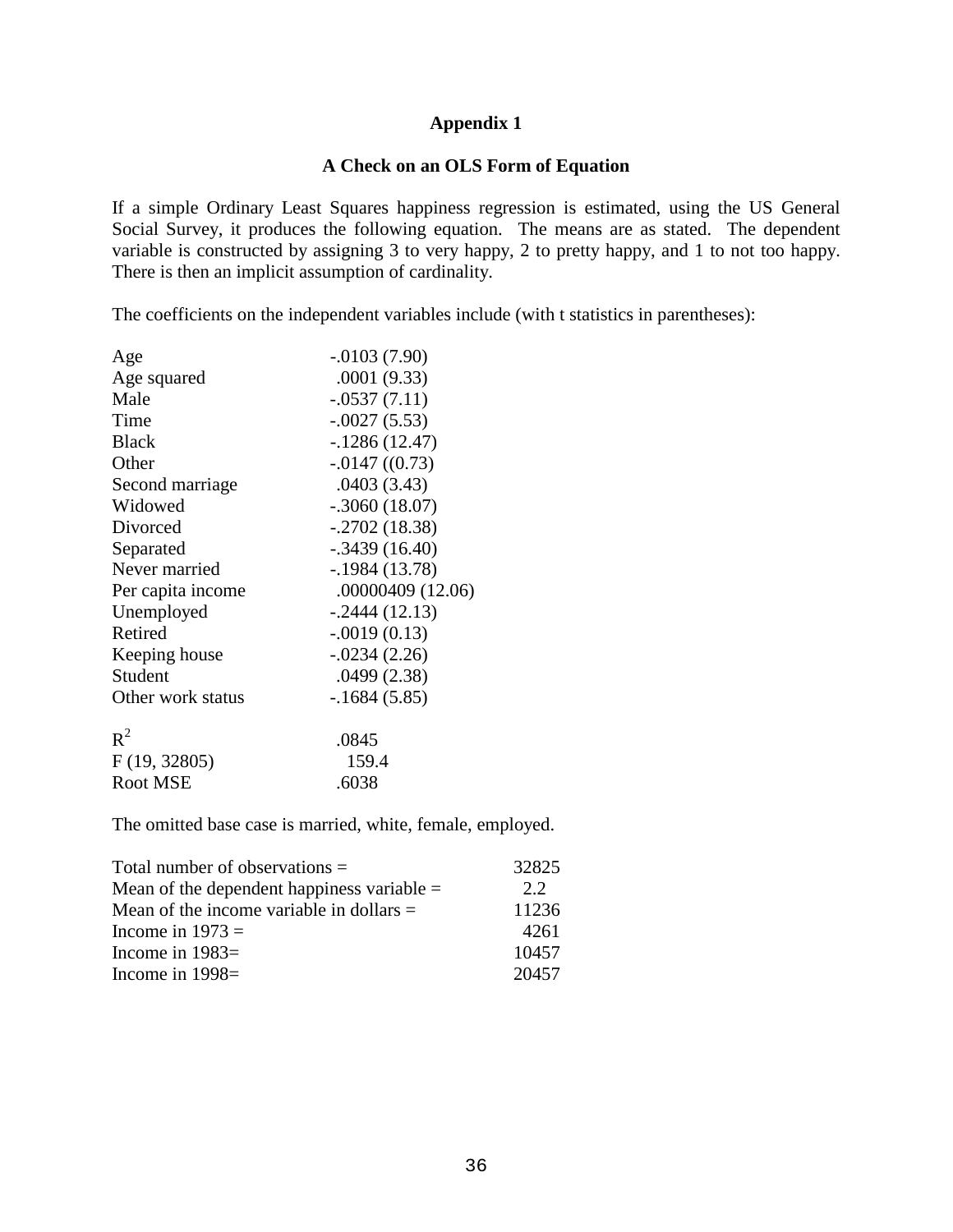# **Appendix 2**

# **Comparing Happiness and Life Satisfaction Equations where Data on Both are Available**

GB Eurobarometers, 1975-1986

|                  | Happiness       | Life satisfaction   |  |  |
|------------------|-----------------|---------------------|--|--|
| Age              | $-0.0456(6.93)$ | $-.0314(4.83)$      |  |  |
| Age <sup>2</sup> | .0005(7.51)     | .0004<br>(6.20)     |  |  |
| Male             | $-.1921(4.89)$  | $-1494$<br>(3.85)   |  |  |
| <b>ALS 15</b>    | .1161(2.12)     | .1389<br>(2.56)     |  |  |
| <b>ALS 16</b>    | .2449(4.19)     | .2390<br>(4.15)     |  |  |
| <b>ALS 17</b>    | .1941(2.58)     | .2708<br>(3.65)     |  |  |
| <b>ALS 18</b>    | .3145(3.78)     | .2868<br>(3.47)     |  |  |
| <b>ALS 19</b>    | .3944(2.78)     | .5313<br>(3.82)     |  |  |
| <b>ALS 20</b>    | .0131(0.08)     | .4512<br>(2.78)     |  |  |
| <b>ALS 21</b>    | .3350(3.12)     | .5964<br>(5.68)     |  |  |
| $ALS > = 22$     | .1789 (1.97)    | .5561<br>(6.21)     |  |  |
| Still studying   | .1949(1.22)     | .2687<br>(1.69)     |  |  |
| Married          | .4121(7.14)     | $.1262$ $(2.20)$    |  |  |
| Living together  | $-1136(0.76)$   | $-1562$<br>(1.06)   |  |  |
| Divorced         | $-.4553(4.02)$  | (7.00)<br>$-0.7834$ |  |  |
| Separated        | $-.5247(3.15)$  | $-0.6663$<br>(4.03) |  |  |
| Widowed          | $-.4326(5.09)$  | $-.6305$<br>(7.41)  |  |  |
| Retired          | $-.0071(0.10)$  | .1232<br>(1.80)     |  |  |
| Housewife        | $-.1421(2.87)$  | $-.0409$<br>(0.83)  |  |  |
| Student          | $-.0929(0.66)$  | $-.0701$<br>(0.50)  |  |  |
| Unemployed       | $-.9868(11.67)$ | $-1.4061(16.73)$    |  |  |
| cut1             | $-2.3649$       | $-3.7574$           |  |  |
| cut2             | .4567           | $-2.2476$           |  |  |
| cut3             |                 | .5135               |  |  |
| $\mathbf N$      | 14114           | 14114               |  |  |
| Chi <sup>2</sup> | 508.66          | 681.7               |  |  |
| Pseudo $R^2$     | .0189           | .0232               |  |  |
| Log likelihood   | $-13201.3$      | $-14334.6$          |  |  |

Source: Eurobarometer Cumulative File (ICPSR #9361).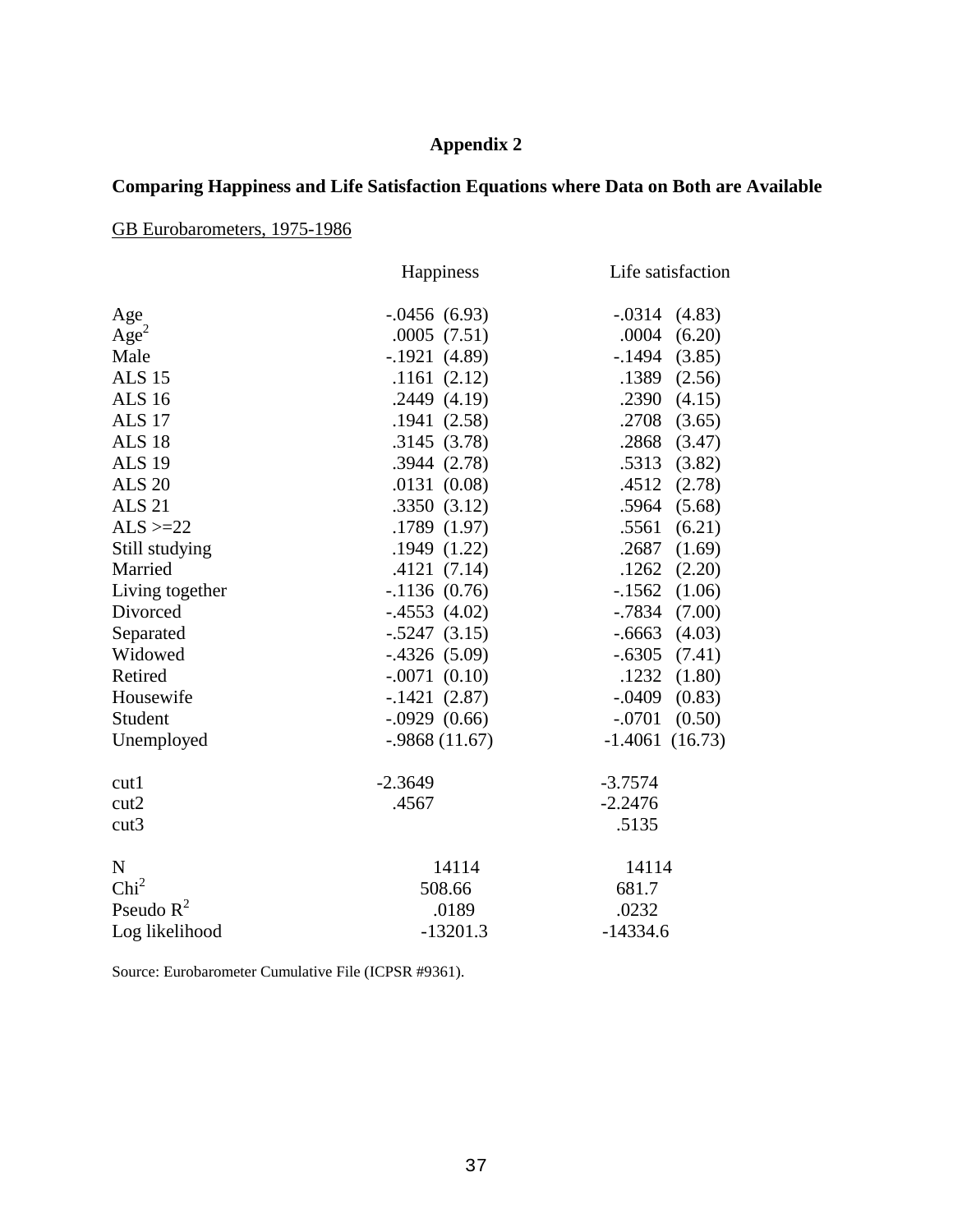### **Appendix 3**

### **Life-Satisfaction Means for Europe**

The level of life satisfaction in Europe as a whole also appears to have been roughly constant over time. According to the Eurobarometer surveys, the means (weighted by their relative sizes) to the life satisfaction question referred to in the paper for the first 12 members of the EU (France, Belgium, Netherlands, West Germany, Italy, Luxembourg, Denmark, Ireland, UK, Greece, Spain, Portugal) were as follows:

|                      | 1973 | 1983 | 1997 |
|----------------------|------|------|------|
| Not at all satisfied | 4%   | 6    | 5    |
| Not very satisfied   | 16   | 16   | 17   |
| Fairly satisfied     | 58   | 59   | 59   |
| Very satisfied       | 22   | 19   | 19   |

Source: Eurobarometers cumulative file (ICPSR # 9361) for 1973 and 1983 and Eurobarometer #47.1 (ICPSR #2089) for April 1997.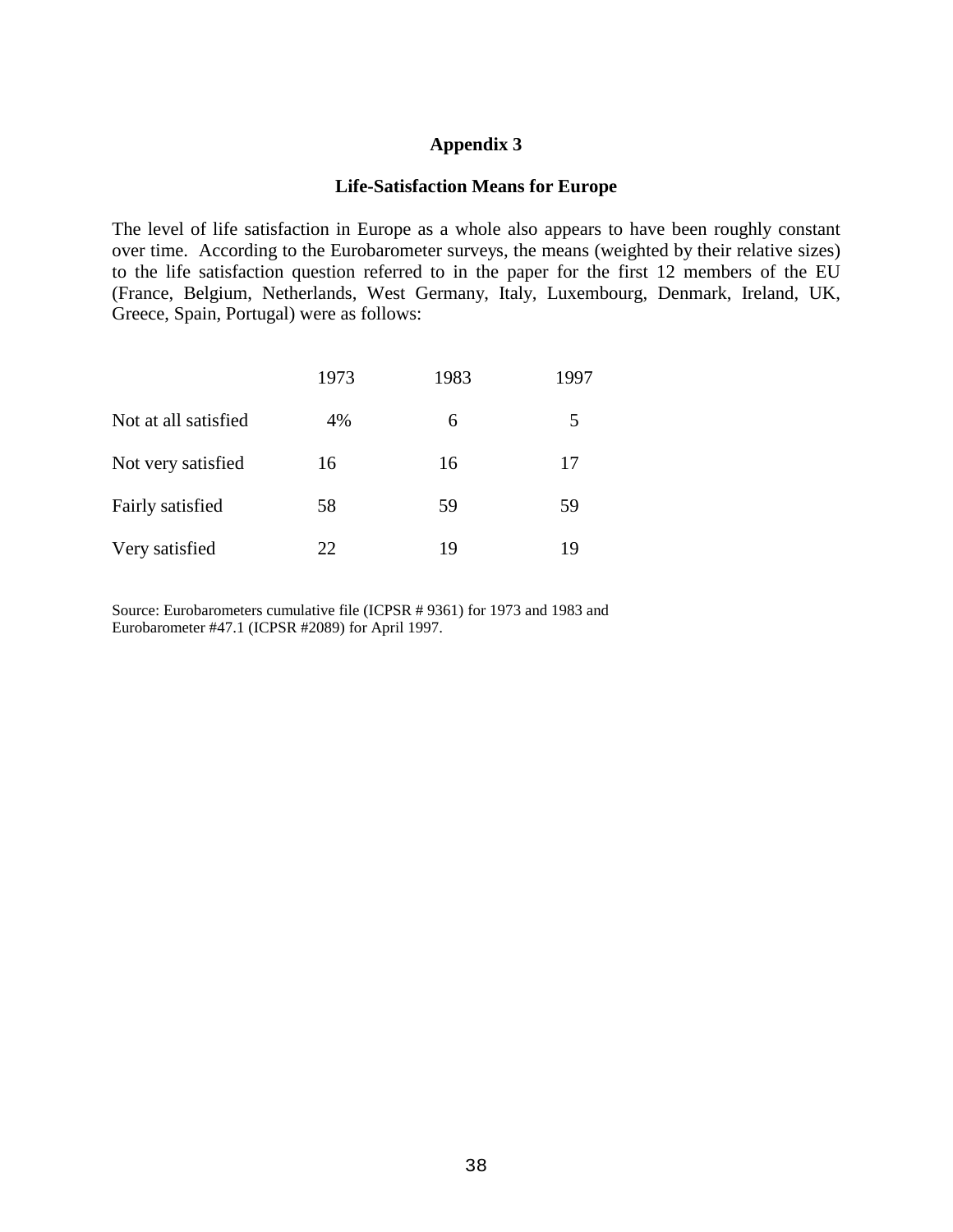### References

Andrews, F.M. (1991). "Stability and Change in Levels and Structure of Subjective Well-Being: USA 1972 and 1988", Social Indicators Research, 25, 1-30.

Argyle, M. (1989). The Psychology of Happiness, Routledge, London.

Blanchflower, D.G. and Freeman, R.B. (1997). "The Legacy of Communist Labor Relations", Industrial and Labor Relations Review, 50, 438-459.

Blanchflower, D.G. and Oswald, A.J. (1998). "What Makes an Entrepreneur?", Journal of Labor Economics, 16, 26-60.

Blanchflower, D.G. and Oswald, A.J. (2000). "The Rising Well-Being of the Young", in Youth Employment and Joblessness in Advanced Countries, edited by D.G. Blanchflower and R.B. Freeman, University of Chicago Press and NBER.

Blanchflower, D.G., Oswald, A.J. and Warr, P.B. (1993). "Well-Being Over Time in Britain and the USA", conference paper, London School of Economics.

Campbell, A., Converse, P.E. and Rodgers, W.L. (1976). The Quality of American Life, Russell Sage, New York.

Campbell, A. (1981). The Sense of Well-Being in America, McGraw Hill, New York.

Chen, P.Y. and Spector, P.E. (1991). "Negative Affectivity as the Underlying Cause of Correlations Between Stressors and Strains", Journal of Applied Psychology, 7, 398-407.

Clark, A.E. (1996). "Job Satisfaction in Britain", British Journal of Industrial Relations, 34, 189- 217.

Clark, A.E. and Oswald, A.J. (1994). "Unhappiness and Unemployment", Economic Journal, 104, 648-659.

Clark, A.E. and Oswald, A.J. (1996). "Satisfaction and Comparison Income", Journal of Public Economics, 61, 359-381.

Clark, A.E. and Oswald, A.J. (1998). "Comparison-Concave Utility and Following Behaviour in Social and Economic Settings", Journal of Public Economics, 70, 133-155.

Clark, A.E. and Oswald, A.J. (2002a). "Well-Being in Panels", mimeo, University of Warwick.

Clark, A.E. and Oswald, A.J. (2002b). "A Simple Statistical Method for Measuring How Life Events Affect Happiness", International Journal of Epidemiology, forthcoming.

Cochrane, R. (1996), "Marriage and Madness", Psychology Review, 3, 2-5.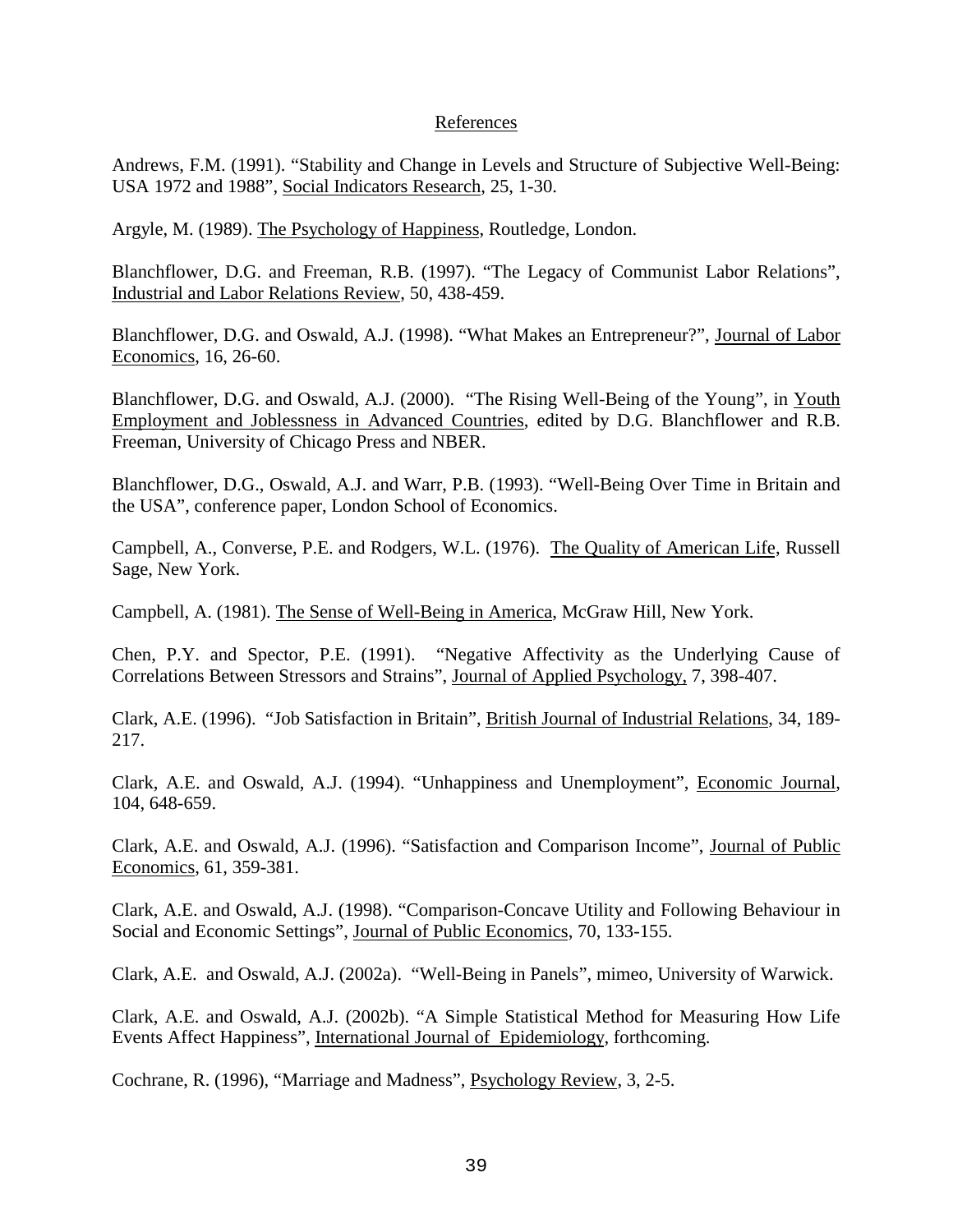Cooper, B., Garcia-Penalosa, C. and Funk, P. (2001). "Status Effects and Negative Utility Growth", Economic Journal, 111, 642-665.

Diener, E. (1984). "Subjective Well-Being", Psychological Bulletin, 95, 542-575.

Diener, E., Gohm, C.L., Suh, E. and Oishi, S. (undated), "Similarity of the Relations Between Marital Status and Subjective Well-Being Across Cultures", mimeo, Psychology Department, University of Illinois, Urbana.

Diener, E., Suh, E.M., Lucas, R.E., and Smith, H.L. (1999). "Subjective Well-Being: Three Decades of Progress", Psychological Bulletin, 125, 276-303.

Di Tella, R. and MacCulloch, R. (1999), "Partisan Social Happiness", mimeo, Harvard Business School.

Di Tella, R., MacCulloch, R. and Oswald, A.J. (1998), "The Macroeconomics of Happiness", mimeo, Harvard Business School.

Di Tella, R., MacCulloch, R. and Oswald, A.J. (2001), "Preferences over Inflation and Unemployment: Evidence from Surveys of Happiness", American Economic Review, May, 91, 335-341.

Douthitt, R.A., MacDonald, M. and Mullis, R. (1992). "The Relationship Between Measures of Subjective and Economic Well-Being: A New Look", Social Indicators Research, 26, 407-422.

Duesenberry, J.S. (1949). Income, Saving and the Theory of Consumer Behavior, Harvard University Press, Cambridge, Mass.

Easterlin, R.A. (1974). "Does Economic Growth Improve the Human Lot? Some Empirical Evidence", in Nations and Households in Economic Growth: Essays in Honour of Moses Abramowitz, edited by P.A. David and M.W.Reder, Academic Press, New York and London.

Easterlin, R.A. (1995). "Will Raising the Incomes of All Increase the Happiness of All?", Journal of Economic Behavior and Organization, 27, 35-47.

Easterlin, R.A. (2001). "Income and Happiness: Towards a Unified Theory", Economic Journal, 111, 465-484.

Easterlin, R.A. and Schaeffer, C.M. (1999). "Income and Subjective Wellbeing over the Life Cycle", in The Self and Society in Aging Processes, edited by Carol Ryff and Victor Marshall, Springer, New York.

Ferrer-i-Carbonell, A. (2002). "Income and Wellbeing: An Empirical Analysis of the Comparison Income Effect", mimeo, University of Amsterdam.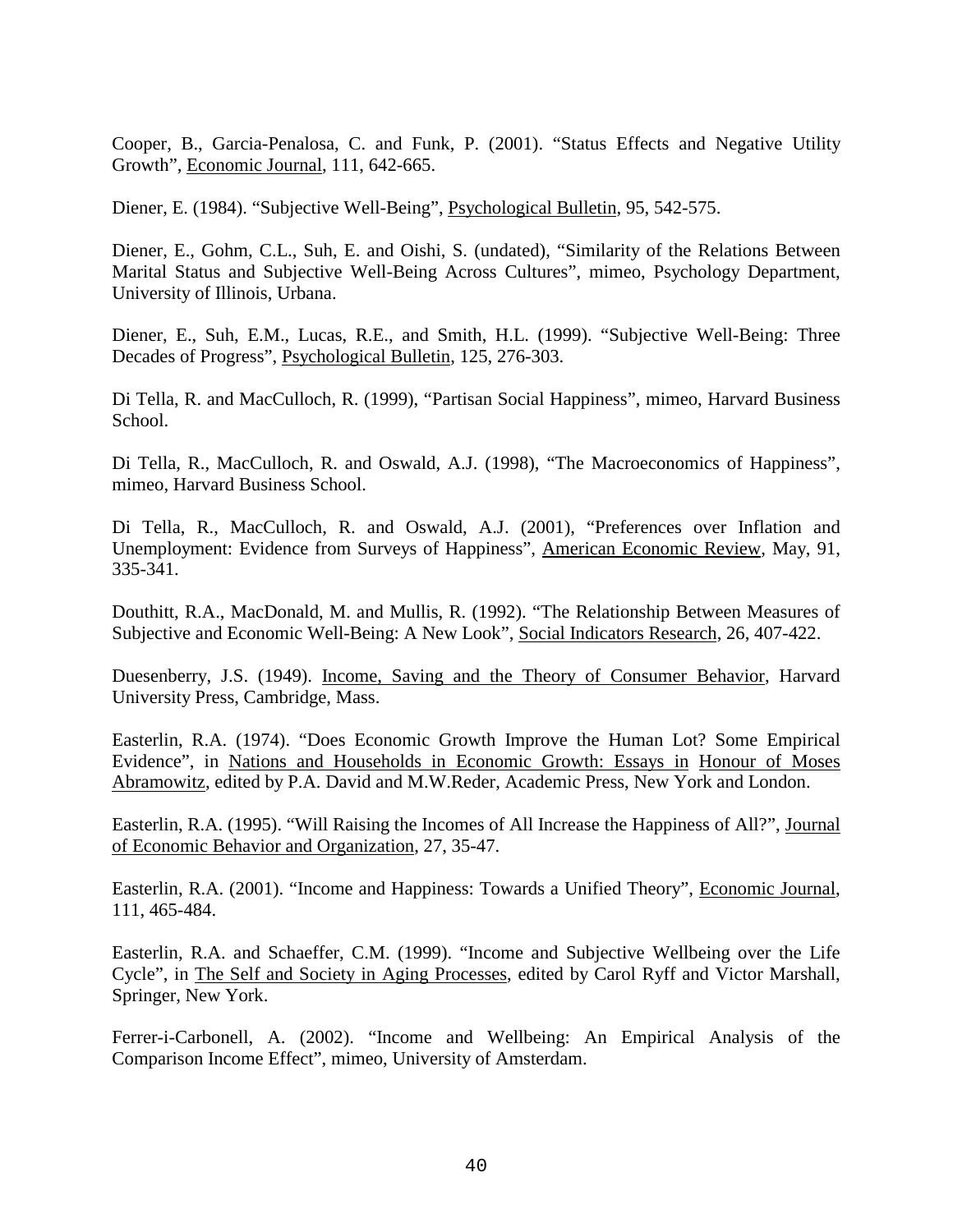Fordyce, M.W. (1985). "The Psychap Inventory: A Multi-Scale Test to Measure Happiness and its Concomitants", Social Indicators Research, 18, 1-33.

Fox, C.R. and Kahneman, D. (1992). "Correlations, Causes and Heuristics in Surveys of Life Satisfaction", Social Indicators Research, 27, 221-234.

Frank, R. H. (1985). Choosing the Right Pond, Oxford University Press, New York.

Frank, R.H. (1997). "The Frame of Reference as a Public Good", Economic Journal, 107, 1832- 1847.

Frank, R.H. (1999). Luxury Fever, Oxford University Press, Oxford.

Frey, B.S. and Schneider, F. (1978). "An Empirical Study of Politico-Economic Interaction in the United States", Review of Economics and Statistics, 60(2), 174-183.

Frey, B.S. and Stutzer, A. (1999). "Measuring Preferences by Subjective Well-Being", Journal of Institutional and Theoretical Economics, 155, 4, 755-788.

Frey, B.S. and Stutzer, A. (2000). "Happiness, Economy and Institutions", Economic Journal, 110, 918-938.

Frey, B.S. and Stutzer, A. (2001). Happiness and Economics, Princeton University Press.

Frisch, M.B, Cornell, J., Villanueva, M., and Retzlaff, P.J. (1992). "Clinical Validation of the Quality of Life Inventory: A Measure of Life Satisfaction for Use in Treatment Planning and Outcome Assessment", Pyschological Assessment, 4, 92-101.

Gallie, D., White, M., Cheng, Y. and Tomlinson, M. (1998). Restructuring the Employment Relationship, Oxford University Press, Oxford.

Gardner, J. and Oswald, A.J. (2001). "Does Money Buy Happiness? A Longitudinal Study Using Data on Windfalls", mimeo, University of Warwick.

Graham, C. (2001). "Happiness, Markets and Democracy: Latin America in Comparative Perspective", Brookings Institution, Washington DC, unpublished working paper.

Graham, C. and Pettinato, S. (2002). "Frustrated Achievers: Winners, Losers and Subjective Wellbeing in New Market Economies", Journal of Development Studies, forthcoming.

Helliwell, J. (2001). "How is Life?", Department of Economics, University of British Columbia, unpublished seminar paper.

Hirsch, F. (1976). The Social Limits to Growth, Harvard University Press, Cambridge, Mass.

Hollander, H. (2001). "On the Validity of Utility Statements: Standard Theory versus Duesenberry's", Journal of Economic Behavior and Organization, 45, 227-249.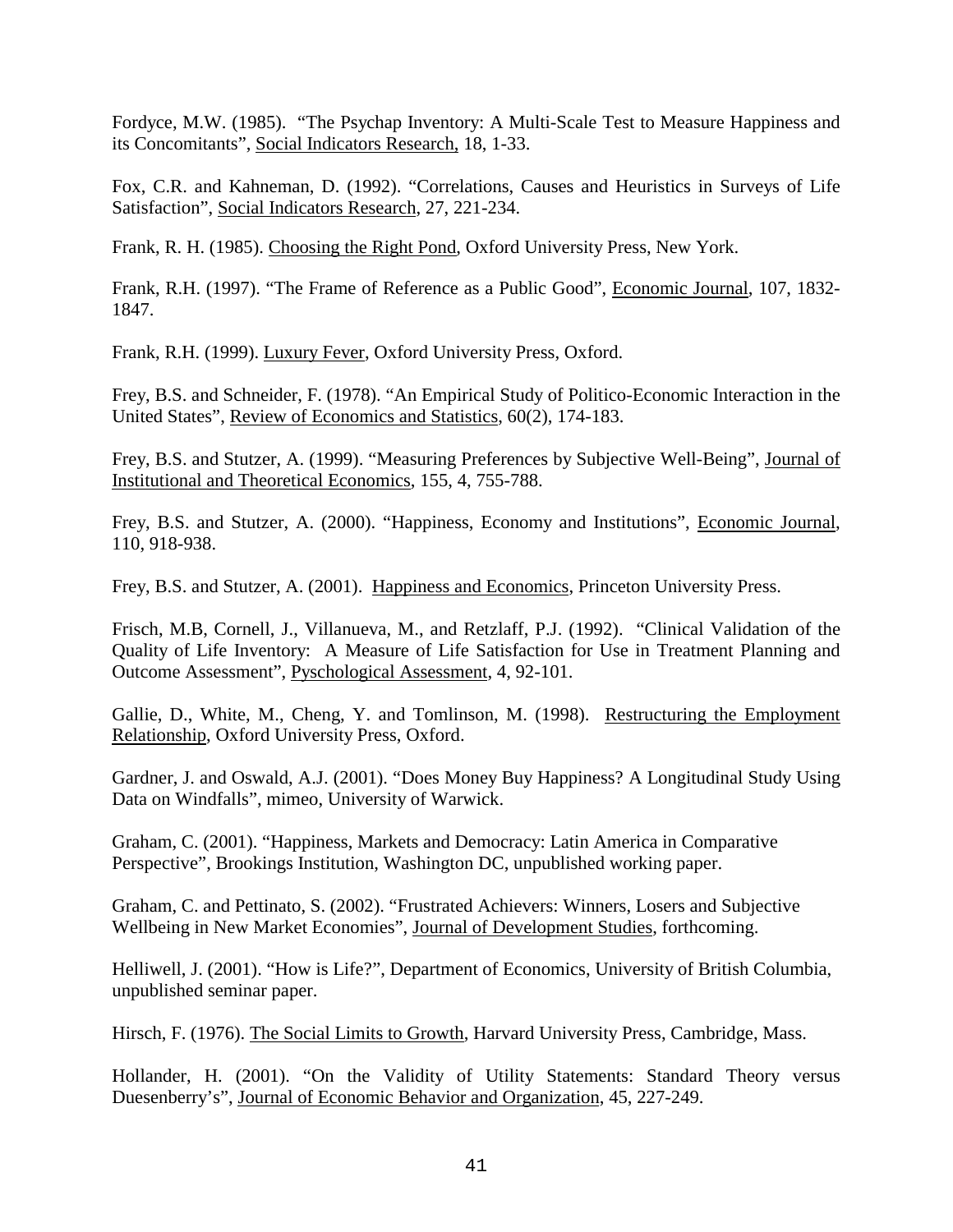Inglehart, R. (1990). Culture Shift in Advanced Industrial Society, Princeton University Press, Princeton.

Johansson-Stenman, O., Carlsson, F. and Daruvala, D. (2002). "Measuring Future Grandparents' Preferences for Equality and Relative Standing", Economic Journal, 112, 362-383.

Kahneman, D., Wakker, Peter P. and Sarin, Rakesh (1997). "Back to Bentham? Explorations of Experienced Utility", Quarterly Journal of Economics, 112, 375-406.

Keely, L.C. (1999). "Why Isn't Growth Making Us Happier?", mimeo, New College, Oxford University.

Konow, J. and Earley, J. (1999) "The Hedonistic Paradox: Is Homo-Economicus Happier?", mimeo, Loyola Marymount University, Dept of Psychology.

Larsen, R.J., Diener, E., and Emmons, R.A. (1984). "An Evaluation of Subjective Well-Being Measures", Social Indicators Research, 17,1-18.

Layard, R. (1980). "Human Satisfactions and Public Policy", Economic Journal, 90, 737-750.

MacCulloch, R. (1996). "The Structure of the Welfare State", doctoral thesis, Oxford University.

McBride, M. (2001). "Relative-Income Effects on Subjective Wellbeing in the Cross-Section", Journal of Economic Behavior and Organization, 45, 251-278.

Morawetz, D. et al (1977). "Income Distribution and Self-Rated Happiness: Some Empirical Evidence", Economic Journal, 87, 511-522.

Mullis, R.J. (1992). "Measures of Economic Well-Being as Predictors of Psychological Well-Being", Social Indicators Research, 26, 119-135.

Myers, D.G. (1993). The Pursuit of Happiness, Aquarian, London.

Ng, Y.K. (1996). "Happiness Surveys: Some Comparability Issues and an Exploratory Survey Based on Just Perceivable Increments", Social Indicators Research, 38, 1-27.

Ng, Y.K. (1997). "A Case for Happiness, Cardinalism, and Interpersonal Comparability", Economic Journal, 107, 1848-1858.

Offer, A. (1998). "Epidemics of Abundance: Overeating and Slimming in the USA and Britain since the 1950s", University of Oxford Discussion Papers in Economic and Social History, 25.

Oswald, A.J. (1997). "Happiness and Economic Performance", Economic Journal, 107, 1815- 1831.